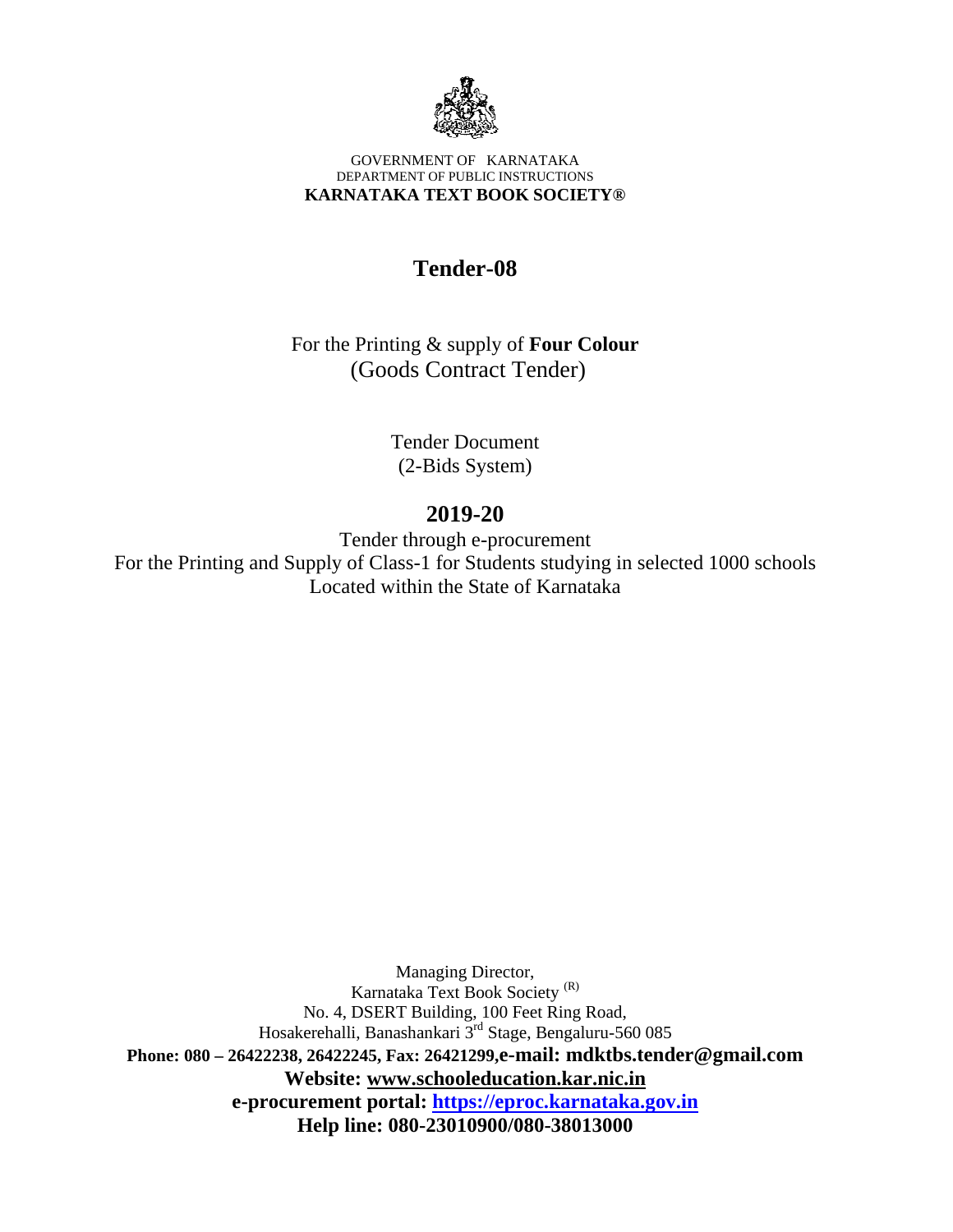## **Index**

| Sl. No          | <b>Particulars</b>                                                                |                 |  |
|-----------------|-----------------------------------------------------------------------------------|-----------------|--|
| $\mathbf 1$     | Cover Page                                                                        | 1               |  |
| $\mathbf 2$     | Index                                                                             | $\overline{2}$  |  |
| $\overline{3}$  | Notification                                                                      | $\overline{3}$  |  |
| $\overline{4}$  | Bid schedule                                                                      | $\overline{4}$  |  |
| $\overline{5}$  | Brief Description of KTBS & Scope of work                                         | $\overline{5}$  |  |
| 6               | Section 1: Instruction to Bidders                                                 | $6 - 7$         |  |
| $\overline{7}$  | Section 2: Information to Bidders                                                 | $8 - 16$        |  |
| $\overline{8}$  | Section 3 :Qualification criteria                                                 | 17-19           |  |
| $\overline{9}$  | Section 4 : Evaluation of Price Proposal                                          | 20              |  |
| 10              | Section 5: Bidding Schedule                                                       | 21              |  |
| 11              | Section 6: General Conditions of Contract                                         | 22-32           |  |
| 12              | Section 7: Special Conditions of Contract                                         | 33-35           |  |
| 13              | Section 8: Quality Parameters                                                     | 36-38           |  |
| $\overline{14}$ | Section 9: Schedule of Place of delivery                                          | 39              |  |
| 15              | Section 10 : Schedule of Requirements                                             | 40              |  |
| 16              | Appendix - 1: Format for Power of Attorney                                        | 41              |  |
| 17              | Appendix - 2 : Format for letter of proposal                                      | 42              |  |
| 18              | Appendix - 3: Details of Bidder                                                   | 43              |  |
| 19              | Appendix - 4 : Format for Anti-collusion certificate                              | 44              |  |
| 20              | Appendix - 5: Format for Performance Security                                     | 45-46           |  |
| 21              | Appendix - 6: Format for Undertaking of being a Printer                           | 47              |  |
| $\overline{22}$ | Appendix - 7: Format for Statement of Experience                                  | 48              |  |
| 23              | Appendix - 8: Format for Statement of Financial Capability                        | 49              |  |
| 24              | Appendix - 9: Format for Statutory Auditors Certificate for<br>Project Experience | 50              |  |
| 25              | Appendix -10: Format for infrastructure Capability                                | 51              |  |
| 26              | Appendix -11: Format for Bidder declaration regarding his                         | 52              |  |
|                 | Capacity                                                                          |                 |  |
| 27              | Appendix -12 : Declaration of work completion                                     | 53              |  |
| 28              | Appendix -13 : Declaration by bidder                                              | 54              |  |
| 29              | Appendix -14 : Penalty for Deviation in Quality.                                  | $\overline{55}$ |  |
| 30              | Appendix -15 : Mill certificate                                                   | 56              |  |
| $\overline{31}$ | Appendix -16 : Format for Delivery Challan                                        | $\overline{57}$ |  |
| $\overline{32}$ | Appendix -17 : Paper quantity approved by DPS                                     | $\overline{58}$ |  |
| $\overline{3}3$ | Appendix -18 : Contract Form                                                      | 59-60           |  |
| $\overline{34}$ | Appendix -19 : Bid Form                                                           | 61              |  |

**Sd/-**  Managing Director Karnataka Text Book Society®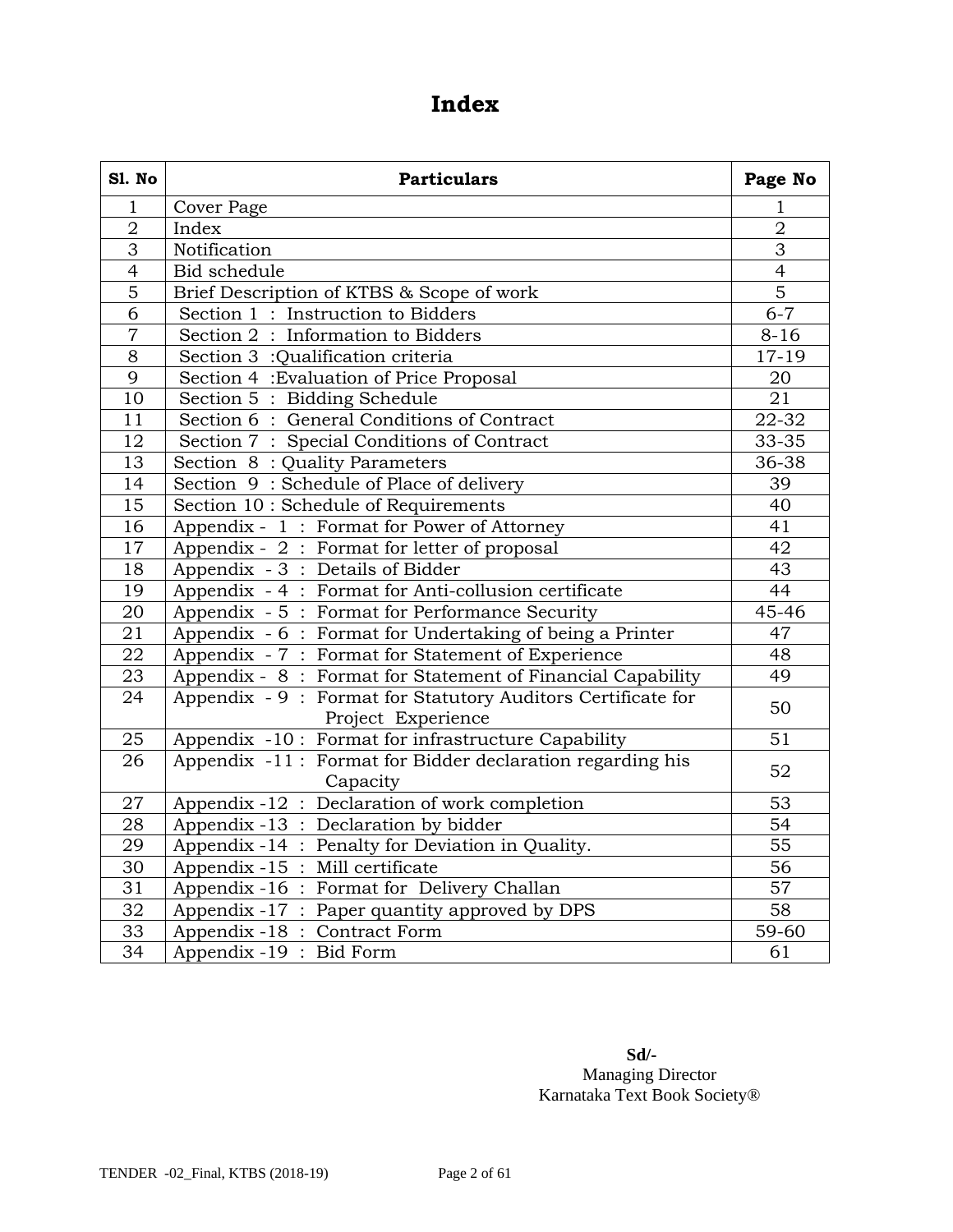

#### **GOVERNMENT OF KARNATAKA**  DEPARTMENT OF PUBLIC INSTRUCTION **KARNATAKA TEXT BOOK SOCIETY ®**

**Phone**: 080 – 26422238, 26422245,  $\blacksquare$  No. 4, DSERT Building, 100 Feet Ring Road **Fax**: 26421299 Hosakerehalli, Banashankari 3rd Stage E-mail:mdktbs.tender@gmail.com Bengaluru – 560085<br>No:A7/KTBS/Rajya.Patya/NCERT.TB/109/2018-19 Dated: 30/04/2019  $No: A7/KTBS/Rajya.Patya/NCERT.TB/109/2018-19$ 

#### **TENDER NOTIFICATION**

(e- Procurement)

Tenders are invited under Two Bid System on Government of Karnataka e-procurement platform from eligible printers, having Infrastructure (as stipulated in the Tender Document) within the States of Karnataka, Maharashtra, Andhra Pradesh, Telangana, Tamil Nadu, Puducherry, Kerala & Goa, to print and supply of **03** titles of about **1.20lakhs** to specified destinations mentioned in the document located within the State of Karnataka for the Academic year 2019-20.

| <b>E-procurement portal address</b> | https://eproc.karnataka.gov.in |
|-------------------------------------|--------------------------------|
| Portal Help line                    | 080-230109000/080-38013000     |

Text Books for selected **1000 government school** students studying in **Class-1** to be printed and transported to specified destinations are grouped under package number-**146.**

| <b>Tender</b><br><b>Notification No.</b> | <b>Notification</b><br>Date | <b>Particulars</b> |                       |                           |                                                                                                                                       |
|------------------------------------------|-----------------------------|--------------------|-----------------------|---------------------------|---------------------------------------------------------------------------------------------------------------------------------------|
| No:A7/KTBS/<br>Rajya.                    |                             |                    | Pkg.<br>no            | <b>EMD</b> in<br>thousand | Value of the<br>tender in lakhs                                                                                                       |
| patya/NCERT.TB                           | 30.04.2019                  |                    | 146                   | 68                        | 34.3                                                                                                                                  |
| imp/109/2018-19                          |                             |                    | well as Cover pages). |                           | Package 146 contains the Text books, to be printed in the<br>size of $1/4$ <sup>th</sup> crown and in four colour( both text pages as |

 $\triangleright$  Detailed tender document is available separately in the e-portal and are also published for reference in the department website **www.schooleducation.kar.nic.in.**

- The last date for submission of Tender is **08/05/2019** before **17.30 hrs**. The pre-qualification bids (Technical bid) will be opened online on **10/05/2019** at **10.00 hrs**. Online through e-procurement portal. No separate intimation in this regard will be given individually.
- $\triangleright$  The financial bids of only those bidders who satisfy pre-qualification criteria upon evaluation will be opened on specified date mentioned in tender document.

**Sd/-**  Managing Director, Karnataka Text Book Society.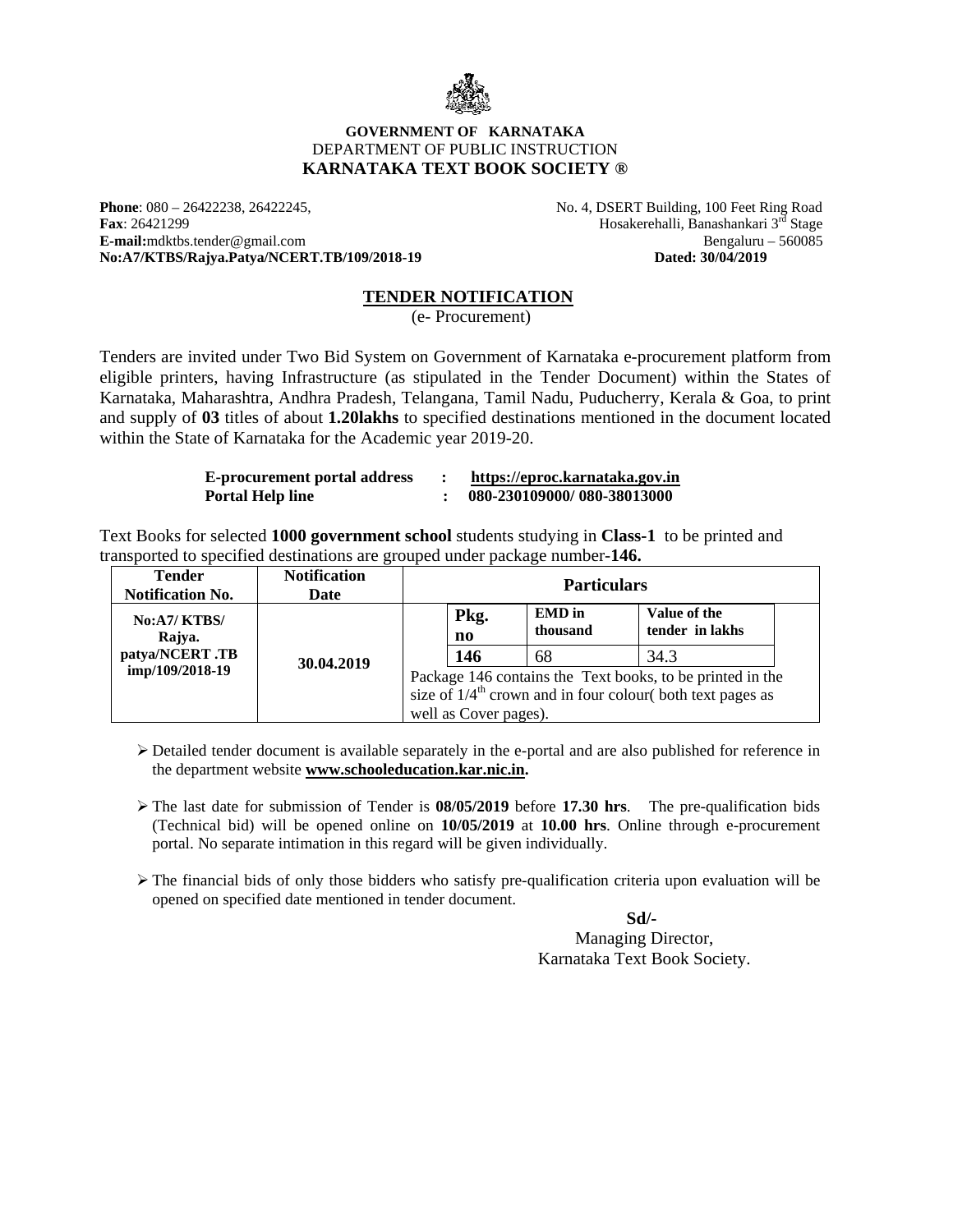## **BID SCHEDULE**



#### **GOVERNMENT OF KARNATAKA**

Office of the Managing Director ,The Karnataka Text Book Society<sup>(R)</sup>,No. 4, DSERT Building, 100 Feet Ring Road, Hosakerehalli, Banashankari 3rd Stage, Bengaluru-560 085 **Phone Nos. 080-26422238, 080-26422245 FAX: 26421299** 

#### BID SCHEDULE FOR PRINTING AND SUPPLY OF **SINGLE COLOUR (ROYAL BLUE)** TEXT BOOKS TO SPECIFIED DESTINATIONWITHIN KARNATAKA STATE  **(Two Bid system)**

| Sl. No         | <b>Particulars</b>                             | <b>Particulars</b>                          |  |
|----------------|------------------------------------------------|---------------------------------------------|--|
| 1              | <b>Bid Reference</b>                           | No:A7/KTBS/Rajya.Patya/NCERT.TB/109/2018-19 |  |
|                |                                                | Dated: 30/04/2019                           |  |
| $\overline{2}$ | Online Availability of Bid Document            | 01/05/2019                                  |  |
| 3              | Bidding document available on the<br>site till | 01/05/2019, 17.30 hrs                       |  |
| $\overline{4}$ | <b>Last Date for submission of Bids</b>        | 08/05/2019, 17.30 hrs                       |  |
| 5              | Pre bid meeting                                | 04/05/2019, 15.00hrs                        |  |
| 6              | Time and Date of opening:                      |                                             |  |
|                | <b>Technical Bid</b>                           | 10/05/2019, 10.00 hrs                       |  |
|                | <b>Financial Bid</b>                           | On or after 14/05/2019, 10.00 hrs           |  |
| 7              | <b>Opening of Bids</b>                         | Online through e-procurement portal         |  |
| 8              | <b>Address for Communication</b>               | The Managing Director,                      |  |
|                |                                                | Karnataka Textbook Society®                 |  |
|                |                                                | No.4, DSERT Building,                       |  |
|                |                                                | 100 Ft Ring Road, BSK III Stage,            |  |
|                |                                                | Bengaluru - 560 085                         |  |
|                |                                                | Karnataka State, India.                     |  |

- Bids must be accompanied by bid security (EMD) as specified under clause **1.2.1** of **Section 1**.
- $\triangleright$  Bids will be opened online through e-procurement portal. No separate intimation in this regard will be given individually.
- $\triangleright$  In the event of the date specified for bid submission and opening, being declared as a holiday for Karnataka Textbook Society, opening of bids will be on the following working day at the scheduled time.
- $\triangleright$  The opening of financial bid date mentioned above is only tentative. Actual bid will be opened only after finalization of technical bid.

 **Sd/-**  Managing Director Karnataka Text Book Society® Bengaluru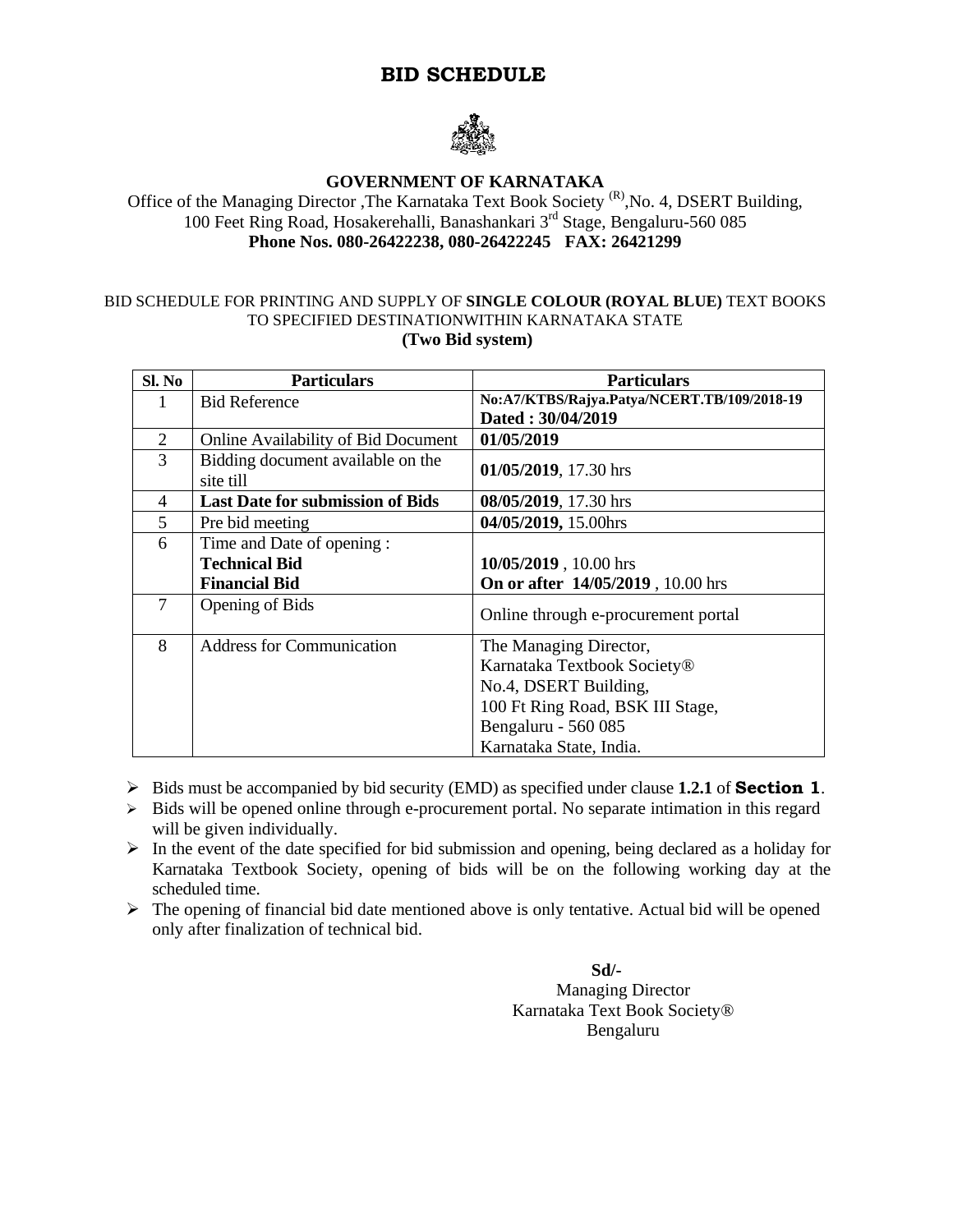## A BRIEF DESCRIPTION

#### **INTRODUCTION**

- $\triangleright$  The Karnataka Textbook Society® herein after referred to as `The Society` is registered under the Societies Act 1960, functioning under the Education Department, Government of Karnataka. The Society is wholly financed by the Government of Karnataka.
- $\triangleright$  The objective of the Society is to provide quality Textbooks to Primary and Secondary School students across the state of Karnataka in accordance with the Rules.
- Free textbooks are provided to 1<sup>st</sup> to 10<sup>th</sup> Standard students of all Government schools and 9<sup>th</sup> &  $10<sup>th</sup>$  class students of all Aided Schools as per the Government policy and to  $1<sup>st</sup>$  to  $8<sup>th</sup>$  Standard students of all aided schools as sponsored under the project of Samagra Shiksha Abhiyana (SSA), Karnataka.
- $\triangleright$  Sale Textbooks are provided to all students of unaided schools in Karnataka.
- $\triangleright$  As per the Government and Department Directions Other Supporting Learning and teaching materials will be printed and supplied as per the requirement.
- **This is a tender for printing and supply of Text Books for the students studying in class 1 in Selected 1000 Government schools within Karnataka state, under free category for the academic year 2019-20.**This tender contract validity is up to  $31<sup>st</sup>$  October 2019 or till finalization of the tender for the printing and supply of Text Books for the next academic year, whichever is earlier. Rates quoted or accepted rates are valid for tender validity period.

#### **SCOPE OF WORK**

- **About 40,000** children are studying in class 1 in selected 1000 Government schools across Karnataka State. These will be distributed to the students free of cost during the academic year 2019-20. About **1.20** lakhs of Text Books are required to be printed and supplied to the specified destinations as mentioned in the document i.e., in **Section-9**,who in turn has to distribute well in time to the schools in their jurisdiction.
- $\triangleright$  The successful bidder is responsible to enter into an agreement with KTBS. He should procure the paper and shall provide the information about the same to the KTBS and the certifying agency appointed by the Society viz. **the Director of Printing, Stationery & Publications, Government of Karnataka, Bengaluru hitherto called as DPS.** These to be Print and supply under Free Category to BEO's as mentioned in **Section-9** after getting quality certification by the officers appointed by DPS.
- $\triangleright$  The successful bidder is also responsible and accountable for all the printing and supply process throughout the contract period. He has to chalk out the programme of work/ route map/ time schedule from the date of commencement till the completion of the work and intimate the same to the purchaser along with the contract agreement.

## **1.3 DOCUMENTS**

The tender document has been divided into different sections as mentioned in the Index.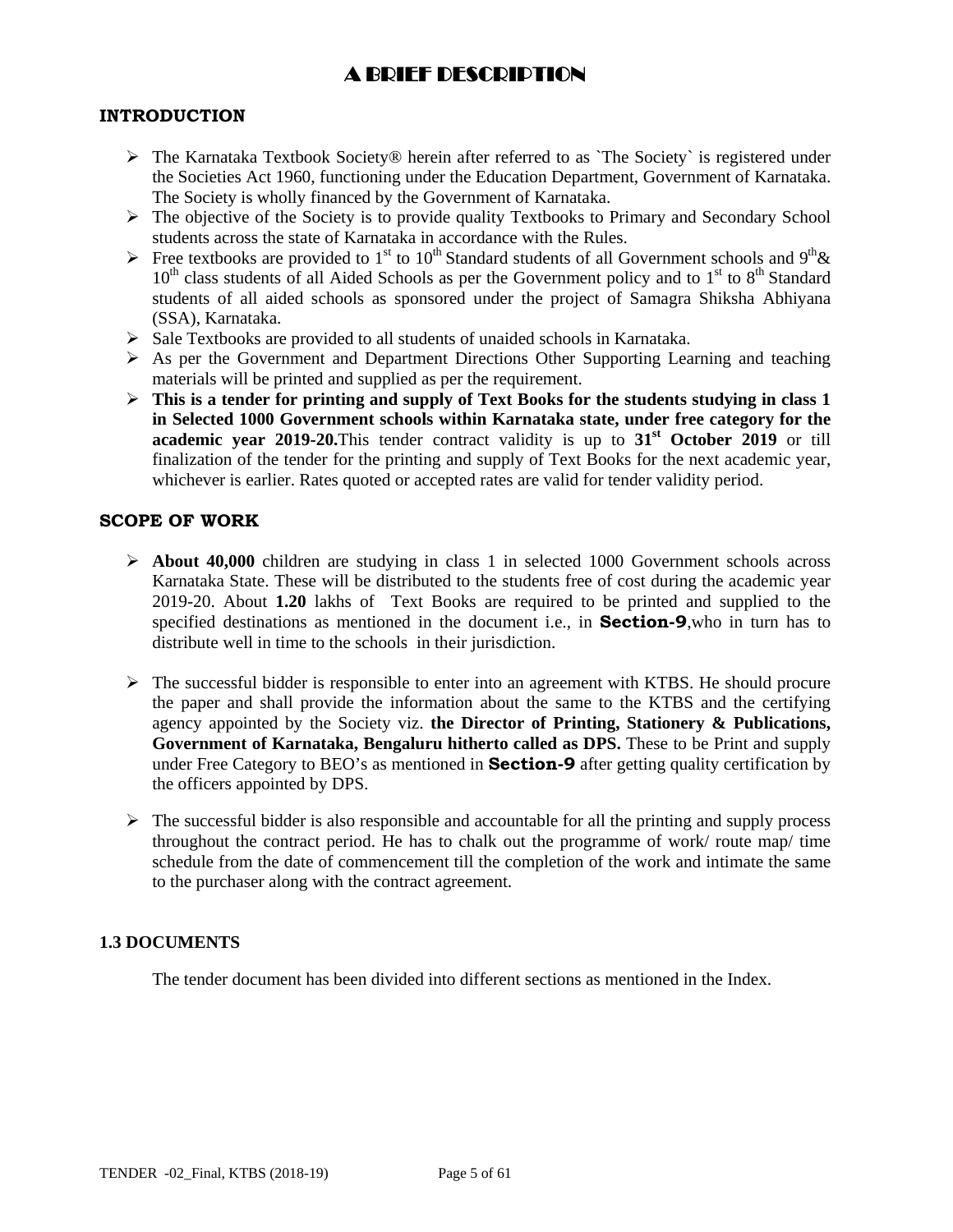## **SECTION – 1**

## INSTRUCTION TO BIDDERS

## **1.1. INTRODUCTION AND BACKGROUND**

- 1.1.1 Government is distributing These Text Books in free category to the students studying in Class-1 of selected 1000 Government schools across the state of Karnataka.
- 1.1.2 In pursuance of this objective, the Karnataka Textbook Society®, Government of Karnataka invites open tenders from interested parties for the printing and supply of free category of Text Books to **DDPI (Development)** as per Distribution points mentioned in **Section-9**. Interested Printers ("Bidders") are invited to submit detailed Bids.
- 1.1.3 The Bids would be evaluated on the basis of the evaluation criteria set out in this document in order to identify the successful Bidder. In order to do so, the Purchaser himself or his authorized representative may inspect the premises of the bidder.
- 1.1.4 The Successful Bidder would then have to enter into an Agreement with The Managing Director, KTBS, and perform the obligations as stipulated there, in respect of the Project. The Draft Contract form is given in **Appendix-18**of this document.
- 1.1.5 The Successful Bidder would be required to print and supply These Free category Text Books to **DDPI(Development)** located within state of Karnataka as specified in **Section-9** in accordance with the terms and conditions laid down for further distribution by them.
- 1.1.6 The period of the contract shall be up to **31st October 2019** or till finalization of the printers for the next academic year printing, whichever is earlier.
- 1.1.7 Upon satisfactory completion of the printing and supply of the Text Books, payments will be made in accordance with the terms and conditions set out in this Document.

#### **1.2. BRIEF DESCRIPTION OF BIDDING PROCESS**

1.2.1 The Society intends to follow a single stage, two Bid process for selection of the successful Bidder for the Project.

## **Documents Constituting the Tender (Two Bid)**

 The tender (two Bids) to be submitted by the Tenderer shall comprise the following components i.e. Technical Bid and Financial Bid. Both shall have to be submitted online in the formats available in the e-portal.

#### **Technical Bid**

Scanned images of the Documents listed under clause 2.9.1 of **section-2** of this document should be uploaded as part of the technical bid on e-procurement portal. No information related to financial bid should be uploaded /mentioned under technical bid. In case, any such information relating to financial bid is found in the technical bid document, such bid will be rejected without any consideration.

#### **Earnest money deposit**

Earnest money deposit (EMD) should be paid through **e-payments, credit card, direct debit (internet banking) or NEFT (National Electronic Fund Transfer).**

#### **Financial Bid:**

The Tender Form and the Price Schedule which **form** the Financial Bid it shall be submitted online in the provided manner. **No additional document is to be uploaded in this regard**.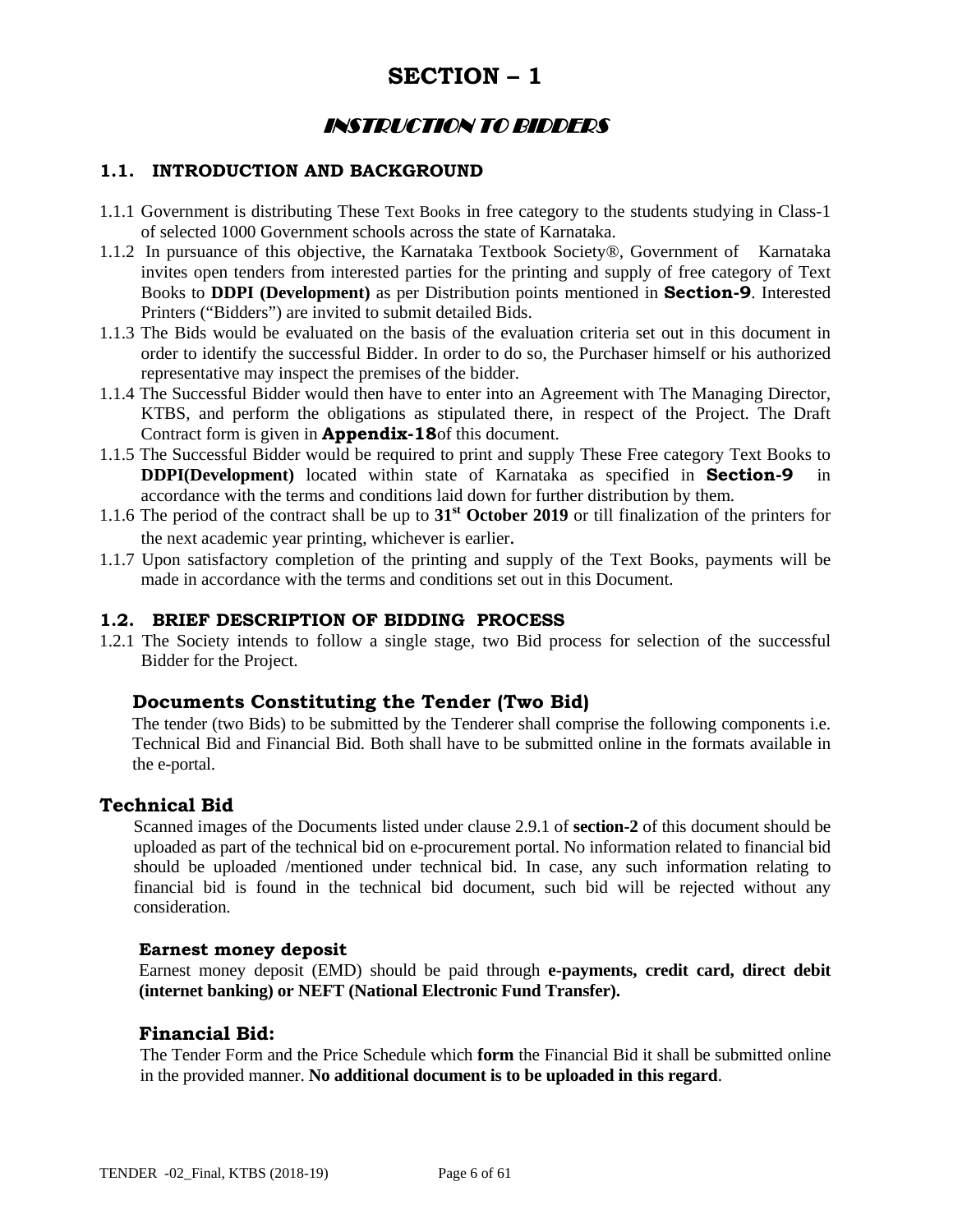#### **1.2.2 EVALUATION PROCESS**:

## **Technical Evaluation;**

The evaluation of the Proposals would be carried out as follows:-

#### **a)** *"Test-of- responsiveness"*.

This stage involves an evaluation based on Qualification Submissions. Proposals found to be substantially responsive would be selected for qualification evaluation.

#### **b)** "*Qualification".*

In this Stage the information of the Bidders relating to their experience, financial and infrastructural capability would be evaluated. Bidders meeting the experience, financial  $\&$ infrastructure capability criteria as set out in this Document shall be short-listed as *"Qualified Bidders".* 

## **Financial Evaluation**:

This stage is called *"Eligibility".* In this stage the Price Bid of the *"Qualified Bidders"* would be evaluated based on the evaluation criteria as mentioned in **Section 4** for the price bid. The successful price bidder shall be declared as the *"Eligible Bidder."* 

**1.2.3** The tenderer shall submit samples of the Paper from at least two mills for the Text Printing and Boards for the Cover Printing to the Assistant Director, Karnataka text Book Society before the last date of bid submission and the **acknowledgement for having submitted the samples shall be uploaded as one of the technical documents**. Samples are to be packed in separate covers duly indicating name and address of the tenderer on the sealed cover and on all the samples. Non submission of sample papers and uploading of the acknowledgement in technical bid shall be categorically rejected. The samples shall bear the manufacturers name, brand, GSM etc., and compliance report to technical specifications prescribed or a mill test report of the respective sample. Extract of specifications from the Website is also acceptable. The Tenderers are bound to use the same brand and make of the paper as per samples provided unless there are valid reasons like closure of the Mill, Non availability of the said brand etc. Any such deviation shall be only after obtaining the permission from the purchaser.

## **1.3 AVAILABILITY OF TENDER DOCUMENT**

In the e-procurement portal **https://eproc.karnataka.gov.in**

**1.3.1** All subsequent notifications, changes and amendments on the project or tender document would be posted only on the **e-procurement portal viz.** *https://eproc.karnataka.gov.in*

#### **1.4 PROPOSAL DUE DATE**

The proposal should be uploaded on or before **08-05-2019,** before**17.30hrs**.

## **1.5 OFFICIAL COMMUNICATION FROM KTBS**

- The official communication from KTBS to the bidders will be in any mode such as through post, courier, or E-mail.
- E-mail communication from e-mail ID of KTBS i.e.,**mdktbs.tender@gmail.com** should be treated as official communication.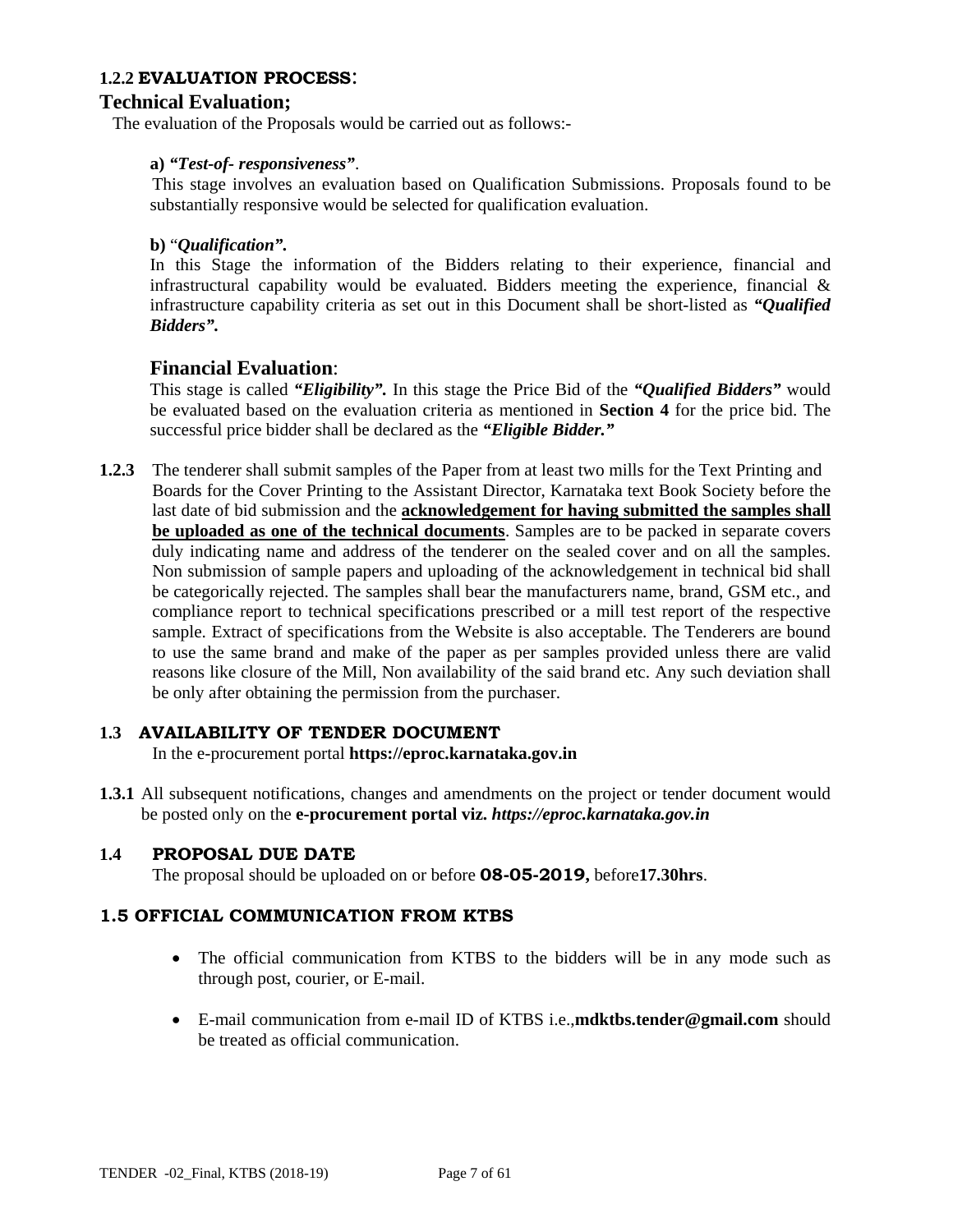## INFORMATION TO BIDDERS

### **A. GENERAL INFORMATION**

#### **2.1 BIDDERS**

- 2.1.1 The Legal entity eligible for participating in the qualification process shall be `**the Printer**` belonging to any of the States of Karnataka, Maharashtra, Andhra-Pradesh, Telangana, Tamil Nadu, Puducherry, Kerala and Goa.
- 2.1.2 The Printer means an entity with the prescribed eligibility who is engaged in the business of printing and supplying of books and who has a Minimum of 3 years' experience in printing and supply of books.
- 2.1.3 The legal entity should possess Technical facilities of the required standards to fulfill the requirements of the tender.
- 2.1.4 The Legal Entity should have been registered as printer under Factories Act and shall have separate valid and legal factory registration certificate for each place of production. **The Factory Registration shall be renewed up to tender validity period** and shall also have registrations under Goods and Services Tax Act in their respective States in India; and all other legal and statutory Registrations to fulfill the requirements of this Tender
- 2.1.5 The main business of the Legal Entity in the immediately preceding 3 years should be as a printer in any of the states of Karnataka, Maharashtra, Andhra-Pradesh, Telangana, Tamil-Nadu, Puducherry, Kerala and Goa.
- 2.1.6 The Legal Entity should have achieved an average annual turnover of Rs.**40.00** lakhs in the Preceding 3 years i.e. 2015-16, 2016-17and 2017-18.
- 2.1.7The following documents / information shall be submitted by the Bidders along with the Qualification Submissions:
	- A legal entity incorporated as Private/Public Limited Company shall submit Certificate of incorporation, memorandum& Articles of Association.
	- A Partnership Firm shall submit Partnership Deed.
	- A ownership shall provide Proof of Ownership of a Printing Press as per the criteria Prescribed and their location within the states of India
- 2.1.8 Any Entity which has been barred by the Education Department, Government of Karnataka (GOK), any other State Governments (SG) or Government of India (GOI), or any of the agencies of GOK/SG/GOI would not be eligible to submit a Proposal. The Bidder shall execute an undertaking to this effect as per the format enclosed in **Appendix-4**(Format for anti-collusion certificate).
- 2.1.9 Any Entity which has been declared as blacklisted by the KTBS would not be eligible to submit a proposal.

#### **2.2 NO CONSORTIUM**

 Bidder should be an individual entity and should submit their bids individually*.* More specifically, consortium of bidders is barred from participation in the tender.

## **2.3 NUMBER OF PROPOSALS& PACKAGE DETAILS**

- 2.3.1 Each Bidder shall submit only one Proposal in response to this Tender document. Any Bidder, who submits or participates in more than one Proposal, shall be disqualified and shall also cause disqualification of all the proposals in which such Bidder has participated.
- 2.3.2 A Bidder is eligible to quote for the package, as per his production capacity. The tenderer who have been awarded the production and supply of school Text Books (In tender-1& Tender-2)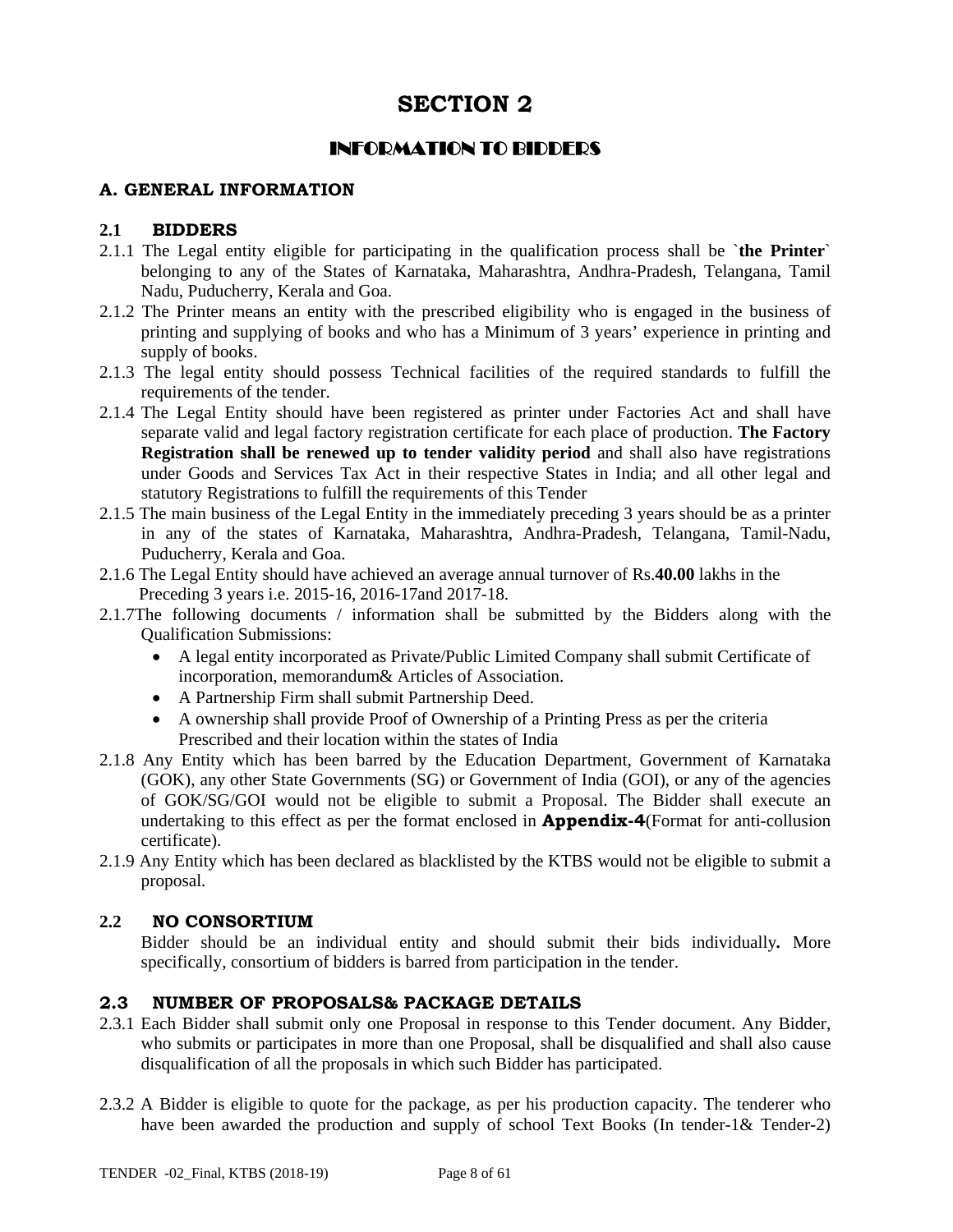shall participate in this tender only if they have any spare capacity. Details of package information are shown in **Section-10.** 

2.3.3 Work will be allotted as per the terms at the sole discretion of the purchaser. As referred in clause 2.3.2, it shall be decided based on the assessed capacity, present year work load,present and the previous year performance of the tenderer and the same will be binding on the bidder.

If the bidder bids beyond(more than) his capacity and subsequently backs out of the tender on his own after opening the financial bid and the same bidder happens to be L1 in the package, in such circumstances the package may be offered to L2 bidders or to capable printer with or without negotiation to take up the work at L1 rate. If the L2 or any other capable bidder does not agree to take up the work at L1 rates, the purchaser may penalize the L1 bidder. The Penal charges shall be worked out considering the difference in L1 rate with respect to L2 or any other negotiated/accepted rates. It is left to the discretion of the tender accepting authority to take such decision as may be deemed fit. The same will be binding on such bidder.

- 2.3.4. A bidder is entitled to bid as per his production capacity. Work will be allotted as per clause 2.3.3 to the bidder for which he becomes L-1.
- 2.3.5. What may contain in the preceding clauses, the tender accepting authority may allocate package as prescribed under 2.3.2 based on the assessed production capacity of the bidder. It is left to the discretion of the tender accepting authority to take such decision as may be deemed fit. The same shall be binding on such bidder.
- 2.3.6. Number of Text Books to be printed under the Package **146** as shown in **Section-10** is provisional and indicative and actual numbers of Text Books to be printed and supplied will be as provided in the Purchase Order and the Distribution List. The number of pages in a book is all indicative.
- 2.3.7. Number of Text Books to be printed may go up by about 25% or get reduced by about 25% as per the actual requirement and they shall be as in the Purchase order and the Distribution List. In exceptional circumstances the numbers may go up or get reduced further.

The accepted rates in the tender shall be valid up to **31st October 2019** or till finalization of the bidder for the same work in the coming academic year, whichever is earlier. The contract between the bidder and the KTBS will be valid till **31st October 2019** or till finalization of the bidder for the next academic printing tender, whichever is earlier. The bidder shall be binding to execute the additional orders within the stipulated time frame mentioned in the work order. The time frame for the additional order may be arrived by mutual consent of the Purchaser and a printer.

2.3.8. Details of number of Text Books to be supplied to each destination shall be provided along with the Purchase order in Distribution list.

## **2.4 PROJECT INSPECTIONS AND VISIT TO THE SITES**

- 2.4.1 It is desirable that each Bidder submits his Proposal after visiting some of the office of the **DDPI (Development)** related to the schedule of requirement as shown in **Section-10** in this tender and ascertaining for himself the location, surroundings or any other matter considered relevant. Schedule of place of delivery is shown under **Section-9** of this document.
- 2.4.2 It would be deemed that by submitting the Proposal for Tender document, the Bidder
	- a) Made a complete and careful examination of the Tender Document,
	- b) Received all relevant required information from *KTBS* and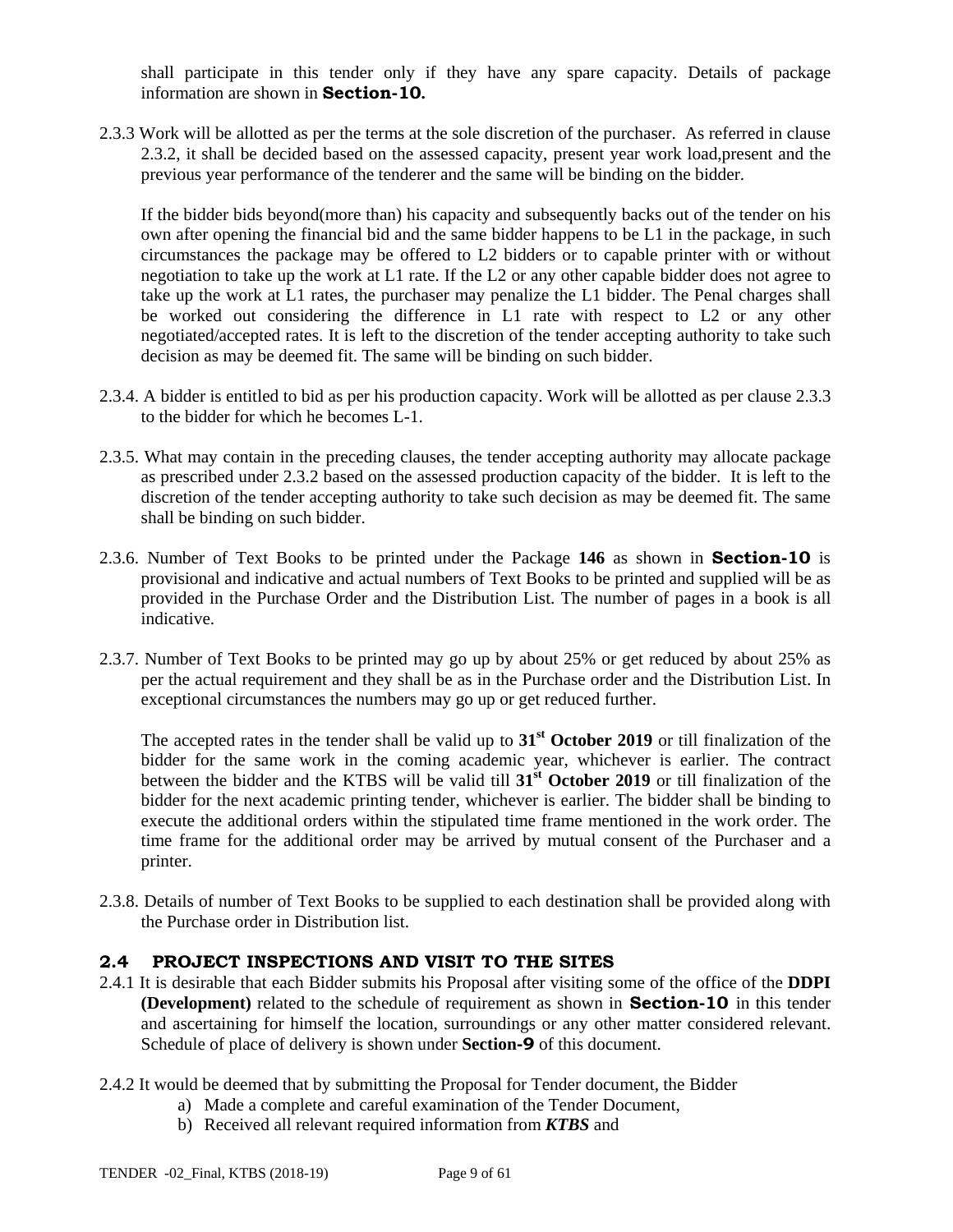c) Made a complete and careful examination of the various aspects and locations of the Project.

## **2.5 RIGHT TO ACCEPT OR REJECT ANY OF THE PROPOSALS**

- 2.5.1**The Managing Director,** Karnataka Textbook Society**,** Bengaluru reserves all the rights to accept or reject any bid and to annul the bidding process and reject all bids at any time prior to award of contract, without thereby incurring any liability or any obligation to inform the affected bidder or bidders about the grounds for the said action. Any Bid with incomplete information is liable for rejection. For each category of pre-qualification criteria, the documentary evidence is to be uploaded in the manner as mentioned in 2.9.1 in e-portal. If the documentary proof is not uploaded for any criteria the Bid is liable for rejection.
- 2.5.2 **If any information given by the bidder is found to be false / fictitious, the bidder will be debarred and will be blacklisted and his EMD will be forfeited. In such a situation the purchaser i.e.** *KTBS,* **May;**

**a)** invite the next best Bidder to match the Proposal submitted by the best Bidder;

 **OR,** 

b) take any such measure as may be deemed fit in its sole discretion including annulment of the bidding process.

## **B. CLARIFICATIONS**

## **2.6 CLARIFICATIONS/AMENDMENTS / ADDENDA OF TENDER DOCUMENT**

- 2.6.1 A prospective Tenderer requiring any clarification about the tender document may notify the Purchaser in writing or by fax or by e-mail at the Purchaser's mailing address indicated in the Invitation for Tenders. The Purchaser will respond to any request for clarification of the tender documents which it receives in e-portal no later than **4** days prior to the deadline for submission of tenders prescribed by the Purchaser. Purchaser's response (including an explanation of the query but without identifying the source of inquiry) will be notified in the e-procurement portal.
- 2.6.2 At any time prior to the Proposal Due Date, the purchaser may, for any reason, whether at its own initiative or in response to clarifications requested by a Bidder, modify the Tender Document by the issuance of Addenda, or corrigendum (or) both
- 2.6.3 Any Addendum or corrigendum (or) both thus issued will be hosted on the e-procurement website.
- 2.6.4 In order to provide the Bidders a reasonable time to examine the Addendum, (or) corrigendum (or) both for any other reason, KTBS may, at its own discretion, extend the Proposal Due Date.

## **C. PREPARATION AND SUBMISSION OF PROPOSAL**

## **2.7 LANGUAGE**

The Bid and all related correspondence and documents should be written in English language. Supporting documents and printed literature furnished by the Bidder with the Proposal may be in any other language provided that they are accompanied by appropriate translations of the pertinent passages in the English language. Supporting materials, which are not translated into English, will not be considered. For the purpose of interpretation and evaluation of the Proposal, The English language translation shall prevail.

## **2.8 BID SECURITY (EMD)**

- 2.8.1 Each Proposal should be accompanied by a Bid Security i.e., Earnest Money Deposit (**EMD**) as mentioned in the Tender notification sheet. The bidders who are willing to participate shall pay EMD amount**.** The Bid Security shall be kept valid for at least **90** days in addition to the Proposal Validity Period and would need to be extended, if so required, for any extension in Proposal Validity Period.
- 2.8.2 EMD (Bid Security) and Tender processing fee should be paid through **e-payments, credit card, direct debit (internet banking) or NEFT (National Electronic Fund Transfer).**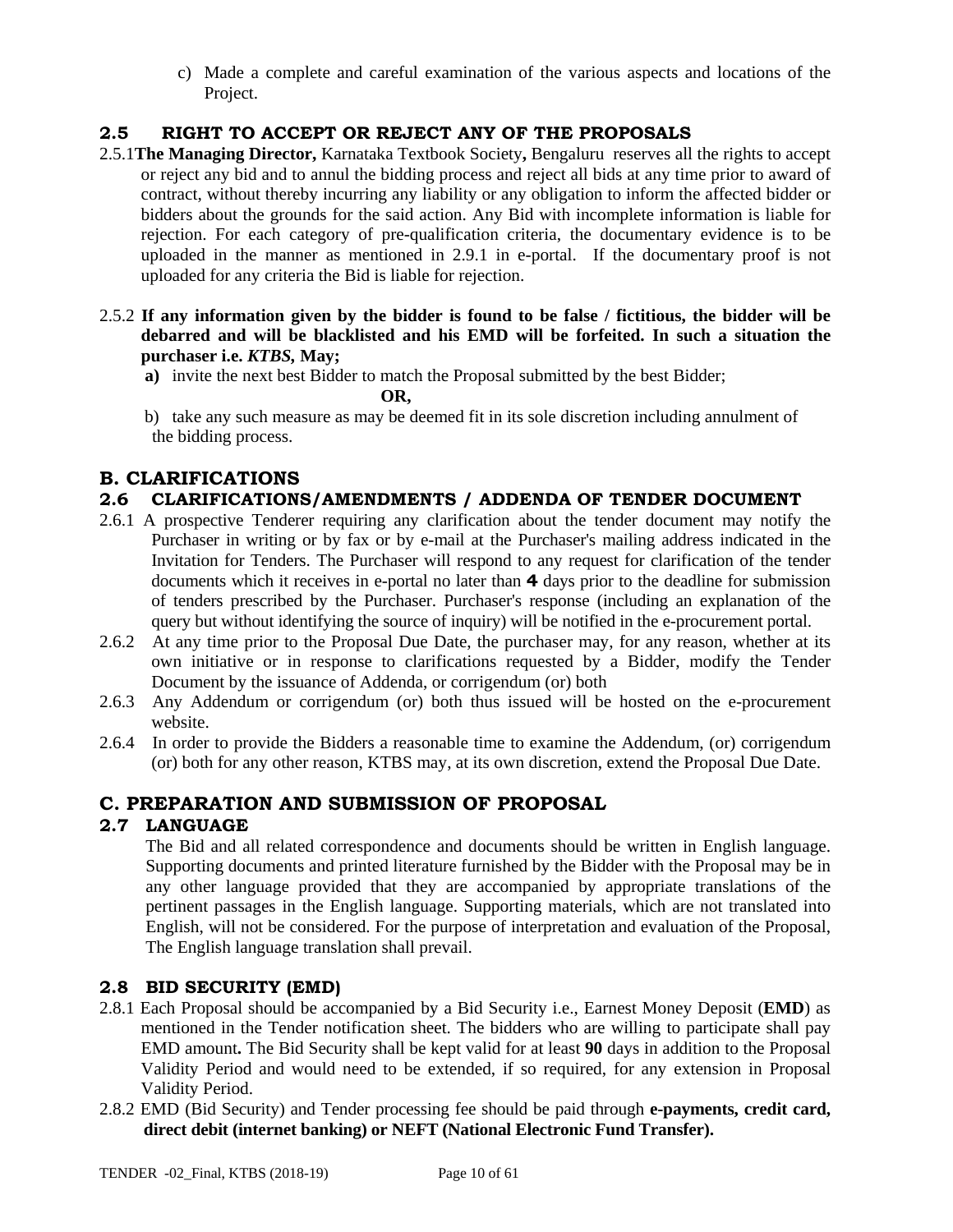- 2.8.3. (a) The Bid Security shall be returned to the unsuccessful Bidders within a period of eight (8) weeks from the date of announcement of the Successful Bidder.
	- (b) Every successful bidder shall submit a performance security of **5%** of Package Value as Mentioned in L.O.A & in Clause 2.28.
	- (c) The Bid Security (EMD) submitted by the Successful Bidder shall be refunded only after getting the confirmation of performance security from the concerned authorities.

## 2.8.4 **The Bid Security shall be forfeited in the following cases;**

- a) If the Bidder modifies or withdraws its Proposal except as provided in Clause 2.16.1;
- b) If the Bidder withdraws its Proposal during the interval between the Proposal Due Date and expiration of the Proposal Validity Period.
- c) If the Successful Bidder fails to provide the Performance Security within the stipulated time or the extended time thereof.
- d) If any information or document furnished by the Bidder turns out to be misleading or untrue in any material respect.
- e) on refusal to enter into contract after the award of contract.

## **2.9 QUALIFICATION BID SUBMISSION**

Qualification Submissions shall consist of the following document: Non-submission of any of the documents may lead to disqualification and is at the discretion of Purchaser i.e. with KTBS.

2.9.1. Bidder should upload the following documents in the e- portal in the same manner as mentioned below and file name should only be specified as mentioned below.

| Sl.No.         | <b>File Name</b>        | <b>Document description</b>                                           |  |  |
|----------------|-------------------------|-----------------------------------------------------------------------|--|--|
|                | <b>GST</b> Registration | GST Registration Certificate. (Scanned Image)                         |  |  |
|                | Certificate             |                                                                       |  |  |
| $\overline{2}$ | <b>Annual VAT/GST</b>   | VAT/GST Returns as filed before the proper authority.                 |  |  |
|                | Returns                 | Annual VAT/GST returns filed for the preceding three years i.e. for   |  |  |
|                |                         | the years 2015-16, 2016-17and 2017-18. (Scanned Image)                |  |  |
| 3              | <b>Latest GST</b>       | Latest monthly GST returns(Scanned Image)                             |  |  |
|                | Returns                 |                                                                       |  |  |
| $\overline{4}$ | PAN Card                | PAN Certificate. (Scanned Image)                                      |  |  |
| $\overline{5}$ | <b>IT Returns</b>       | Acknowledgement of IT returns filed for the preceding three years     |  |  |
|                |                         | i.e. for the Assessment years 2015-16, 2016-17 and 2017-18.           |  |  |
|                |                         | (Scanned Image)                                                       |  |  |
| 6              | Factory                 | Registration certificate Under Factories Act Which is Valid and       |  |  |
|                | Registration            | Renewed up to tender validity period. (Scanned Image)                 |  |  |
|                | Certificate             | (If this certificate is in any language other than English then       |  |  |
|                |                         | translated English version should be uploaded)                        |  |  |
| $\overline{7}$ | Tenancy                 | Copy of the title deed or lease agreement in support of ownership /   |  |  |
|                | agreement               | Tenancy of infrastructure facilities like building, Go-down etc.,     |  |  |
|                |                         | declaration has to be submitted in this regard having details such as |  |  |
|                |                         | validity period of the agreement availability of space in sq feet     |  |  |
|                |                         | should be mentioned and duly signed by the CA(Scanned Image)          |  |  |
| 8              | Address and             | Copy of the address and official e-mail ID, Contact person's names,   |  |  |
|                | contact person.         | their status in the organization and their phone numbers.             |  |  |
| 9              | <b>GST</b>              | Declaration about the rate of GST included in the price proposal.     |  |  |
| 10             | Certificate of          | Certificate of Incorporation or equivalent or a declaration about the |  |  |
|                | Incorporation /         | constitution of the firm. / Copy of the documents as required under   |  |  |
|                | <b>Legal Entity</b>     | clause 2.1.7(Scanned Image)                                           |  |  |

#### **Qualification Documents***–***Technical Qualification documents shall consist of the following:**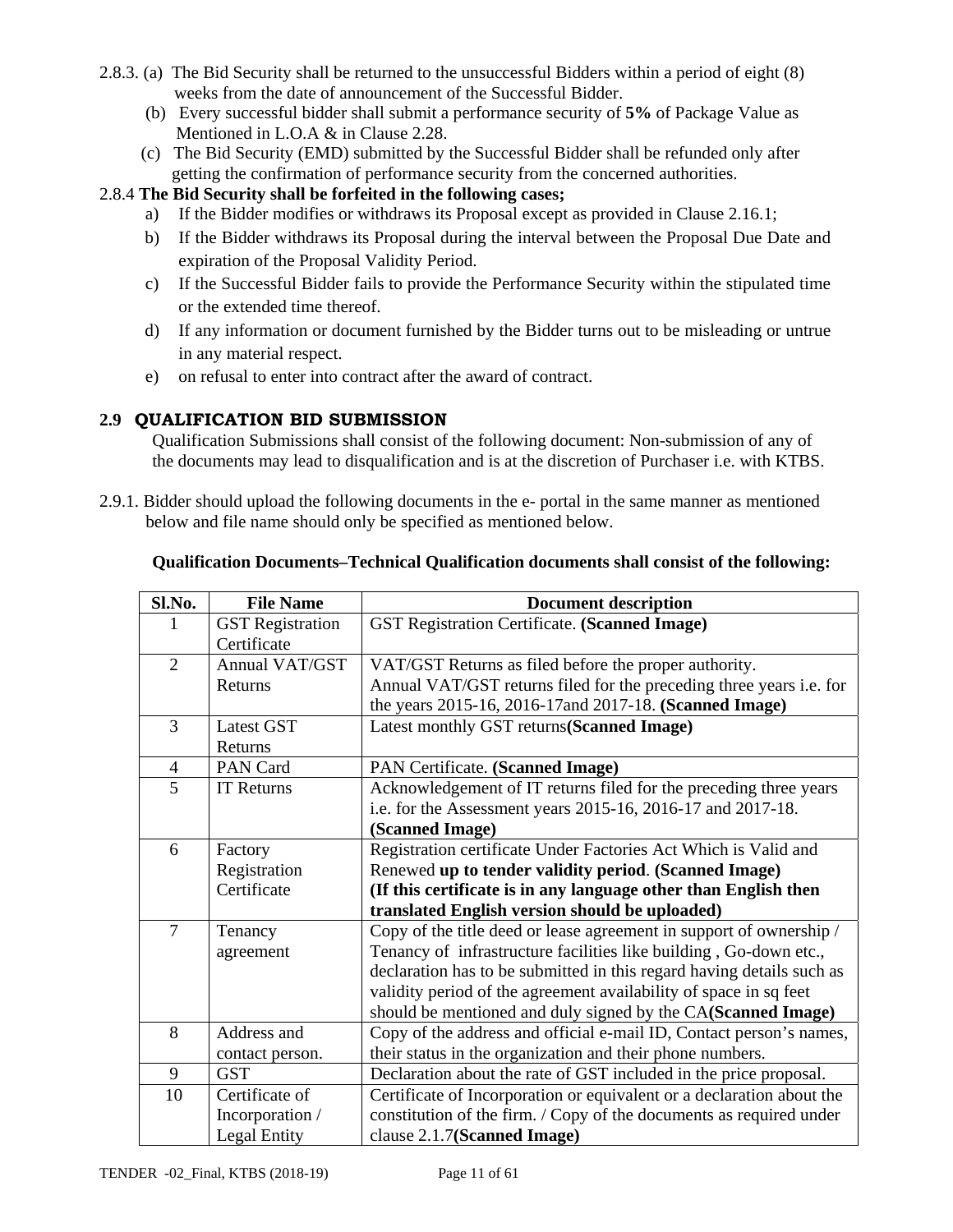| 11 | Bid security               | Declaration having Paid the Bid Security (EMD) in provided<br>format. |  |  |
|----|----------------------------|-----------------------------------------------------------------------|--|--|
| 12 | Proof of                   | Proof of Ownership of the machines owned (invoice or declaration      |  |  |
|    | Ownership                  | by the CA)                                                            |  |  |
| 13 | Being a Printer            | Registration Certificate issued by a Labor Department/competent       |  |  |
|    |                            | authority certifying that the firm/companies business as              |  |  |
|    |                            | Printer/Web offset Printing as required under clause 2.1.1, 2.1.2 and |  |  |
|    |                            | 2.1.5                                                                 |  |  |
| 14 | Minimum Billing            | Billing of at least Rs.10,00,000/-(Ten Lakhs only) from a single      |  |  |
|    |                            | project of printing and supply of books/textbooks during any one      |  |  |
|    |                            | year of these 3 years i.e., 2014-15,2015-16 & 2016-17.As required     |  |  |
|    |                            | under clause 3.1.1. (Only copy of Invoice to be uploaded)             |  |  |
| 15 | <b>Audited Financial</b>   | Audited annual financial statements of the Bidder for the last        |  |  |
|    | <b>Statements</b>          | three $(3)$ completed financial years i.e., 2015-16, 2016 -17&        |  |  |
|    |                            | 2017-18. As required under clause 3.3.3                               |  |  |
| 16 | Appendix - 1               | Power of Attorney, authorizing the signatory of the Proposal to       |  |  |
|    |                            | commit on behalf of the Bidder                                        |  |  |
| 17 | Appendix - 2               | Letter of Proposal                                                    |  |  |
| 18 | Appendix - 3               | <b>Details of Bidder</b>                                              |  |  |
| 19 | Appendix - 4               | Anti-Collusion Certificate                                            |  |  |
| 20 | Appendix - 6               | Undertaking of being a Printer                                        |  |  |
| 21 | Appendix - 7               | <b>Statement of Experience</b>                                        |  |  |
| 22 | Appendix - 8               | Statutory Auditor's Certification of Financial Capability or A        |  |  |
|    |                            | declaration as mentioned in the Clause 3.3.3 of Section 3             |  |  |
| 23 | Appendix - 9               | Statutory Auditor's Certificate for Project Experience of Printing    |  |  |
|    |                            | and Supply of books for the following years 2015-16, 2016-17 and      |  |  |
|    |                            | 2017-18.                                                              |  |  |
| 24 | Appendix - 10              | Qualification Proposal to establish infrastructural capability        |  |  |
| 25 | Appendix - 11              | Bidder declaration regarding his capacity on the letter head of a     |  |  |
|    |                            | printer.                                                              |  |  |
| 26 | Appendix - 12              | Declaration of work completion.                                       |  |  |
| 27 | Appendix - $\overline{13}$ | An oath for having read the document.                                 |  |  |
| 28 | Appendix - 19              | Bid form.                                                             |  |  |
| 29 | Declarations               | Letter of acceptance for Appendix-14, Appendix-16,                    |  |  |
|    |                            | Appendix $-18$<br>and                                                 |  |  |
|    |                            | <b>Furnishing the information</b> as per Appendix-15, Appendix -17    |  |  |
|    |                            | and abide by the conditions mentioned at appropriate time during      |  |  |
|    |                            | the Contract Period.                                                  |  |  |
| 30 | Acknowledgement            | Regarding submission of Sample paper                                  |  |  |
| 31 | Rate of GST                | Declaration regarding % of GST included in the price quoted.          |  |  |

## **2.10 PRICE PROPOSAL**

2.10.1 Price Proposal shall consist of;

- a) Price Proposal is required to be submitted online in the formats available in the **e-portal**.
- b) The bidders can quote their lowest quote for the package and Prices should be inclusive of printing of text pages, cover page printing, Varnish/lamination, binding, packing cost, transportation cost, transit insurance, all taxes and applicable duties etc. and the cost per page shall be quoted in Indian Rupees to the last **4 decimal places**.
- c) In case, price is quoted for the package for which the bidder is not eligible to quote and the rate turns out to be L1 then bidder shall be penalized in accordance with the provisions available in the previous clause 2.3 of this document
- d) The rates quoted in the e-portal only prevail.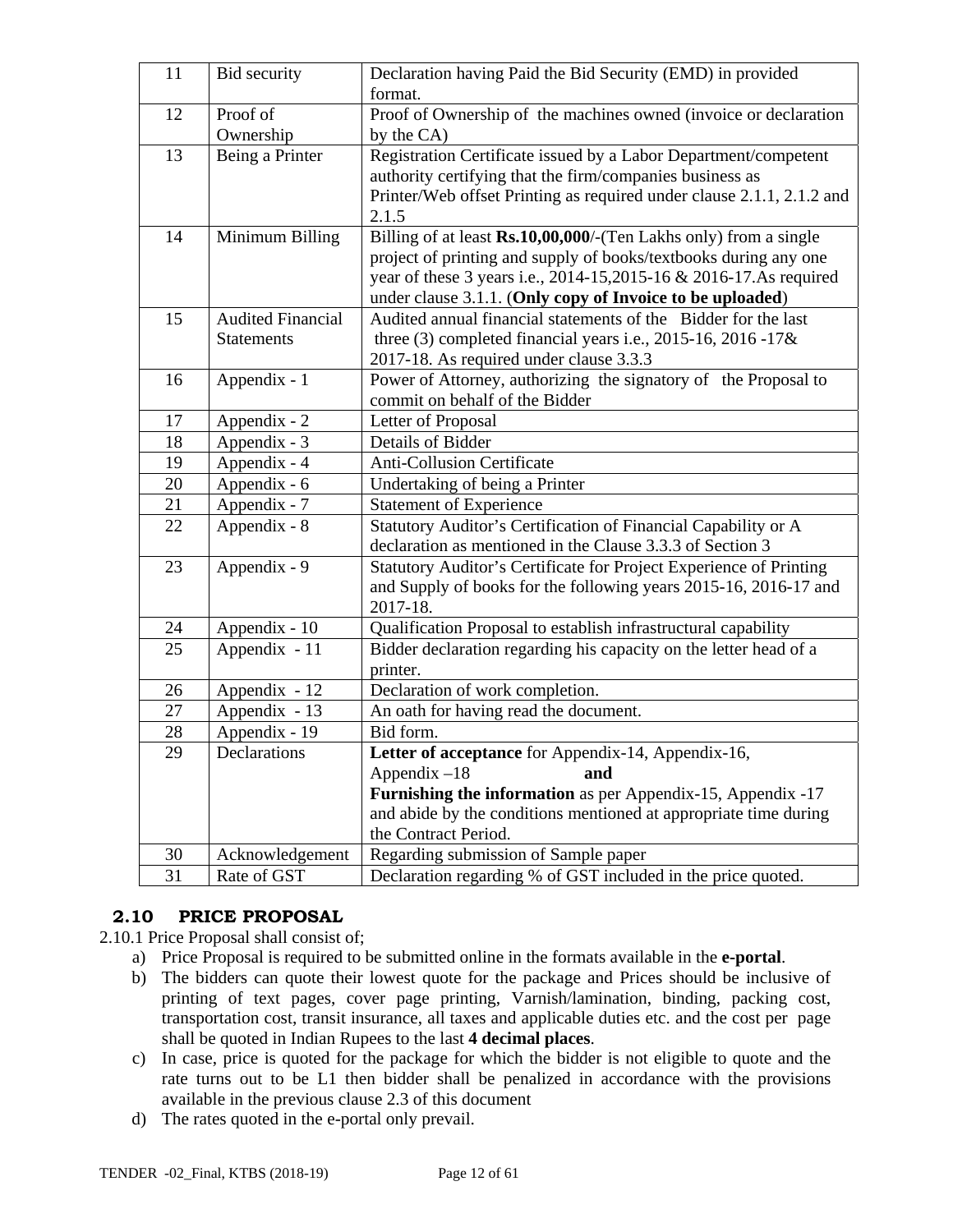e) The rates quoted shall be firm during the contract period and shall not be varied for whatsoever reason. **However any increase in the statutory levies will be compensated by the purchaser and similarly any reduction shall be to the credit of the purchaser**.

## **2.11 VALIDITY OF PROPOSAL**

Tenders shall remain valid for a period not less than ninety days(90 days) after the last date of tender submission. A tender valid for a shorter period shall be rejected by the purchaser as nonresponsive.

## **2.12 EXTENSION OF VALIDITY OF PROPOSAL**

In exceptional circumstances, prior to expiry of the original time limit, the purchaser may request the Tenderers to extend the period of validity for a specified additional period. The request and the Tenderers responses shall be made in writing or by e-mail. A tenderer may refuse the request without forfeiting his earnest money deposit. A Tenderer agreeing to the request will not be required or permitted to modify his tender, but will be required to extend the validity of his earnest money deposit for a period of the extension and in compliance.

## **2.13 FORMAT AND SIGNING OF PROPOSAL**

- 2.13.1 The Bidder would provide information in the prescribed format required as per this Tender Document. **KTBS reserves** the right to evaluate only those Proposals that are received in the required format and is complete in all respects.
- 2.13.2 The Bidder shall submit the proposal in two Bids online, namely,
	- a) Technical Bid, consisting of the details mentioned in **section 2** of this tender document
	- b) Price Bid, consisting of the Bidders quoted rate inclusive of all statutory taxes being the financial proposal for the project.

## **2.14 METHOD OF SUBMISSION OF PROPOSALS**

- 2.14.1 The proposals shall be submitted online in the e-portal in the provided formats only. Scanned copies of the same shall be uploaded in the order wherever sought
- 2.14.2 The e-portal itself will disqualify the improper and delayed Bids and KTBS shall assume no responsibility for any such eventualities.
- 2.14.3 The tenderer shall submit the Samples of Paper and Board to the Karnataka Text Book Society, As explained in Clause 1.2.3.

## **2.15 PROPOSAL DUE DATE**

- 2.15.1 Proposals should be submitted only on-line and through the notified Government of Karnataka e-procurement platform before **17.30hrs** on the Proposal Due Date mentioned in the Bidding Schedule in the manner and form as detailed in this Tender Document. Proposals submitted in any other mode shall not be acceptable.
- 2.15.2 *KTBS* may, in exceptional circumstances, and for reasons to be recorded in writing, extend the Proposal Due Date, by issuing an Addendum in accordance with Clause 2.6, uniformly for all Bidders.

## **2.16 MODIFICATIONS/SUBSTITUTION/WITHDRAWAL OF PROPOSALS**

2.16.1 Any modification, Substitution, withdrawal of proposal can be made by the tenderer only through the said e-portal in the form and manner as provided within the last day and time specified for submitting the bid.

## **D. EVALUATION OF PROPOSAL**

## **2.17 PROPOSAL OPENING**

2.17.1 *KTBS* would open the bids on online platform only, the Qualification, Submissions as per the schedule for the purpose of evaluation.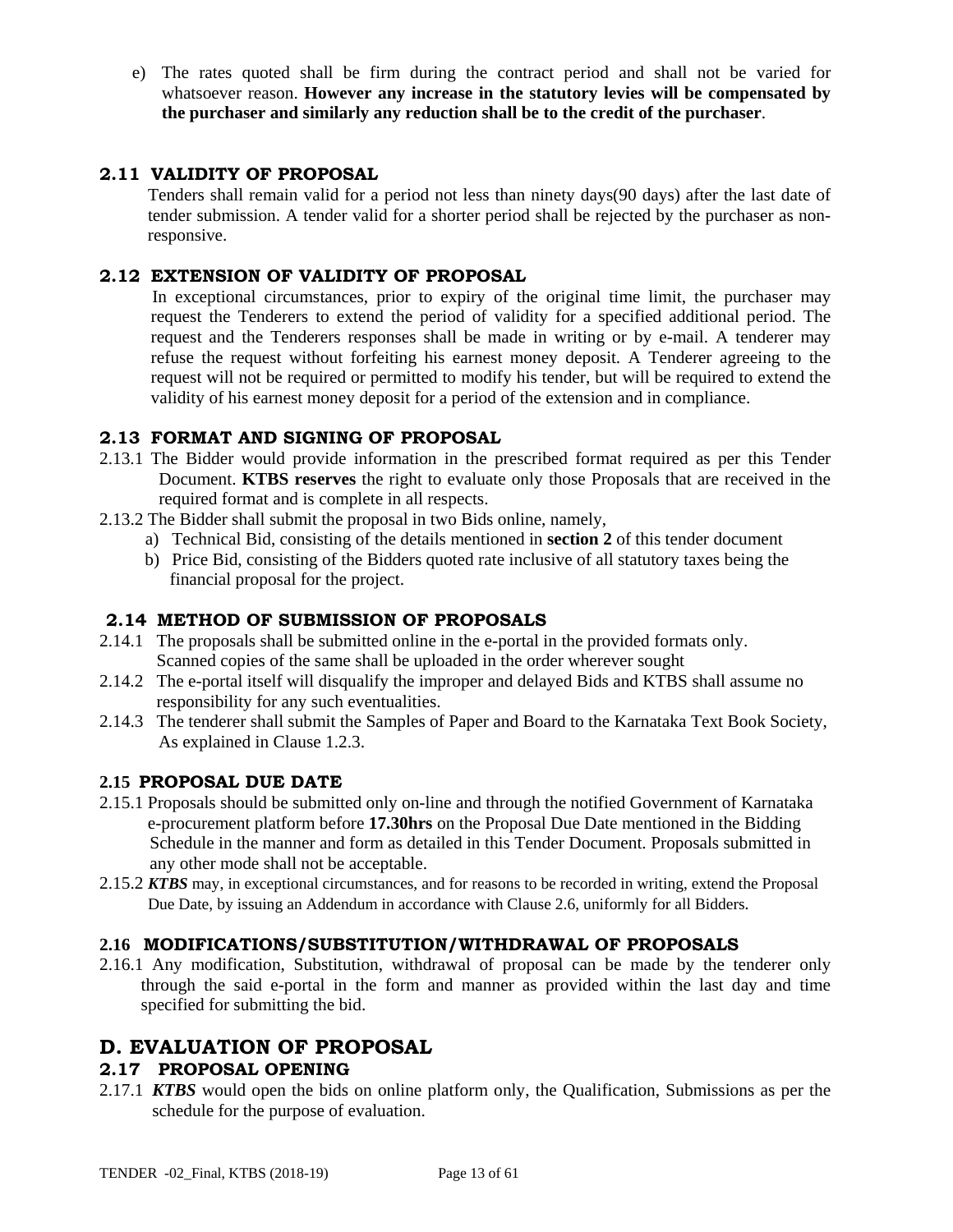- 2.17.2 Proposals for which an acceptable notice of withdrawal has been submitted in accordance with **Clause 2.16** will not be opened. However for technical reason if it opens it will not be considered.
- 2.17.3 *KTBS* would subsequently examine and evaluate Proposals in accordance with the criteria set out in Sections 3, 4 and 5 of this Tender Document.
- 2.17.4 To assist in the examination, evaluation, and comparison of Proposals, KTBS may utilize the services of consultant(s) or advisor(s)

## **2.18 CONFIDENTIALITY**

Information relating to the examination, clarification, evaluation, and recommendation for the Bidders shall not be disclosed to any person not officially concerned with the process. *KTBS* will treat all information submitted as part of Proposal in confidence and would require all those who have access to such material to treat the same in confidence. *KTBS* will not divulge any such information unless it is ordered to do so by any authority pursuant to applicable law or order of a competent court or tribunal, which requires its disclosure.

## **2.19 TESTS OF RESPONSIVENESS**

- 2.19.1 Prior to evaluation of Proposals, *KTBS* will determine whether each Proposal is responsive to the requirements of the Tender Document. A Proposal shall be considered responsive if the Proposal:
	- **a)** Is received/deemed to be received within Proposal Due Date including any extension there of pursuant to Clause 2.15
	- **b)** Is accompanied by the documents as mentioned under 2.9.1 and 2.10.
- 2.19.2 The purchaser may waive any minor informality or non-conformity or irregularity in a Tender which do not constitute a material deviation?
- 2.19.3 *KTBS* reserves all the rights to reject any Proposal which is non-responsive and no request for alteration, modification, substitution or withdrawal shall be entertained by *KTBS* in respect of such Proposals.

## **2.20 CLARIFICATIONS**

To facilitate evaluation of Proposals, *Purchaser* may, at its discretion, seek clarifications in writing from any Bidder regarding its Proposal.

## **2.21 QUALIFICATION SUBMISSIONS**

- 2.21.1The Qualification & Submissions of the Bidders would first be checked for responsiveness as set out in Clause 2.19 above(Document verification). All Proposals found to be substantially responsive shall be evaluated as per the Qualification Criteria set out in Section-3 (Infrastructure verification).
- 2.21.2 Bidders who meet the qualification criteria shall be short-listed *("Qualified Bidders")* for further evaluation.
- 2.21.3 The Price Bid of the Bidders who do not meet the Qualification Criteria shall not be opened.
- 2.21.4 The Qualification Submissions of the Qualified Bidders would be evaluated as per the Qualification Evaluation Criteria set out in Section 3. The Purchaser either himself or through his representative may inspect the factory premises of the bidder regarding the availability of the facilities as per qualification documents submitted.

## **2.22 QUALIFIED BIDDERS**

 Bidders who are found to be acceptable as *"Qualified Bidders"* would be considered for evaluation in the next stage i.e., financial evaluation

## **2.23 PROPOSAL EVALUATION: PRICE BID**

Price Proposal of only the *Technically Qualified Bidders* would be opened and evaluated as per Process set out in **Section 4** to identify an *Eligible Bidder*.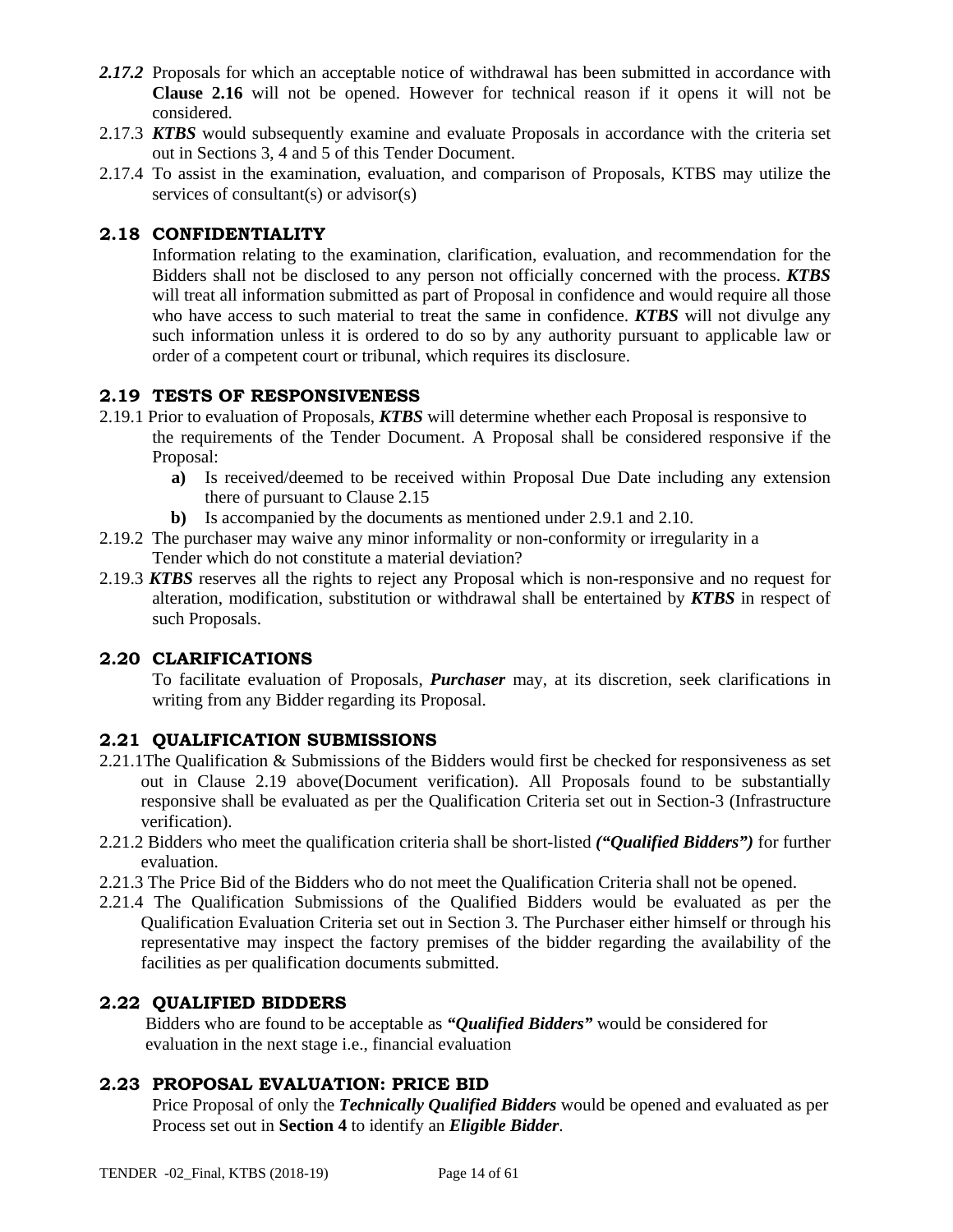#### **2.24 DECLARATION OF SUCCESSFUL BIDDER**

- 2.24.1 *KTBS* may either choose to accept the Proposal of an *Eligible Bidder* or invite him for negotiations.
- 2.24.2 Upon acceptance of the Proposal of the *Eligible Bidder* with or without negotiations, *KTBS*  shall declare the *Eligible Bidder* as the *Successful Bidder*.

## **2.25 NOTIFICATIONS**

 *KTBS* will notify the Successful Bidder through e-procurement platform or by facsimile/e-mail and by a **Letter of Acceptance** (LOA) that his Proposal has been accepted.

### **2.26 KTBS's RIGHT TO ACCEPT OR REJECT PROPOSAL**

- 2.26.1 *KTBS r*eserves all the rights to accept or reject any or all of the Proposals without assigning any reason and to take any measure as it may deem fit, including annulment of the bidding process, at any time prior to award of the Project, without liability or any obligation for such acceptance, rejection or annulment.
- 2.26.2 *KTBS* reserves all the rights to invite revised Proposals from Bidders with or without amendment of the Tender Document at any stage, without liability or any obligation for such invitation and without assigning any reason.
- 2.26.3 *KTBS* reserves the right to reject any Proposal at any time if:
	- **a)** A material misrepresentation made at any stage in the bidding process is uncovered; or
	- **b)** The Bidder does not respond promptly and thoroughly to requests for supplemental information required for the evaluation of the Proposal. This would lead to the disqualification of the Bidder. If such disqualification / rejection occurs after the Proposals have been opened and the Successful Bidder gets disqualified / rejected, then *KTBS* reserves the right to:
		- i. declare the Bidder with second lowest Price Proposal/ Modified Price Proposal as the Eligible Bidder and where warranted, invite such Bidder for negotiations; or,
		- ii. take any such measure as may be deemed fit in the sole discretion of *KTBS*, including annulment of the bidding process.

#### **2.27 SUBMISSION OF ACCEPTANCE LETTER AND EXECUTION OFAGREEMENT**

- 2.27.1 Within **3** days of issue of LOA, the successful bidder shall accept the LOA and return the same to KTBS, The successful bidder shall furnish a security deposit of **5% of Package value**  mentioned in the LOA and will sign the agreement and deliver it to the purchaser, **within 7 days** of the issue of LOA or within such further time as **KTBS** may agree to at its discretion.
- 2.27.2 If the Successful Bidder wants to authorize any person on behalf of him to sign the agreement, he shall, before signing of the Agreement, submit to *KTBS***,** a power of attorney to sign the Agreement with *KTBS***.**
- 2.27.3 **KTBS** will promptly notify other Bidders that their Proposal has not been accepted and their Bid Security shall be discharged /returned as promptly as possible, within a period of eight (8) weeks from the date of announcement of the Successful Bidder.

## **2.28 PERFORMANCE SECURITY**

2.28.1The successful Bidder shall furnish Performance Security in the form of an Irrevocable Bank Guarantee issued by a Nationalized bank or a Public Sector Bank in India or an Accepted Scheduled Bank in favor of "The Managing Director, Karnataka Text Book Society, Bengaluru",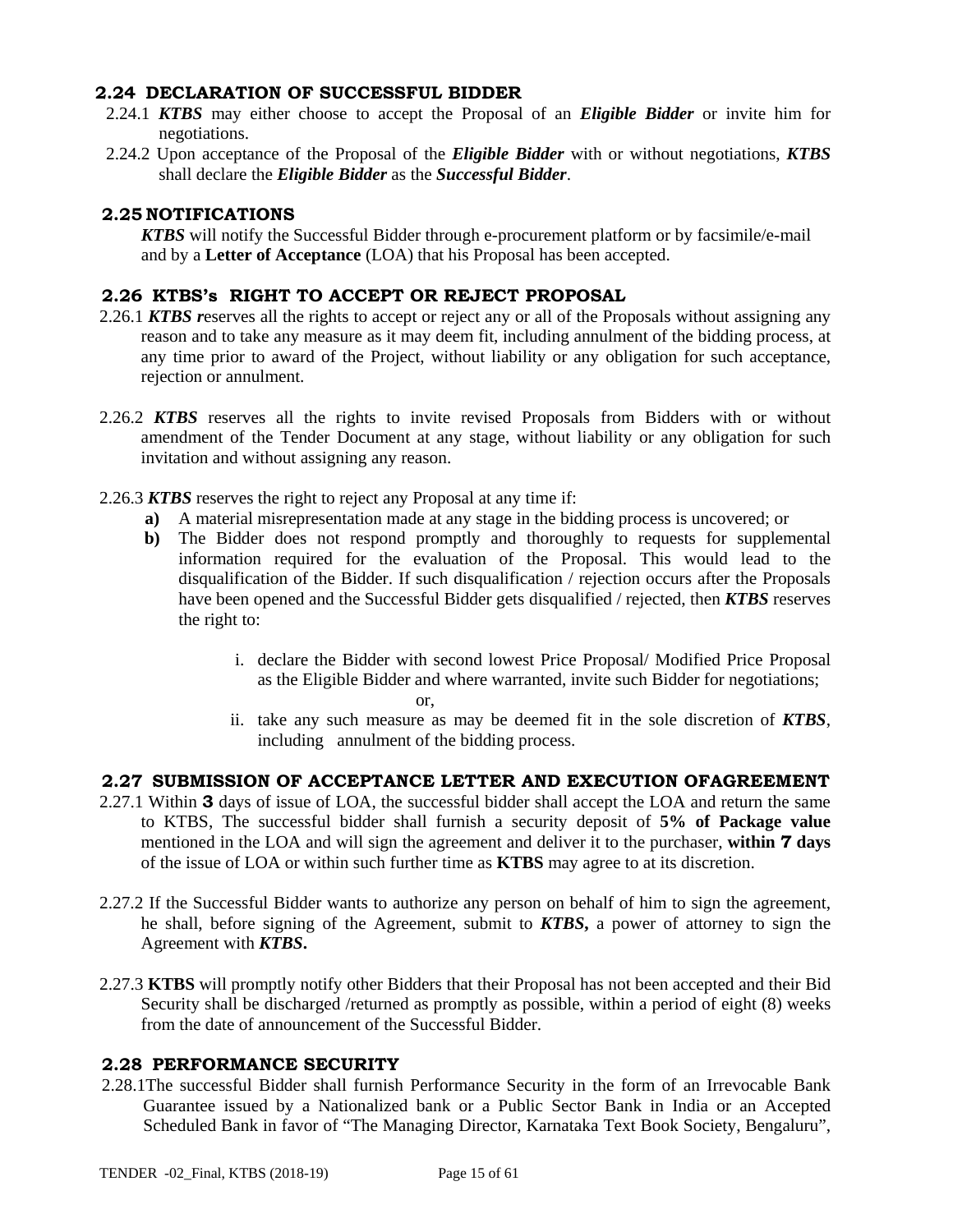for a sum equivalent to **5%** of the package value allotted to the successful bidder within **7** days from issue of Letter of Acceptance (LOA). The performance bank guarantee should be valid till **30th November 2019.** 

2.28.2 Failure of the Successful Bidder to comply with the requirements of Clause 2.28.1 shall constitute sufficient grounds for the annulment of the purchase order and forfeiture of the Bid Security. In such an event, *KTBS* reserves all the rights to take any such measure as may be deemed fit in the sole discretion of KTBS, including annulment of the bidding process, forfeit of EMD and **blacklist of the bidder**.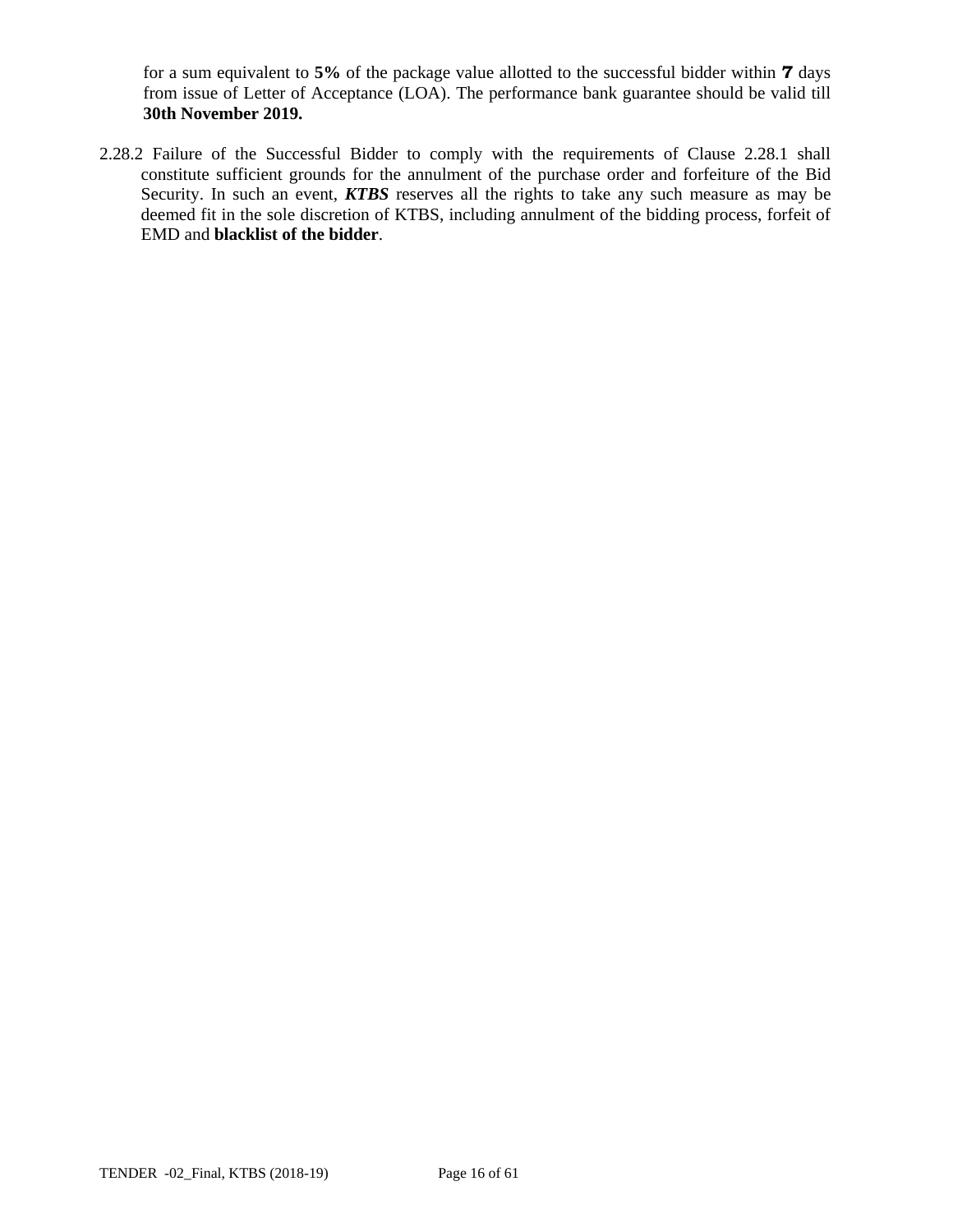## QUALIFICATION CRITERIA

## **3.1 EVALUATION PARAMETERS**

3.1.1 The Bidder's competence and capability is proposed to be established by the following parameters based on the documents provided by the bidder as per clause 2.9 of this tender document.

#### *A. EXPERIENCE IN TERMS OF*

- i. Printing and Supply of books / Textbooks;
- ii. In accordance with time Schedule; and
- iii. Quality of material delivered.
- iv. Previous performance as assessed by the KTBS or any other authorities.

| Sl.No | <b>Experience Criteria</b>                                                                                                 |
|-------|----------------------------------------------------------------------------------------------------------------------------|
|       | Billing of at least <b>Rs.10,00,000</b> /- (Ten Lakhs only) from a single                                                  |
|       | project of printing and supply of books/textbooks during any one<br>vear of these 3 years i.e., 2015-16, 2016-17& 2017-18. |

The bidder should have **3** years of experience in printing of books. The Bidder shall furnish evidence to support its claim as per **Appendix – 7.**

#### **3.2INFRASTRUCTURE CAPABILITY REQUIREMENTS**

| Sl.No          | Category and the Description of the machinery prescribed                                                                                                                                                                                                       | Quantity |  |  |  |
|----------------|----------------------------------------------------------------------------------------------------------------------------------------------------------------------------------------------------------------------------------------------------------------|----------|--|--|--|
|                | <b>Pre-Printing machinery</b>                                                                                                                                                                                                                                  |          |  |  |  |
|                | Shall own or have an MOU with any other organization<br>possessing Computer to Plate making plant with processor,<br>capable of making plates Double Crown, A-1 and such similar<br>sizes                                                                      | one unit |  |  |  |
|                | <b>Printing machinery</b>                                                                                                                                                                                                                                      |          |  |  |  |
| 1              | Four colour web offset machine with a minimum of 508 mm. cut-<br>off, reel width of 760 mm or more, with one quarter folder. The<br>rated speed of the machine with quarter folding shall not be less<br>than 10,000 cycles per hour.                          | one unit |  |  |  |
| $\overline{2}$ | Four colour sheet fed CPC offset printing machine with a Sheet<br>size of $485 \text{mm} \times 660 \text{mm}$ (19"x26") or above capable of printing<br>on Boards of at least 220 GSM.                                                                        | one unit |  |  |  |
|                | <b>Binding and Finishing Machinery</b>                                                                                                                                                                                                                         |          |  |  |  |
|                | Fully automatic stand alone perfect binding machine of minimum<br>6 clamps with 2000 cycles per hour OR equivalent production or<br>more.<br>(Note: required to achieve at least a production of at least 15,000<br>books per shift.)                          | One unit |  |  |  |
| $\overline{2}$ | Fully automatic 3 side cutting machine capable trimming books<br>of crown $1/4$ <sup>th</sup> size on 3 sides at a time.<br>(Note: It is essential to trim the books in a three side trimmer to<br>achieve the speed and correct right angles at the corners.) | one unit |  |  |  |
| 3              | Fully automatic programmatic cutting machine 92 cm (32 inches)<br>size (min)<br>(Note: Required to cut the Cover Boards etc.)                                                                                                                                  | one unit |  |  |  |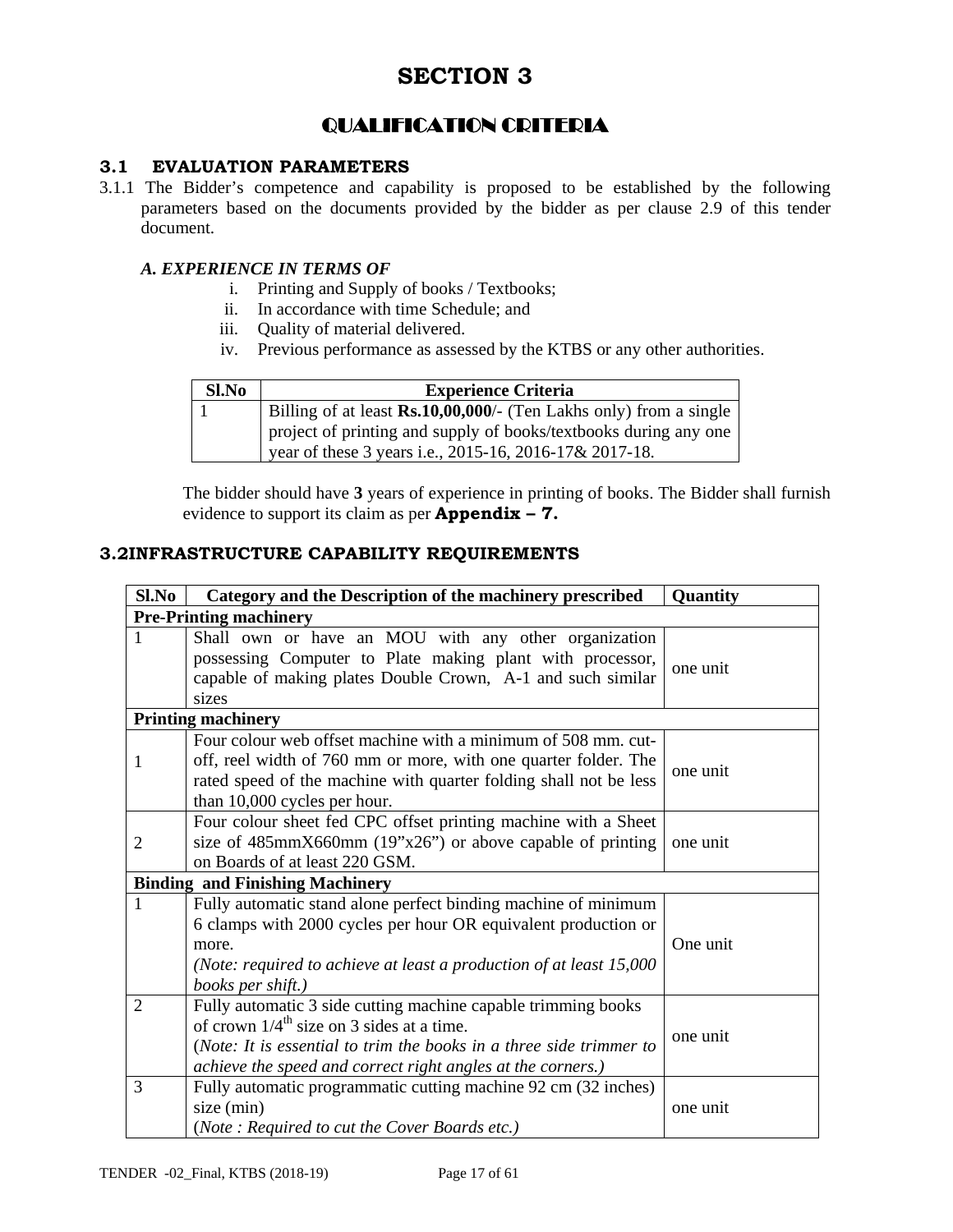| $\overline{4}$ | Offline or inline UV coating machine<br>May be owned or shall have an MOU with an organization one unit<br>having such infrastructure                                                                                                    |                                                                      |
|----------------|------------------------------------------------------------------------------------------------------------------------------------------------------------------------------------------------------------------------------------------|----------------------------------------------------------------------|
|                | Wire stitching machine capable of pinning at least $12.5$ mm at the $\vert$ Three units<br>speed of about 40 cycles per minute. <b>or</b> section sewing<br>machine/machines capable of stitching at least about 25,000<br>books per day | or machines with<br>capacity of<br>stitching 25,000<br>books per day |
|                | <b>Manpower, Factory and Storage Space</b>                                                                                                                                                                                               |                                                                      |

## **Manpower:**

 $\triangleright$  The plant shall be operated by qualified and trained manpower with qualified supervisors for quality checking in the production line.

#### **Factory and Storage Space**:

- $\triangleright$  The plant shall be well planned and is required to be in easily accessible location.
- It is expected to be laid out in an area of about 5,000 sq feet to have easy and safe movement of the materials.
- $\triangleright$  The storage space shall be at least another 5,000 sq feet covered area for the safe storage of finished goods as well as to stock the paper and for quality checking.

## **Note** :

- a. **The Specifications mentioned above are at minimum configurations expected, but Superior Machinery in the similar class are also acceptable. However, decision of the Purchaser in this regard shall be final and binding**.
- b. The cutoff of the web machine has been fixed to ensure that the books can be produced with stipulated sizes without any difficulty. If any printer has a machine with a cut off that can produce double parallel fold etc shall have to establish to the satisfaction of the Purchaser that he can produce the books without compromising on the dimensions.
- c. In the table above, the bidder should own the required number of printing machines. Additional machinery may be hired or taken on lease if required if a necessity arises during the course of production. Infrastructure, viz., minimum space and storage space can be either owned or hired or leased. Where the infrastructure capability/facilities are either hired or leased, the period of hire or lease should be double the period for which performance guarantee is to be furnished by the successful bidder. It is provided to outsource the operations of plate making and UV coating since the volumes are less. However, the bidder shall have an MOU with firms who do own the infrastructure mentioned above.
- d. Mode of ownership and the period of lease or rent of infrastructure capability should be certified by the Statutory Chartered Accountant of the bidder. A chartered Accountant who issues such certificate shall mention, in the certificate so issued, his name, address, membership number and the documents he has verified to issue the certificate.
- e. A perfect binding machine with the same output capacity with lesser number of clamps may also be considered. However the number of clamps shall not be less than four. The purchaser will be the final authority to assess the capacity of the machine.
- f. Binding process includes side pinning/Section sewing and then perfect binding. To execute this binding process satisfactorily the wire stitching machine becomes essential therefore the said machine has been included in the required infrastructure. Wherever the printer has the facility to section sewing which technology is considered superior to side pinning, they may use the same. Since the capacities of section sewing and pinning machines vary from Brand to Brand,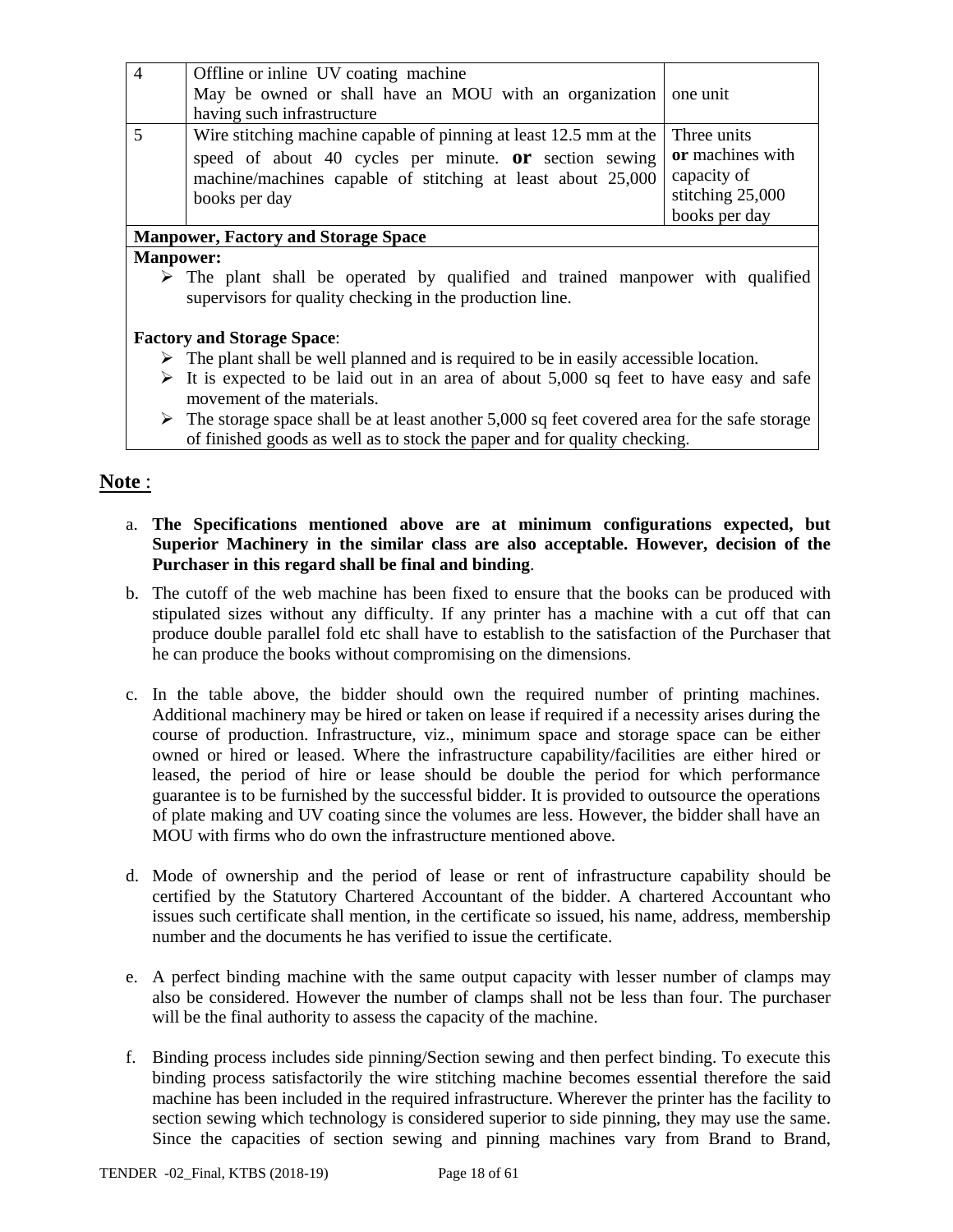Specifications, no of heads etc., the capacity is more important than the number of the machines.

g. With an objective of eliminating plastic as much as possible in books and make them eco friendly UV coating has been introduced a couple of years ago and in addition to BOPP film Lamination was also allowed. However now most of the printers are equipped with UV coating and also since there are organizations that are doing job works for UV coating in this tender the **lamination is totally eliminated**. Also it may be noted the suppliers shall do only UV coating and not ordinary aqueous varnish as the former is superior and imparts better strength to the cover.

#### **3.3 FINANCIAL CAPABILITY**

3.3.1 Financial Capability of the Bidder would be evaluated on the basis of the following:

#### **FINANCIAL CAPABILITY IN TERMS OF**

i. Annual sales turnover.

The Bidder shall furnish evidence to support its claim as per **Appendix – 8** Turnover of the bidder shall be certified by his statutory auditor who should mention his name, address and membership number. Turnover certificate shall be based on the audited accounts of the bidders, or based on the returns filed with the Income tax authority or the Commercial Tax authority

| SI <sub>No.</sub> | <b>Financial Capability Criteria</b>                                                         |  |  |
|-------------------|----------------------------------------------------------------------------------------------|--|--|
| -1.               | Average annual turnover of at least $\mathbf{Rs.40}$ , 00,000/- (Rupees Forty lakhs only) in |  |  |
|                   | the preceding three years i.e. $2015 - 16,2016 - 17 \& 2017 - 18$ .                          |  |  |

- 3.3.2 The Bidder should provide information regarding the above, based on audited annual accounts for the respective financial years. The financial year would be the same as the one normally followed by the Bidder for its Annual Report.
- 3.3.3 The Proposal must be accompanied by the audited annual financial statements of the Bidder for the last three (3) completed financial years.
- 3.3.4 Turnover and net worth of the bidder shall be certified by his statutory auditor who should mention his name, address and membership number. Turnover certificate shall be based on the audited accounts of the bidders, or based on the returns filed with the tax authority.
- 3.3.5On each of these parameters, the Bidder would be required to meet the evaluation criteria as detailed in this Section.

#### **3.4 QUALIFICATION CRITERIA FOR FINANCIAL CAPABILITY**

- 3.4.1 For the purpose of Qualification the Bidder is required to demonstrate the infrastructure and financial capability as set out in 3.2 and 3.3 of this tender document.
- 3.4.2 For the purposes of evaluation financial data from the latest three annual accounts would be considered.

## **3.5 QUALIFIED BIDDERS**

Bidders meeting Experience Criteria infrastructure and Financial Capability Criteria as mentioned above shall be declared as **Qualified Bidders**. The Proposals of only the Qualified Bidders shall be considered for further evaluation.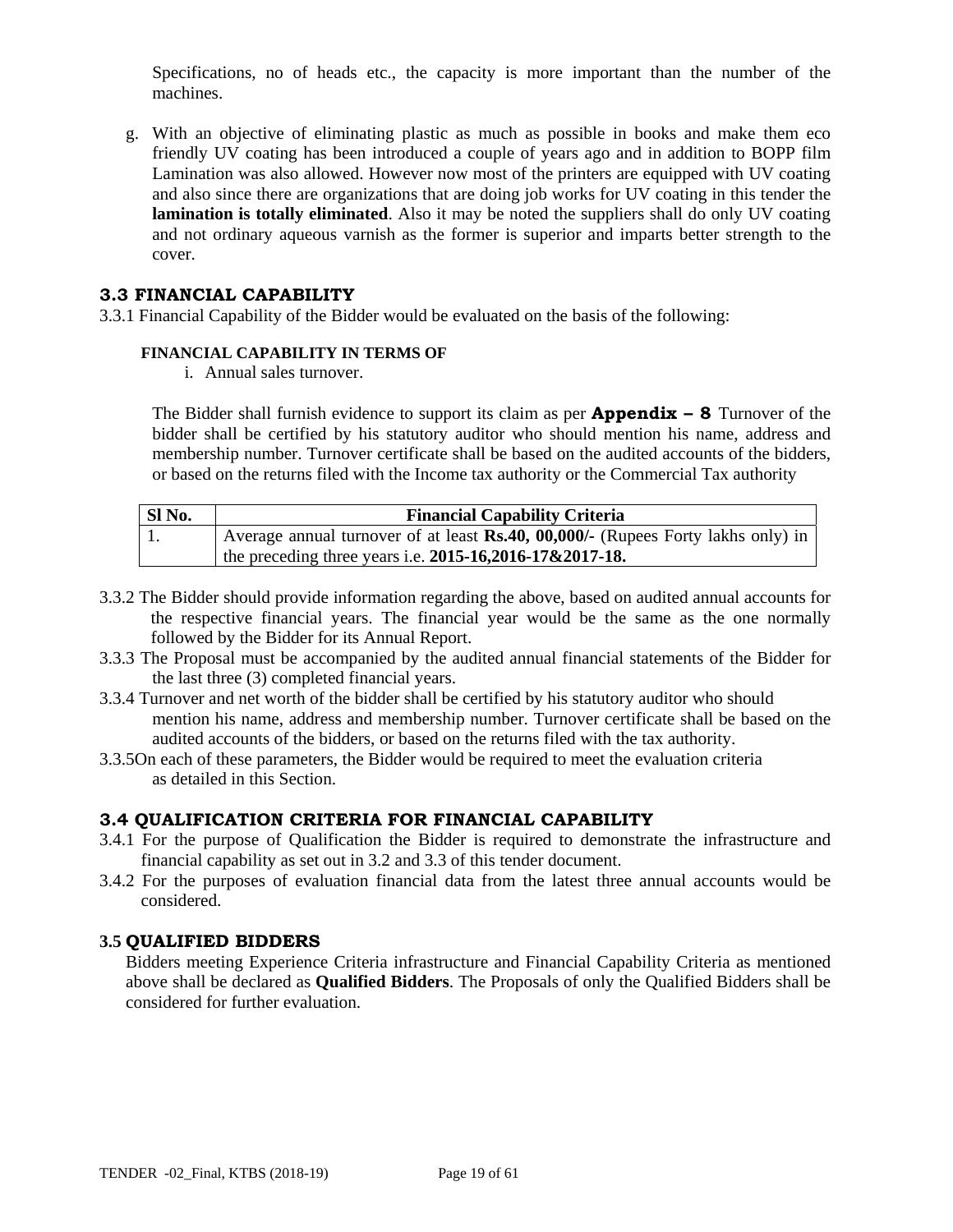## EVALUATION OF PRICE PROPOSAL

## **4.1 EVALUATION PARAMETERS**

The Price Bids of 'qualified bidders' alone will be evaluated on the basis of

- a. Price proposals
- b. The satisfactory completion of the printing and supply of textbooks within the time schedule as per any earlier contractual obligations handled.

## **4.2 EVALUATION METHODOLOGY**

- 4.2.1 The financial bid evaluation will be done Based on the number of copies required to be printed and the rate per page quoted. The cost of production will be calculated and Lowest Rate (L1 Rate) will be determined based on the lowest total cost of production. The Bidders shall be ranked based on the lowest quoted price proposal determined as above and the bidder with the lowest price shall be ranked L1 and other proposals ranked in ascending order.
- 4.2.2. In case the Price Bid of any Bidder does not comply with the aforesaid condition, KTBS may, at its own discretion, reject such Proposal as non-responsive.
- 4.2.3 In the event that two or more Bidders have been ranked L1, **KTBS** may;
	- **a.** Consider Technical evaluation including Capacity Evaluation.
	- **b.** Invite fresh Price Bids from such Bidders within time schedule as notified by Purchaser, **OR**
	- **c.** Take any such measure as may be deemed fit in its discretion.
- 4.2.4 If any of the packages are left unquoted, then KTBS may, a. Invite fresh Price Bids from qualified Bidders within time schedule as notified by Purchaser,

 **OR**

- b. Invite fresh tender or take any such measure as may be deemed fit in its discretion.
- 4.2.5 The **successful Bidder** and **KTBS** shall proceed with finalizing the agreement in accordance with Clause 2.27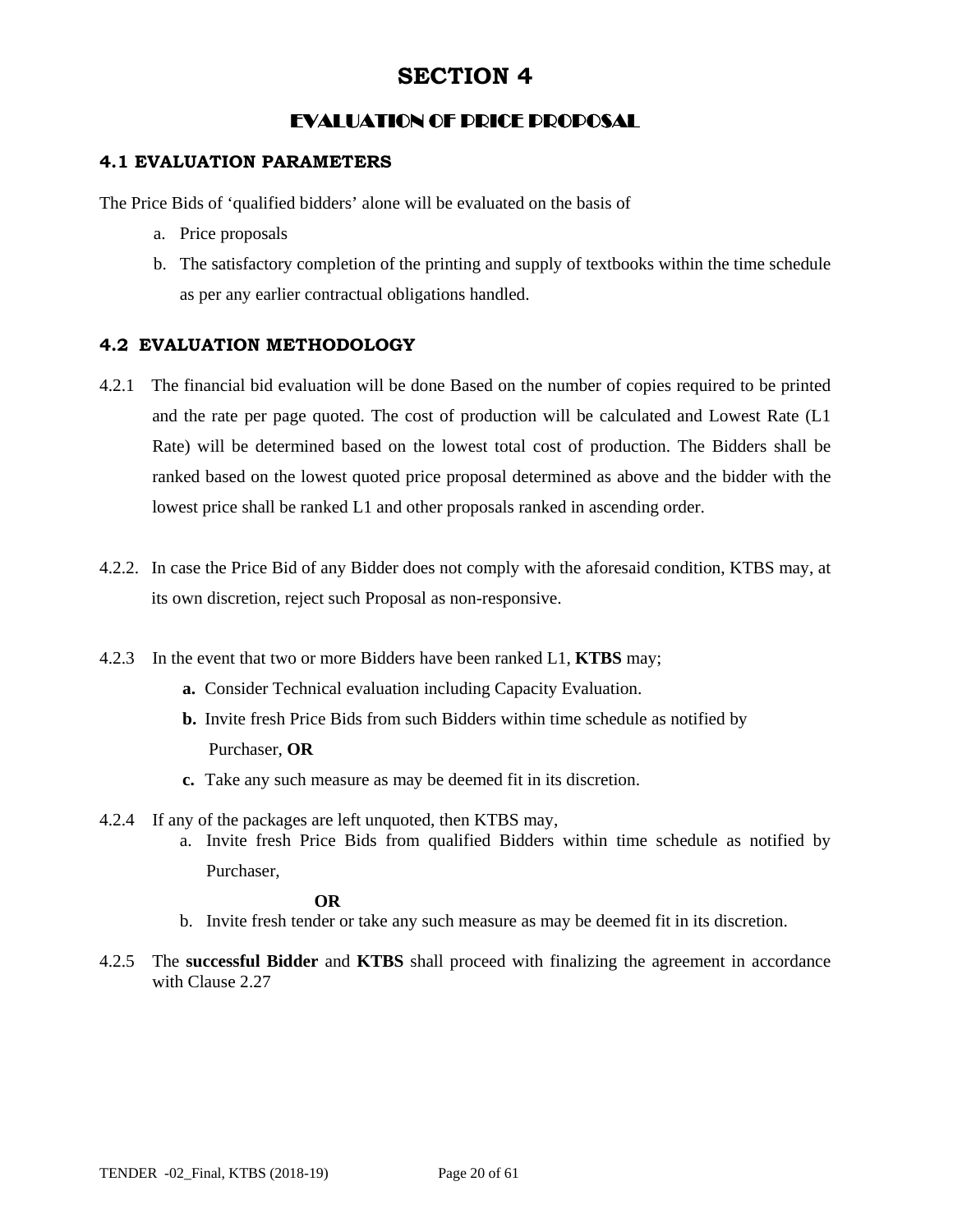## **BIDDING SCHEDULE**

*KTBS* would endeavor to adhere to the bid schedule as noted in **Section–1** of the Tender document; the same has been reproduced hereunder.

## **BID SCHEDULE**

Bid schedule for printing of four colour Text Books mentioned in **package no-146** in **Section-10** and supply to Specified destinations as mentioned in **Section-9** in **Two Bids system**

| $SL$ No        | <b>Particulars</b>                             | <b>Particulars</b>                                                            |  |
|----------------|------------------------------------------------|-------------------------------------------------------------------------------|--|
| 1              | <b>Bid Reference</b>                           | Notification No:A7/KTBS/Rajya.Patya/NCERT<br>TB/109/2018-19 Dated: 30/04/2019 |  |
| $\overline{2}$ | <b>Online Availability of Bid Document</b>     | 01.05.2019                                                                    |  |
| 3              | Bidding document available on the<br>site till | 01.05.2019, 17.30 hrs                                                         |  |
| $\overline{4}$ | <b>Last Date for submission of Bids</b>        | 08.05.2019, 17.30 hrs                                                         |  |
| 5              | Pre bid meeting                                | 04.05.2019, 15.00hrs                                                          |  |
| 6              | Time and Date of opening:                      |                                                                               |  |
|                | <b>Technical Bid</b>                           | 10.05.2019, 10.00 hrs                                                         |  |
|                | <b>Financial Bid</b>                           | On or after 14-05-2019, 10.00 hrs                                             |  |
| 7              | Opening of Bids                                | Online through e-procurement portal                                           |  |
| 8              | <b>Address for Communication</b>               | The Managing Director,                                                        |  |
|                |                                                | Karnataka Textbook Society®                                                   |  |
|                |                                                | No.4, DSERT Building,                                                         |  |
|                |                                                | 100 Ft Ring Road, BSK III Stage,                                              |  |
|                |                                                | Bengaluru - 560 085                                                           |  |
|                |                                                | Karnataka State, India.                                                       |  |

- $\triangleright$  Bids must be accompanied by bid security (EMD) as specified under clause 1.2.1 of **Section 1**.
- $\triangleright$  Bids will be opened online through e-procurement portal. No separate intimation in this regard will be given individually.
- $\triangleright$  In the event of the date specified for bid submission and opening being declared as a holiday for Karnataka Textbook Society, opening of bids will be on the following working day at the scheduled time.
- $\triangleright$  The opening of financial bid date mentioned above is only tentative actual bid will be opened only after finalization of technical bid.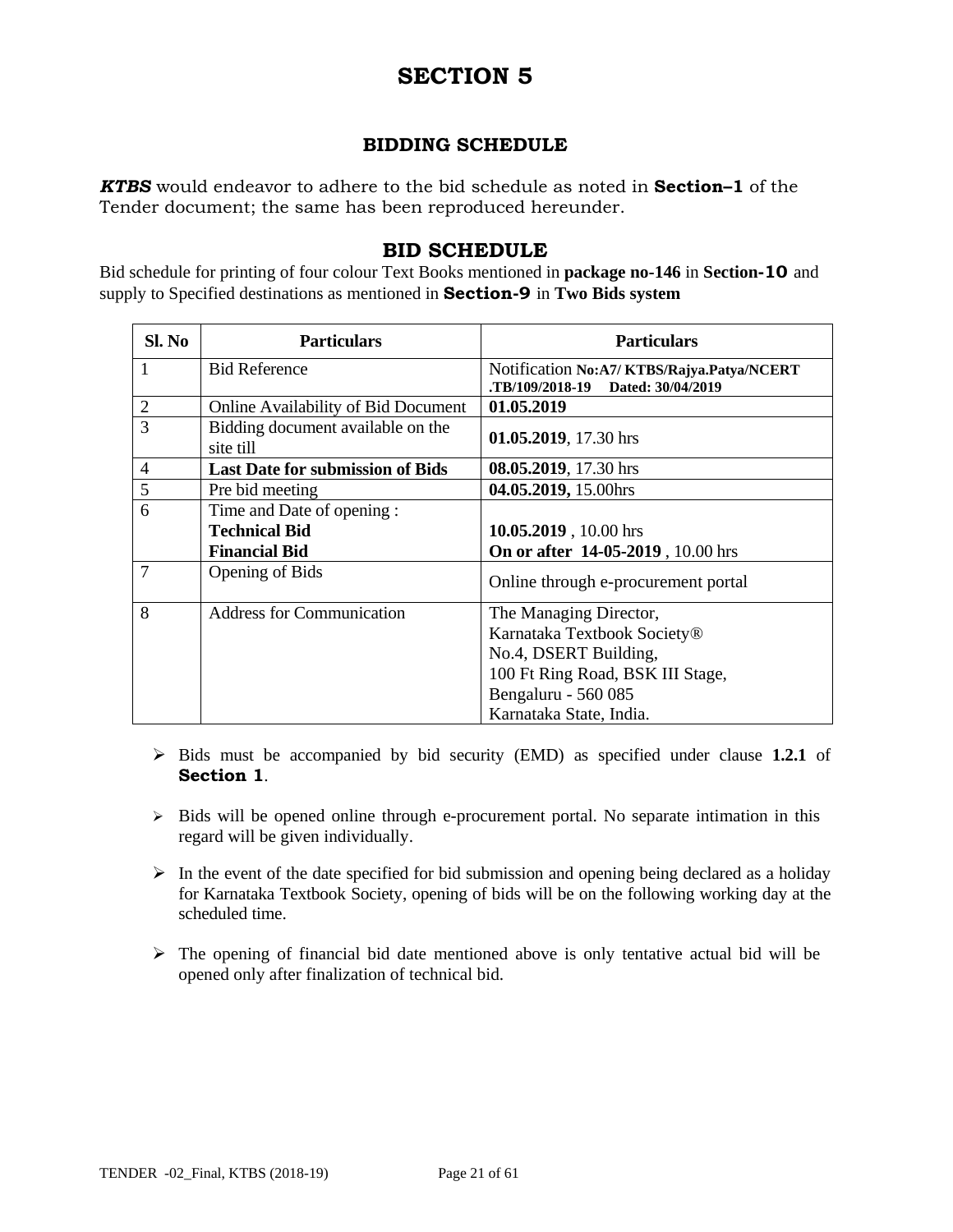## GENERAL CONDITIONS OF CONTRACT

#### **6.1 DEFINITIONS**

- 6.1.1 In this Contract, the following terms shall mean and be interpreted as indicated:
	- **(a)** *"The Contract"* means the agreement entered into between the Purchaser and the Supplier, as recorded in the Contract Form signed by the parties, including all the attachments and appendices thereto and all documents incorporated under reference therein;
	- **(b)** *"The Contract Price"* means the price payable to the Supplier under the Contract for the full and proper performance of its contractual obligations;
	- **(c)** *"The Contract Period"* means the period which the tender connotes*;*
	- **(d)** "*The Text Books "* means print and supplied class-1 English reader, EVS and Mathematics for the selected 1000 English medium schools which the Supplier is required to supply to the Purchaser under this Contract;
	- **(e)** *"Services"* means services rendered to **DDPI (Development)** in case of text books printed and supplied under this tender inclusive of transportation, insurance, and any other incidental cost.
	- **(f)** *"GCC"* mean the General Conditions of Contract contained in this section.
	- **(g)** *"SCC"* means the Special Conditions of Contract.
	- **(h)** *"The Purchaser"* means the Managing Director, The Karnataka Textbook society® Karnataka, in short " the **KTBS**"
	- **(i)** *"The Purchaser's Country"* is India and State is Karnataka.
	- **(j)** *"The Supplier"* means the *LEGAL ENTITY* supplying the Text Books under this Contract.
	- **(k)** *"The Government"* means the Government of Karnataka.
	- **(l)** *"DDPI(Development)",* means Principal, District institute of education research and training (DIET) an authority to which the Text Books are to be supplied.
	- **(m)***"Deputy Director for Public Instruction*" means the DDPI(administration).
	- **(n)** *"Day"* means calendar day.
	- **(o)** *"Tender"* means the formal offer made for printing and supply of goods or services in response to an invitation for tender published /notified .
	- **(p)** *"Tender Document"* means the set of papers detailing the schedule of works, calendar of events, requirement of goods and services, technical specifications, procurement criteria and such other particulars, as may be prescribed for evaluation and comparison of tender.
	- **(q)** *"Tender inviting Officer"* means the Managing Director of The Karnataka Text Book Society ®, Karnataka.
	- **(r)** *"Tender accepting authority"* means the Managing Director, The Karnataka Text Book Society ®, Bengaluru, Karnataka.
	- **(s)** *"Tender Scrutinizing& Evaluating authority"* means Authority as constituted by the Managing Director , The Karnataka Text Book Society ®, Karnataka.
	- **(t)** *"Tender Appellate Authority"* means the Commissioner for Public Instructions(CPI) Bengaluru.
	- **(u)** *"Notification of award of Contract"* means the intimation in the form of a letter of acceptance by KTBS to the successful bidder. Acceptance by the successful bidder within **03** days/ notified period of time from the date of its issue will constitute the formation of Contract.
	- **(v)** *"***DPS***"* **`** means the ` Director of Printing , Stationery & Publications , Government of Karnataka, Bengaluru`, the third party quality certifying agency appointed for the purpose of Tender by the Purchaser.
	- **(w)***"***LOA***"* means Letter of acceptance given by the Printer to purchaser by accepting purchaser proposed rates and conditions.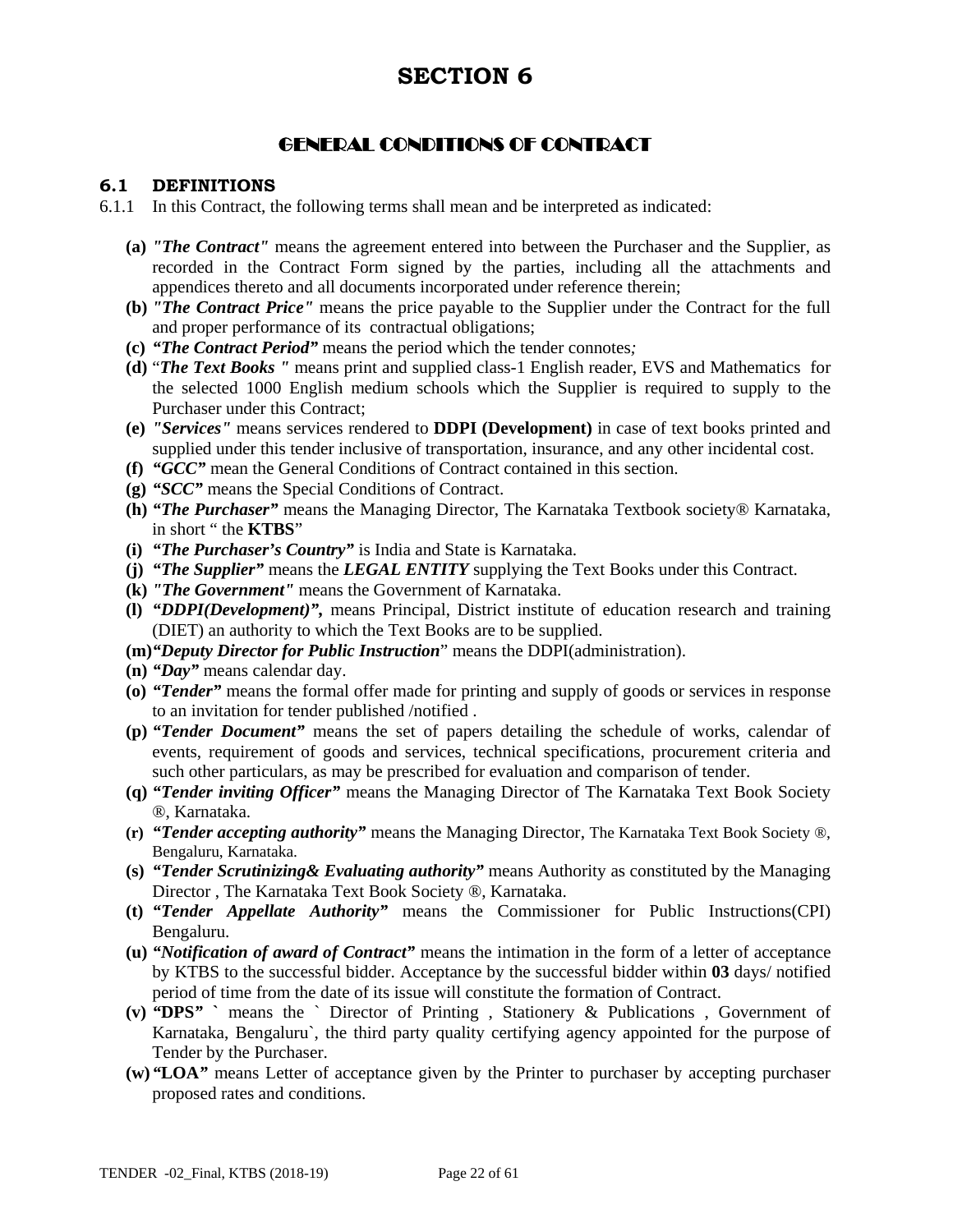## **6.2 APPLICATION**

These General Conditions shall apply to the extent that they are not superseded by any provisions in other parts of the Contract.

#### **6.3 STANDARDS**

The school Text Books supplied under this contract shall conform to the standards mentioned in the Technical Specifications and where no applicable standard is mentioned, the authoritative standard appropriate to the Text Books will apply.

#### **6.4 USE OF CONTRACT DOCUMENTS AND INFORMATION**

- 6.4.1 The Supplier shall not, without the Purchaser's prior written consent, disclose the Contract, or any provision thereof, or any specification, sample or information furnished by or on behalf of the Purchaser in connection therewith, to any person other than a person employed by the Supplier in performance of the Contract. Disclosure to any such employed person shall be made in confidence and shall extend only as far as may be necessary for purposes of such performance.
- 6.4.2 The Supplier shall not, without the Purchaser's prior written consent, make use of any document, pre-press material or information enumerated in GCC Clause 6.4.1 except for purposes of performing the Contract.
- 6.4.3 Any document, other than the Contract itself, enumerated in GCC Clause 6.4.1shall remain the property of the Purchaser and shall be returned **(Prepress materials**) to the Purchaser on completion of the Supplier's performance under the Contract.
- 6.4.4 The supplier shall permit the purchaser to inspect the Supplier's accounts and records relating to the performance of the Supplier and to have them audited by auditors appointed by the purchaser if so required.

#### **6.5 COPY RIGHTS**

NCERT is the original copyright holder for English and Mathematics, The Managing Director, The Karnataka Text Book Society® has taken the copyright from NCERT for the said . Since these books are supplied to selected 1000 English medium schools run by Education department, Government of Karnataka.

Mathematics is published in Bilingual (Kannada and English) for the easy understanding by the students.

The Managing Director, The Karnataka Text Book Society® is the copyright holder for EVS Text Book and it is also published in bilingual (Kannada and English).

Text Books printed under this Tender are to be supplied only to the Publisher, viz., The Managing Director, The Karnataka Text Book Society ®. However, the purchaser indemnifies the supplier against all third-party claims of infringement of copyright, trademark arising from using the Diaries.

The supplier shall not print the name and address of his firm / office / organization on the outer page of the cover pages. More specifically, the Supplier shall print the name, address and Contact number of his firm / office / organization only on the inner cover page, with prior approval from the copyright holder.

#### **6.6 PERFORMANCE SECURITY**

6.6.1 Within **07**days of issue of the LOA, the Supplier shall furnish performance security, as mentioned in 2.28. The performance bank guarantee should be valid covering a period of up to **30th November 2019** and enter into an MOU with KTBS as per the contract form specified in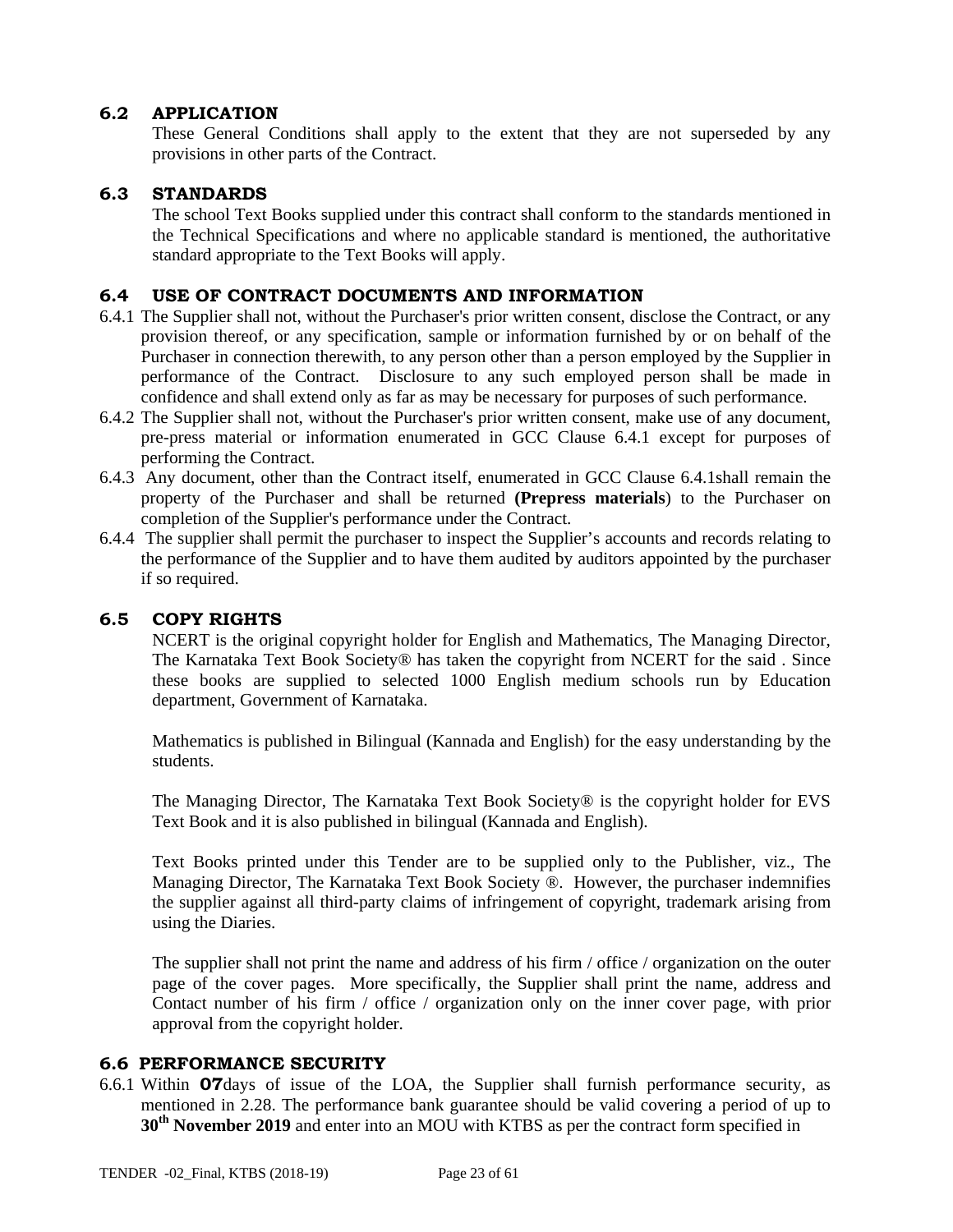#### **Appendix-18** of this tender document.

- 6.6.2 The proceeds of the performance security shall be payable to the Purchaser as compensation for any loss resulting from the Supplier's failure to complete any one of its obligations under the Contract.
- 6.6.3 The Performance Security will be discharged by the Purchaser and returned to the Supplier after **30th November 2019** or 30 days after the **Contract Validity**, whichever is earlier, subject to the fulfillment of all performance obligations under the contract.
- 6.6.4 In the event of any contract amendment, the Supplier shall, within 20 days of receipt of such amendment, furnish the amendment to the Performance Security, rendering the same valid for the duration of the Contract.
- 6.6.5 Failure to submit the performance bank guarantee for the period specified above will constitute sufficient ground for cancellation of the contract and forfeiture of the security deposit.

#### **6.7 INSPECTIONS AND TESTS**

- 6.7.1 The Purchaser or its representative shall have the right to inspect or to test and ascertain their conformity to the Contract specifications. The Purchaser shall notify the Supplier in writing in a timely manner of the identity of any representatives retained for these purposes.
- 6.7.2 The paper to be used for printing of the Text Books may be inspected and tested based on the "mill certificate" submitted by the printer, from the KTBS official or its approved agencies. The finished Text Books shall be inspected at the printer's premises or any other facility as decided by KTBS.
- 6.7.3 If the inspected or tested Text Books /formes of the fail to conform to the specifications, the Purchaser may reject such quantity of Text Books /formes and the Supplier shall either replace the rejected or make necessary alterations to meet specification requirements free of cost to the Purchaser.
- 6.7.4 The Supplier shall compulsorily obtain "Mill Certification" regarding the quality of the paper purchased. "Mill Certification" shall be for the general quality of paper and more specifically regarding the GSM of the paper, Brightness of the paper and whether the paper is manufactured out of A-grade pulp. The officials of Karnataka Text Book Society® or persons duly authorized by KTBS shall inspect the progress in Printing, Binding, Varnish and Dispatch of from time to time. If the bidder /printer fail to provide the necessary information regarding the progress to the authorities, at the time of inspection, KTBS has all the rights to take necessary action against the bidder on the basis of the report by the authorities. In case any is found to be defective, they shall be replaced by the Supplier at his own cost.
- 6.7.5 The Purchaser's right to inspect/ test wherever necessary, and reject the Text Books after the free category of Text Books arrived at office of the **DDPI(Development)/Block Education Office** *(BEO)* **/school level** shall, in no way, be limited or waived by reason of the Text Books having previously been inspected, tested and passed by the Purchaser or its representative.
- 6.7.6 The pre-delivery inspection will be carried out by the purchaser or by any one authorized by the purchaser for this purpose.
- 6.7.7 Nothing in GCC shall in any way release the Supplier from any other obligations under this Contract.
- 6.7.8 Saving all the clauses above and in addition, the Purchaser shall appoint a Third party Quality testing & certifying agency viz.' Director of Printing & Stationery (D.P.S) for assessing the Technical Capability of the Bidder in the first instance and then for certifying the quality of the printed & distributed. The 'D.P.S.' shall as per the requirement and on his own initiative may visit the Bidder premises any time beginning from the time of Technical Assessment and till the entire process is in progress. The 'D.P.S.' shall also monitor the progress. The 'D.P.S.' shall certify both for the physical progress and for the quality. The DPS may also conduct random checking at the Godans of the Purchaser to ascertain the quality levels.

#### **The quality parameters that will be put for testing, tolerance limits, method of Inspection, Sample size etc. are given in Section-8 .**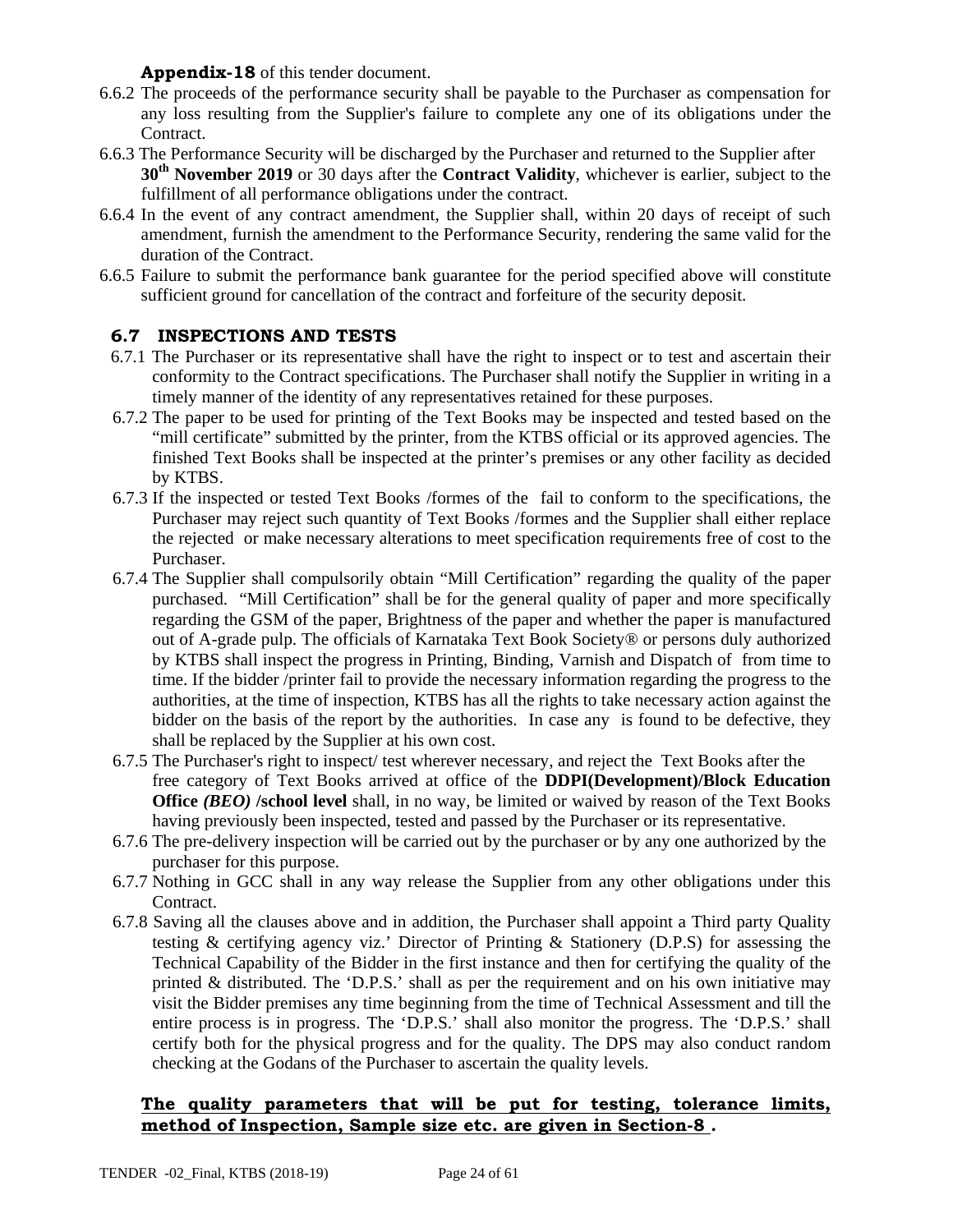#### **6.8 OPERATIONAL CHARTS**

The Supplier along with the contract shall furnish in advance, Operational Chart which includes;

- program of work
- Time schedule for the printing & supply of the Text Books to the Purchaser.

## **6.9 PACKING & SUPPLY**

- 6.9.1 The Supplier at the time of delivery of Text Books shall give proper account of supply to the concerned **DDPI (Development)** by bundling the Text Books in the number of **40 books** in each bundle only.
- **6.9.2** The Supplier after the satisfactory delivery of Text Books to the concerned **destinations** shall obtain due acknowledgement from the **DDPI (Development)** or his authorized representative and submit the same along with Bills for payment. The Supplier shall provide such packing of the Text Books as is required to prevent their damage or deterioration during transit to their final destination as indicated in the Contract.

#### **6.10 DELIVERY AND DOCUMENTS**

Delivery of the Text Books shall be made by the Supplier in accordance with the terms specified in the Purchase Order. The details of printing & transportation and or other documents to be furnished by the supplier are as specified in Tender Document.

#### **6.11. TRANSPORTATION**

Under this Contract the Supplier is required to transport the **free category** of Text Books to the specified destinations as per the conditions mentioned in the Contract, rates shall be including insurance and other related costs in the Contract Price.

#### **6.12. PAYMENT**

#### **6.12.1 The payment to the supplier shall be made only on seniority basis as under**

The bidder can raise the single bill. List of Documents submitted along with the Bill/invoice which are mandatory to settle the Payment;

- 1. Invoice bill in triplicate.
- 2. Page approval by the Concerned Program officer of KTBS.
- 3. Copy of the Work order issued by the Purchaser.
- 4. Quality certificate issued by DPS or the officers deputed by DPS for this work.
- 5. Mill certificate in the prescribed format in original along with invoice copy as given in **Appendix -15.**
- 6. **Appendix 17** issued by DPS in original.
- 7. Summary of Delivery challans.
- 8. Delivery challans in original with seal, Date, Signature of the competent authority.
- 9. Acknowledgement of pre-press materials returned to the concerned copyright holder or its representative as per clause **6.18.3.**
- **g)** Failure to comply the above will lead to withholding of payments and cancellation of Seniority for payment.

#### **6.13. CHANGE ORDERS**

The purchaser may at any time by written order given to the supplier pursuant to GCC clause, make changes within the general scope of the contract in any one or more of the following:

a. Method of transportation or packing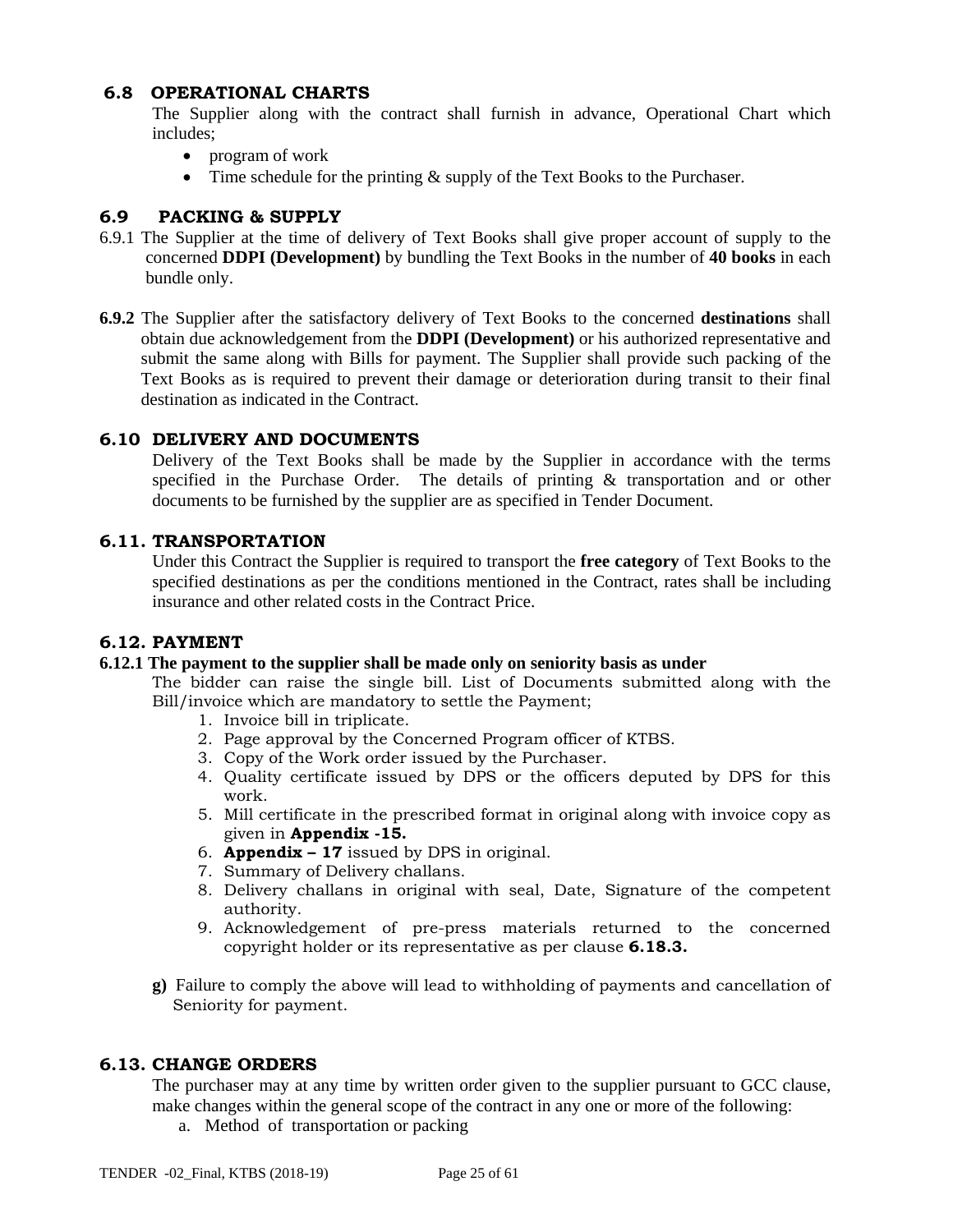- b. The place of delivery
- c. Copies to be supplied

## **6.13.(a) PERIOD OF CONTRACT VALIDITY OF TENDER**

This tender contract validity is up to **31st October 2019** or till finalization of the vendors for the next academic year Text Books printing tender, whichever is earlier. Rates quoted or accepted rates are valid for tender validity period.

#### **6.13.(b) INTERPRETATION**

If any question / doubt arise with reference to the interpretation of any provisions of the Tender Document, the decision of the Managing Director of the Karnataka textbook society shall be final and binding.

#### **6.14. CONTRACT AMENDMENTS**

Subject to GCC Clause 6.13, no variation in or modification of the terms of the Contract shall be made except by written amendment signed by both the parties.

#### **6.15. ASSIGNMENT**

The Supplier shall not assign to any other firms in whole or in part of its obligations to perform under the Contract, except with the Purchaser's prior written consent.

#### **6.16. SUBCONTRACTS**

Subcontract in printing and supply of Text Books is strictly prohibited.

#### **6.17. DELAYS IN THE SUPPLIER'S PERFORMANCE**

- 6.17.1 Delivery of the Text Books shall be made by the Supplier in accordance with the time Schedule specified by the Purchaser as per distribution list provided by the purchaser. Failure To-do so will attract liquidity damage as per clause 6.18.1.
- 6.17.2 If at any time during performance of the Contract, the Supplier should encounter conditions impeding timely delivery of the Text Books, the Supplier shall promptly notify the Purchaser in writing of the fact of the delay, it's likely duration and its cause(s). As soon as practicable after receipt of the Supplier's reply, the Purchaser shall evaluate the situation and may, at its discretion, extend the Supplier's time for performance with or without liquidated damages, in which case the extension shall be effected by amendment of the Contract.
- 6.17.3 Except as provided under GCC Clause 6.23, a delay by the Supplier in the performance of its delivery obligations shall render the Supplier liable to the imposition of liquidated damages pursuant to GCC Clause 6.18, unless an extension of time is agreed upon pursuant to revision in contract without the application of liquidated damages.

**Further at any point of time either before the award of the contract or after, if the Purchaser's evaluation establishes that the Supplier either do not have the capacity to execute the contract in full or in part then the Purchaser has the liberty to withdraw the contract in full or in part and may get it executed from among the other Tenderers or from any other capable Supplier at his discretion without giving any notice to the awardees of the contract. Under such circumstances the EMD/Performance security of the defaulted Supplier may be forfeited in full or adjusted against any additional cost that may occur in the course of execution of such contract. If the EMD/Performance Security is not sufficient to make up such losses the Supplier shall pay the difference of amount to the Purchaser or otherwise said tenderer will be blacklisted from participation in the future tenders.**

#### **6.18. LIQUIDATED DAMAGES FOR DELAY & PENALTY FOR DEFECTIVE BOOKS**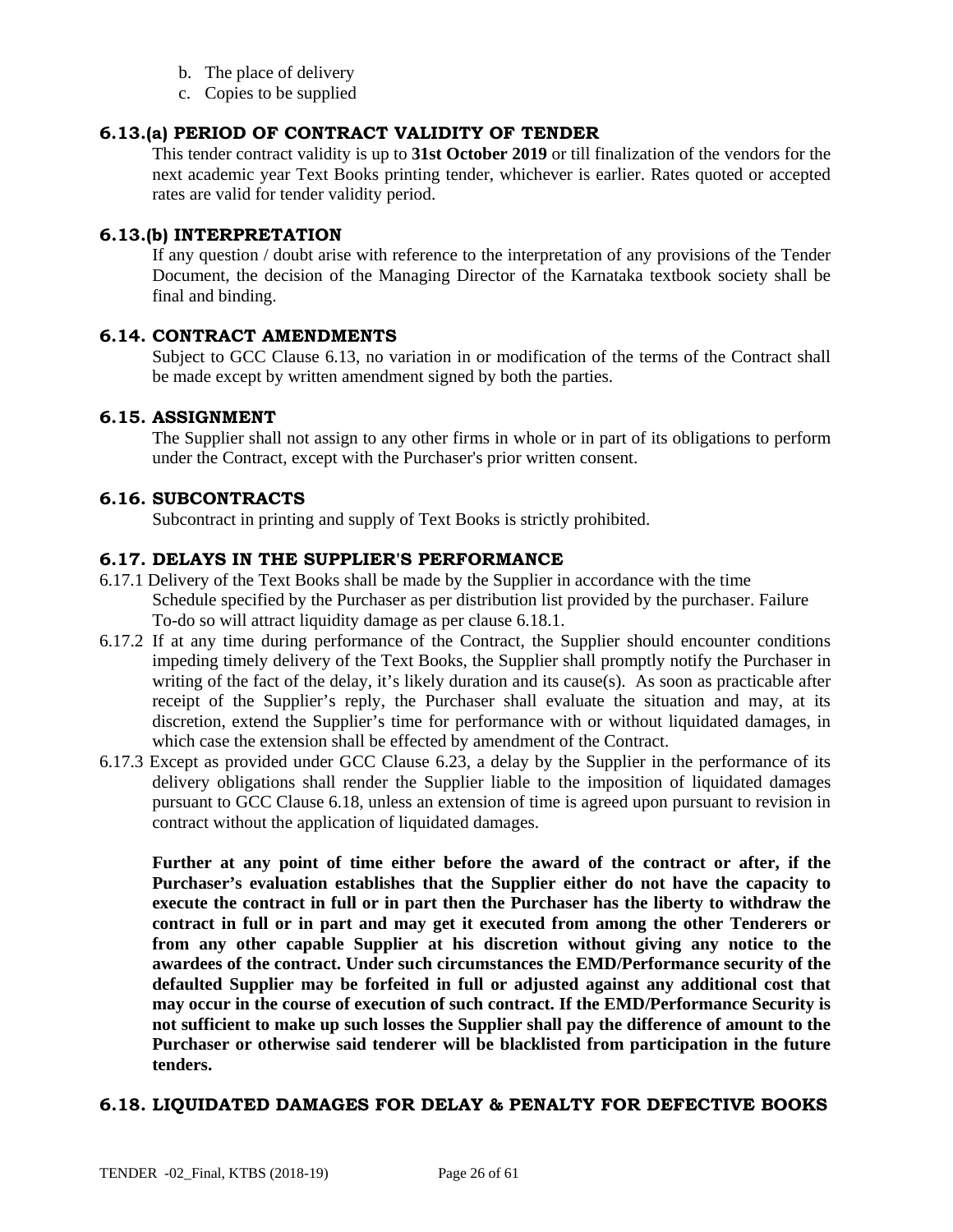## **6.18.1 Liquidity damages for Delay in Supplies :**

If supplier does not execute the work as per the implementation schedule, penalty will be imposed at the rate of **1%** of the delayed portion of the work per week or part there of such delay for the first **2 weeks** and at the rate of **2%** per week thereafter until completion of supplies if the Purchaser decides to accept the supplies. Part of the week will be considered as one week. For imposing penalty the next date of Purchase order and the work schedule which shall be notified is reckoned.

#### **6.18.2 Liquidity damages for dummy approval**

If the bidders deviate from the number of pages printed in excess of approved dummy. Then the Payment will be restricted to as per dummy approval only. Any deviation from the approved number of pages for any of the technical reasons shall have to be made only with the prior approval pages.

#### **6.18.3 Returning of Pre-press materials :**

The bidder should safely return all the original pre-press materials in good condition before submission of final bill.

#### **6.18.4 Penalty for defective materials**

If any defect is found / any report in this regard is received from the **DDPI (Development)/Block Educational Officers/Schools,** such defective materials may be rejected and the Supplier shall have to replace such defective materials within 15 days and will have to bear the cost of replacement, **however the purchaser** reserves the right to use the materials with minor defects that serve the overall objectives. Under such circumstances the purchaser will impose the penalty for deviations as defined in **Appendix - 14.**

**6.18.5** While Calculating penalty in case of default or violation of any conditions of this tender total cost of a particular package including transportation and insurance cost will be taken into consideration and penalty will be imposed.

#### **6.18.6 Time schedule**

Printing & Supply of Text Books to specified destinations should be completed within **20** days from the next date of issue of CD including Pre-Printing Activities. Supplier shall submit a Weekly progress report to the purchaser. The Supplier is also bound by the conditions of the Purchaser and shall submit the progress in the modes as required by the Purchaser. Herein, noncompliance shall be construed as breach of contract terms.

| SI.                    | <b>Timeline</b>                                    | <b>Schedule for the</b>                                                                                                                                                 | <b>Schedule for</b>                                                      |
|------------------------|----------------------------------------------------|-------------------------------------------------------------------------------------------------------------------------------------------------------------------------|--------------------------------------------------------------------------|
| $\mathbf{n}\mathbf{o}$ |                                                    | <b>Printer</b>                                                                                                                                                          | <b>KTBS/DSERT</b>                                                        |
|                        | Within 3 days from the<br>next Date of issue of CD | Preprinting activities including;<br>1. Collection of CD from<br>KTBS.<br>2. Submission of Dummy to<br>KTBS for approval.<br>3. Collecting approved Dummy<br>from KTBS. | 1. Giving CD to<br>Printers.<br>2. Approval of Dummy<br>is done by KTBS. |
| $\overline{2}$         | $10th$ day from the next date                      | 50% of the work allotted shall be                                                                                                                                       | Monitoring by KTBS or                                                    |
|                        | of CD issued                                       | completed.                                                                                                                                                              | its authorized agency                                                    |
| 3                      | $20th$ day from the next date                      | 100% of the work allotted shall be                                                                                                                                      | Monitoring by KTBS or                                                    |
|                        | of CD issued                                       | completed.                                                                                                                                                              | its authorized agency                                                    |

## **Time Schedule for Pre-Printing, Printing, Binding, Packing and Distribution of Text Books;**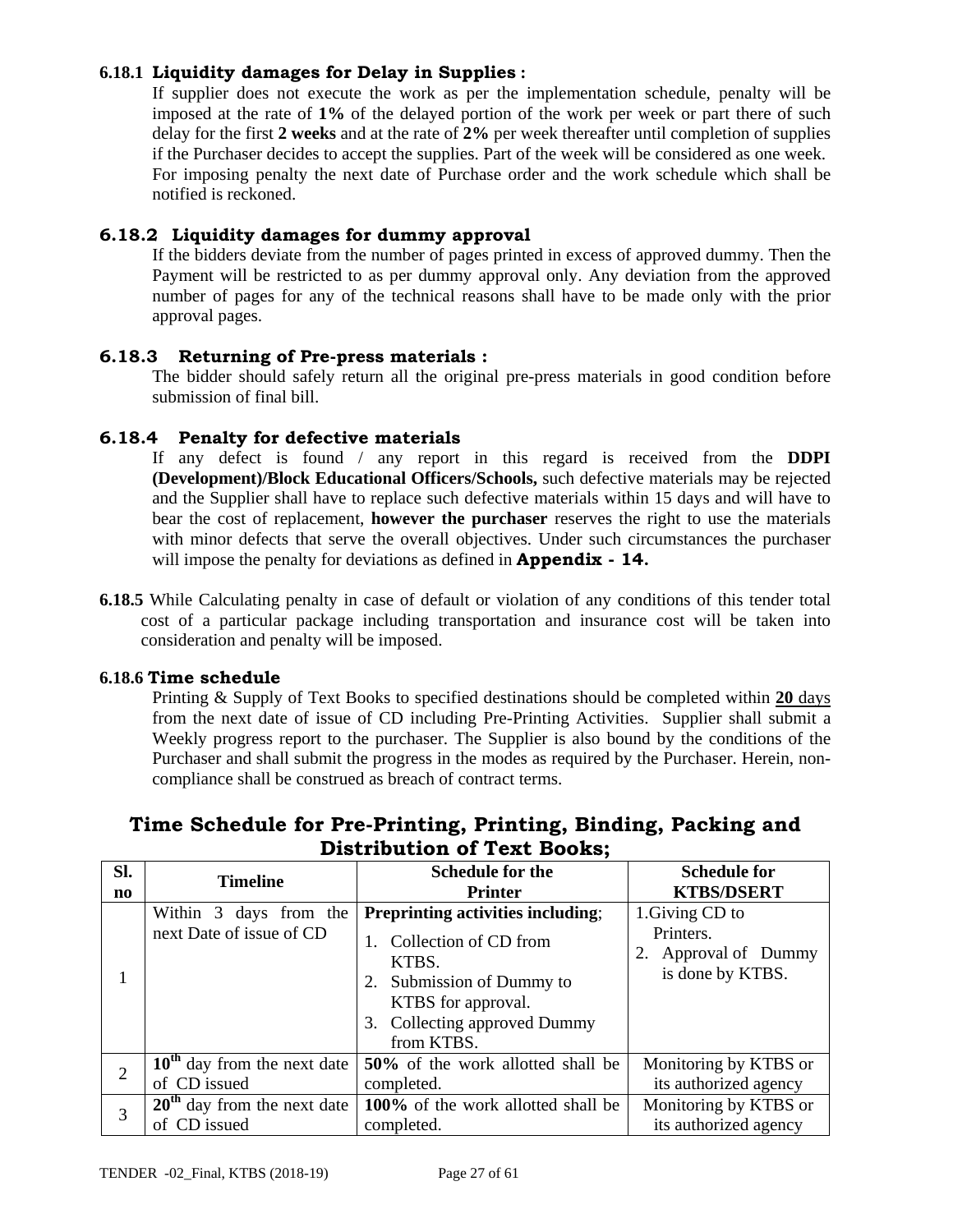The supplier should adhere to the time schedule specified in the contract. Since it is a time bound activity. Otherwise Purchaser reserves the right to terminate the contract fully or partially, at any time without assigning any reasons and the Supplier cannot claim any compensation in this respect.

The purchaser reserves the right to withdraw **50%** of the contract if the supplier does not complete **50%** of quantum of total contract on **10th day** from the date of work order without issuing any prior notice. Such withdrawn work from the default supplier will be given to L2 tenderer or any other Supplier who has the capability to execute the work and the difference in cost if any will be recovered from the default supplier. However this will not provide any immunity for the defaulted supplier from any other penal action.

Also for the Printers who happen to default even after  $10<sup>th</sup>$  day then non started quantity of work would be withdrawn after analysis of the quantity of paper already procured, printed, capacity available, balance of the workload etc.,

**6.18.7**In the event of violation of Clause **6.16** and **6.30** and if he fails to execute the work as per The time schedule. The performance security submitted by the Successful Bidder will be forfeited.

#### **6.19 TERMINATION FOR DEFAULT**

6.19.1 The Purchaser may, without prejudice to any other remedy for breach of contract, by

Written notice of default sent to the Supplier; terminate the Contract in whole or part:

- a) if the Supplier fails to deliver any or all of the Text Books within the period(s) specified in the Contract, or within any extension thereof granted by the Purchaser, or,
- b) if the Supplier fails to perform any other obligation(s) under the Contract, or,
- c) If the Supplier, in the judgment of the Purchaser, has engaged in corrupt or fraudulent practices in competing for or in executing the Contract.

#### **For the purpose of this Clause:**

*"Corrupt practice"* means the offering, giving, receiving or soliciting of anything of value to influence the action of a public official in the procurement process or in contract execution.

*"Fraudulent practice"* means a misrepresentation of facts in order to influence a procurement process or the execution of a contract to the detriment of the Purchaser, and includes collusive practice among Bidders (prior to or after bid submission) designed to establish bid prices at artificial non-competitive levels and to deprive the purchaser of the benefits of free and open competition.

6.19.2 In the event the Purchaser terminates the Contract in whole or in part, pursuant to GCC Clause 6.22.1, the Purchaser may procure, upon such terms and in such manner as it deems appropriate, Text Books similar to those undelivered, and the Supplier shall be liable to the Purchaser for any excess costs for such procurement. However, the Supplier shall continue the performance of the Contract to the extent not terminated.

#### **6.20 FORCE MAJEURE**

6.20.1 Notwithstanding the provisions of GCC Clauses 6.17, 6.18, 6.19, the Supplier shall not be liable for forfeiture of its performance security, liquidated damages or termination for default, if and to the extent that, it's delay in performance or other failure to perform its obligations under the Contract is the result of an event of Force Majeure.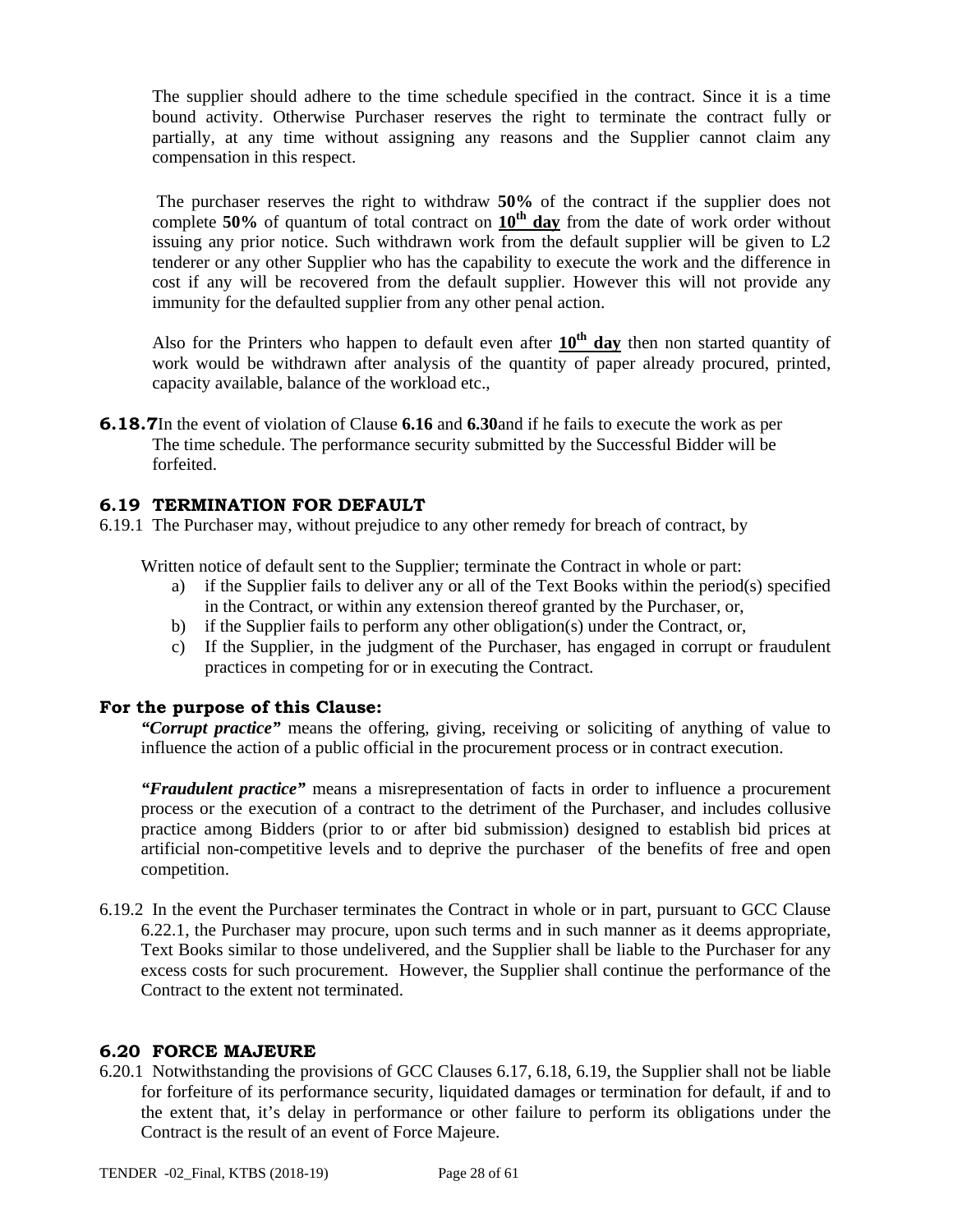- 6.20.2 For the purposes of this Clause, *"Force Majeure"* means an event beyond the control of the Supplier and not involving the Supplier's fault or negligence and not foreseeable. Such events may include, but are not limited to, acts of the Purchaser either in its sovereign or contractual capacity, wars or revolutions, fires, floods, epidemics, quarantine restrictions, Strikes and freight embargoes etc.
- 6.20.3 If a *Force Majeure* situation arises, the Supplier shall promptly notify the Purchaser in writing of such conditions and the cause thereof through e-mail **within 24 hours of such events. The email communication shall be followed by report with documentary evidence to be sent to the Managing director KTBS within 3 days** from the date of occurrence of such event. Unless otherwise directed by the Purchaser in writing, the Supplier shall continue to perform its obligations under the Contract as far as is reasonably practical extent and shall seek all reasonable alternative means for effective performance of the contract in time.
- 6.20.4 The price quoted by the bidder and accepted by the purchaser shall remain fixed and firm during the delay in performance or extended period during which Force Majeure was in existence. Force Majeure shall not have any bearing on the price quoted by the supplier in the tender.

## **6.21 TERMINATION FOR INSOLVENCY**

The Purchaser may at any time terminate the Contract by giving written notice to the Supplier, if the Supplier becomes bankrupt or otherwise insolvent. In this event, termination will be without compensation to the Supplier, provided that such termination will not prejudice or affect any right of action or remedy which has accrued or will accrue thereafter to the Purchaser.

#### **6.22 TERMINATION FOR CONVENIENCE**

- 6.22.1The Purchaser, by written notice sent to the Supplier, may terminate the Contract, in whole or in part, at any time for its convenience. The notice of termination shall specify that termination is for the Purchaser's convenience, the extent to which performance of the Supplier under the Contract is terminated, and the date upon which such termination becomes effective.
- 6.22.2 The Text Books that are complete and ready for transport within **15** days after the Supplier's receipt notice of termination shall be accepted by the Purchaser at the Contract terms and prices. For the remaining Text Books, the Purchaser may elect:
	- **(a)** to have any portion completed and delivered at the Contract terms and prices; and/or
	- **(b)** To cancel the remaining quantity and pay to the Supplier an agreed amount for partially completed Text Books and for materials previously procured by the Supplier.

#### **6.23 RESOLUTION OF DISPUTES**

- 6.23.1 The Purchaser and the supplier shall make every effort to resolve amicably by direct informal negotiation any disagreement or dispute arising between them under or in connection with the Contract.
- 6.23.2 If, after **thirty (30) days** the parties fail to resolve their dispute or difference by such consultations, then either the Purchaser or the Supplier may give notice to the other party of its intention to commence arbitration, as hereinafter provided, as to the matter in dispute, and no arbitration in respect of this matter may be commenced unless such notice is given.
- 6.23.3 Any dispute or difference in respect of which a notice of intention to commence arbitration has been given in accordance with this clause shall be finally settled by arbitration. Arbitration may be commenced prior to or after delivery of the Text Books under the contract.
- 6.23.4 Arbitration proceedings shall be conducted in accordance with the rules of procedure specified in SCC.
- 6.23.5 Notwithstanding to any reference to arbitration herein;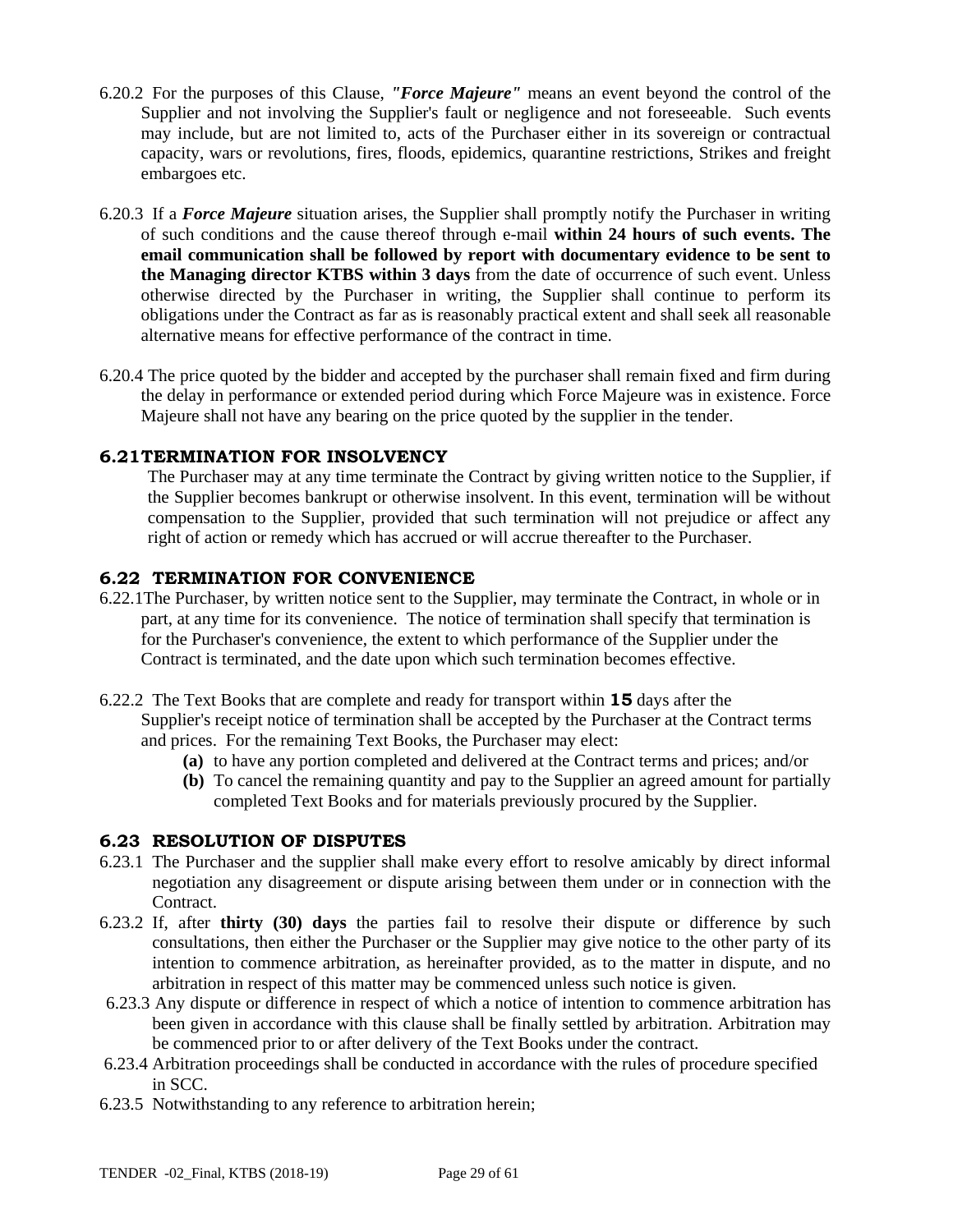- (a) The parties shall continue to perform their respective obligations under the contract unless they otherwise agree, and,
- (b) The purchaser shall pay the supplier any money due to the supplier.

## **6.24 LIMITATION OF LIABILITY**

Except in case of criminal negligence or willful misconduct, and in the case of infringement pursuant to clause 6.5

- **(a)** The supplier shall not be liable to the Purchaser, whether in contract, tort, or otherwise, for any indirect or consequential loss or damage, loss of use, loss of profits or interest costs, provided that this exclusion shall not apply to any obligation of the supplier to pay liquidated damage to the purchaser; and this exclusion shall not apply to any obligation of the supplier to pay liquidated damages to the Purchaser; and,
- **(b)** The aggregate liability of the supplier to the Purchaser, whether under the contract, in tort or otherwise, shall not exceed the total contract price.

## **6.25 GOVERNING LANGUAGE**

The contract shall be written in English language. All correspondence and other documents pertaining to the Contract which are exchanged by the parties shall be written in the same language.

#### **6.26 APPLICABLE LAW**

The Contract shall be interpreted in accordance with the laws of the State of Karnataka. And any disputes shall only be addressed at the jurisdictional courts located in Bengaluru.

#### **6.27 NOTICES**

- 6.27.1 Any notice given by one party to the other pursuant to this Contract shall be sent to other party in writing or by facsimile or email and confirmed in writing to the other Party's address specified in Tender document.
- 6.27.2 A notice shall be effective when delivered or on the notice's effective date, whichever is later.

#### **6.28 TAXES AND DUTIES**

Suppliers shall be entirely responsible for all taxes, duties, license fees, Octroi, road permits, Insurance etc., incurred until delivery of the contracted Student Diaries to the Purchaser and the rate quoted in the portal shall include all the above costs.

## **6.29 IMPLEMENTATION OF THE CONTRACT**

The Supplier should as soon as purchase order is received, begin the process for implementation of the Contract by purchasing printing paper and other materials at his own cost and bearing entire investment from printing to transportation. Collect pre-press material from **The KTBS or its representative**.

The Supplier further agrees to get sample testing from the Purchaser. The work relating to supply of Text Books should be implemented by the Supplier as per the implementation schedule and Purchaser's Notification of award of Contract. The purchaser may at his discretion extend the above time schedule if he desires so. However, supplier cannot claim this as matter of right.

The successful bidders should give their acceptance for the Time schedule as mentioned in 6.18.6 in the agreement. **The entire work of printing, Binding and supply should be completed within** *Twenty days* from the next date of the CD issued..

#### **6.30 ASSIGNING OF TENDER IN WHOLE OR PART**

The Supplier shall not assign or make over the contract, the benefit or burden thereof to any other person or persons or body corporate. No under letting or subletting to any persons or body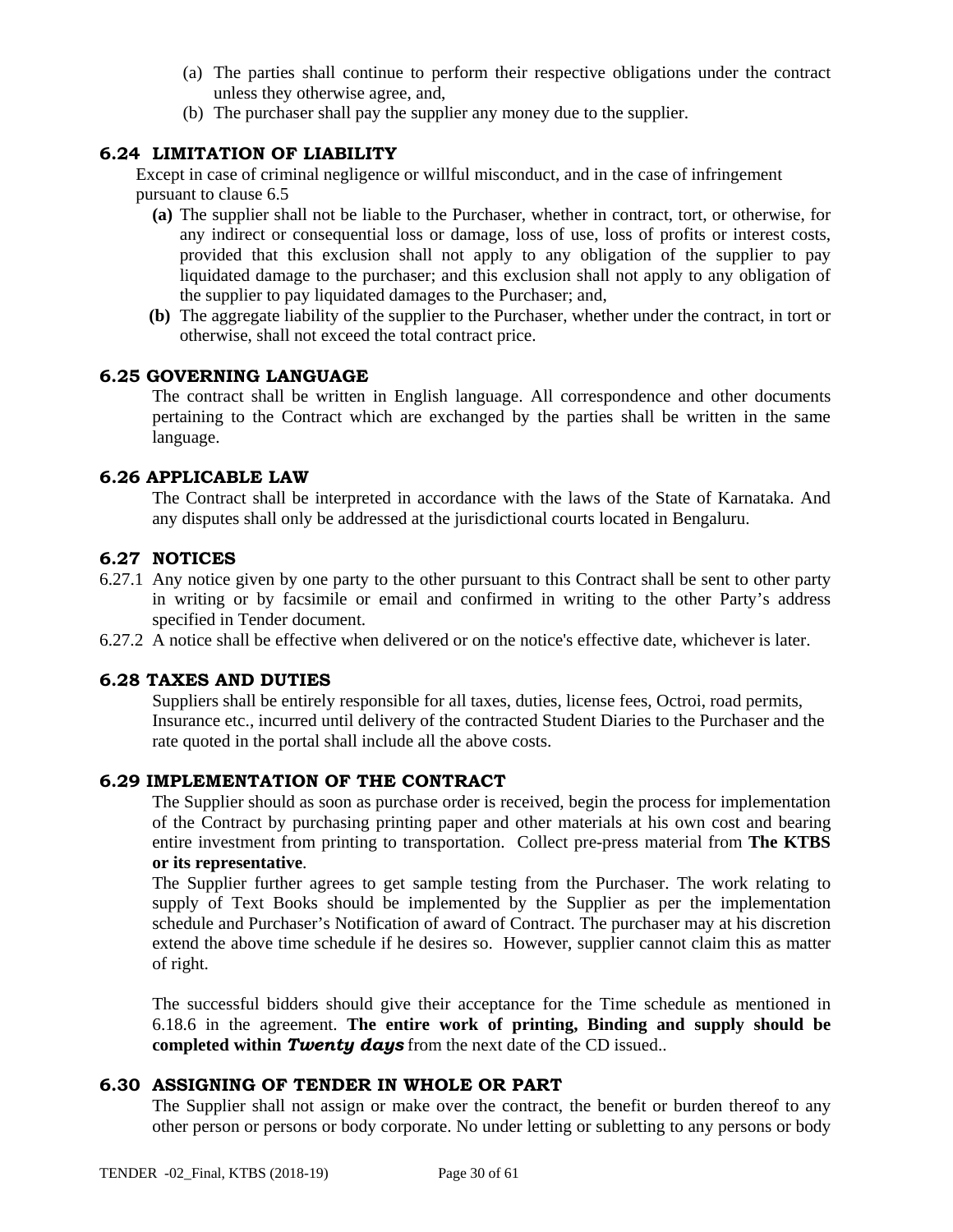corporate for the execution of the contract or any other part thereof is permitted, without the written consent of the Managing Director, Karnataka Textbook Society®.

## **6.31 GENERAL POINTS TO BE OBSERVED**

- **6.31.1** The Supplier should execute an undertaking in the prescribed form stipulating that he has agreed to the Terms  $\&$  Conditions mentioned in the tender for submission of Technical  $\&$ Commercial Bids(**Appendix - 13)**
- **6.31.2** The Commissioner for Public Instruction and chairman of Executive committee the Karnataka Textbook Society( $R$ ) and being an appellate authority reserves the right to allot the package other than those indicated by the bidder in the bid and the bidder shall be bound by the decision of the Commissioner for Public Instruction.
- **6.31.3** The Commissioner for Public Instruction and chairman of Executive committee, the Karnataka Textbook Society $(R)$  and being an appellate authority, reserves the right to award the contract to more than one bidder based on the financial, technical and service capability of the bidder.
- 6.31.4 The total quantities of Text Books to be purchased are subject to variation during the course of Contract period.

### **6.32 DISCRIPTION OF PACKAGES**

**6.32.1** Text Books to be printed is grouped under **package-146** in **Section-10**(Schedule of Requirements).

**Size** :  $1/4^{\text{th}}$  crown.

**Colour** : Text pages and cover and inner cover pages to be printed in four colour.

- 6.32.2 The packages contain only free category of Text Books.
- 6.32.3 Number of copies and page numbers specified in the tender are **approximate.**
- 6.32.4 The details of package are as per **Section-10**

#### **6.33 BARRING OF SELLING TEXT BOOKS IN THE MARKET**

The Supplier shall execute an undertaking that he shall supply the entire quantity of Text Books printed, only to the purchaser and he is not permitted to sell or reproduce the Text Books in open market. Failing to adhere to this clause shall lead to legal action against the supplier and also shall be liable for blacklisting.

#### **6.34 SAMPLE COPIES**

Supplier shall supply **150 Sample** copies free of cost, to the The Managing Director, Karnataka textbook society®.

#### **6.35 APPROVAL FOR PRINTING**

- 6.35.1 The successful bidder will be given CD's of the Text Books to be printed by **KTBS** and dummy shall be got approved by them only. The bidder shall take all the necessary action to prepare the dummy book within the stipulated time mentioned in the tender document. Since it is a time bound work, bidder shall strictly adhere to the time schedule mentioned elsewhere in the tender.
- 6.35.2 Before printing, submit two dummy copies to **the KTBS** and shall be approved by the Officer authorized by **the KTBS**. Maximum number of dummy books to be given are 2\*2times.

## **6.36 LIMITATIONS FOR TENDERERS**

The Supplier shall not,

- a. Publish or sell or translate, Text Books published by the Karnataka Text Book Society®.
- b. Insert any advertisement in Text Books in any form.
- c. Employ child labour for printing, binding, packing and supply of Text Books.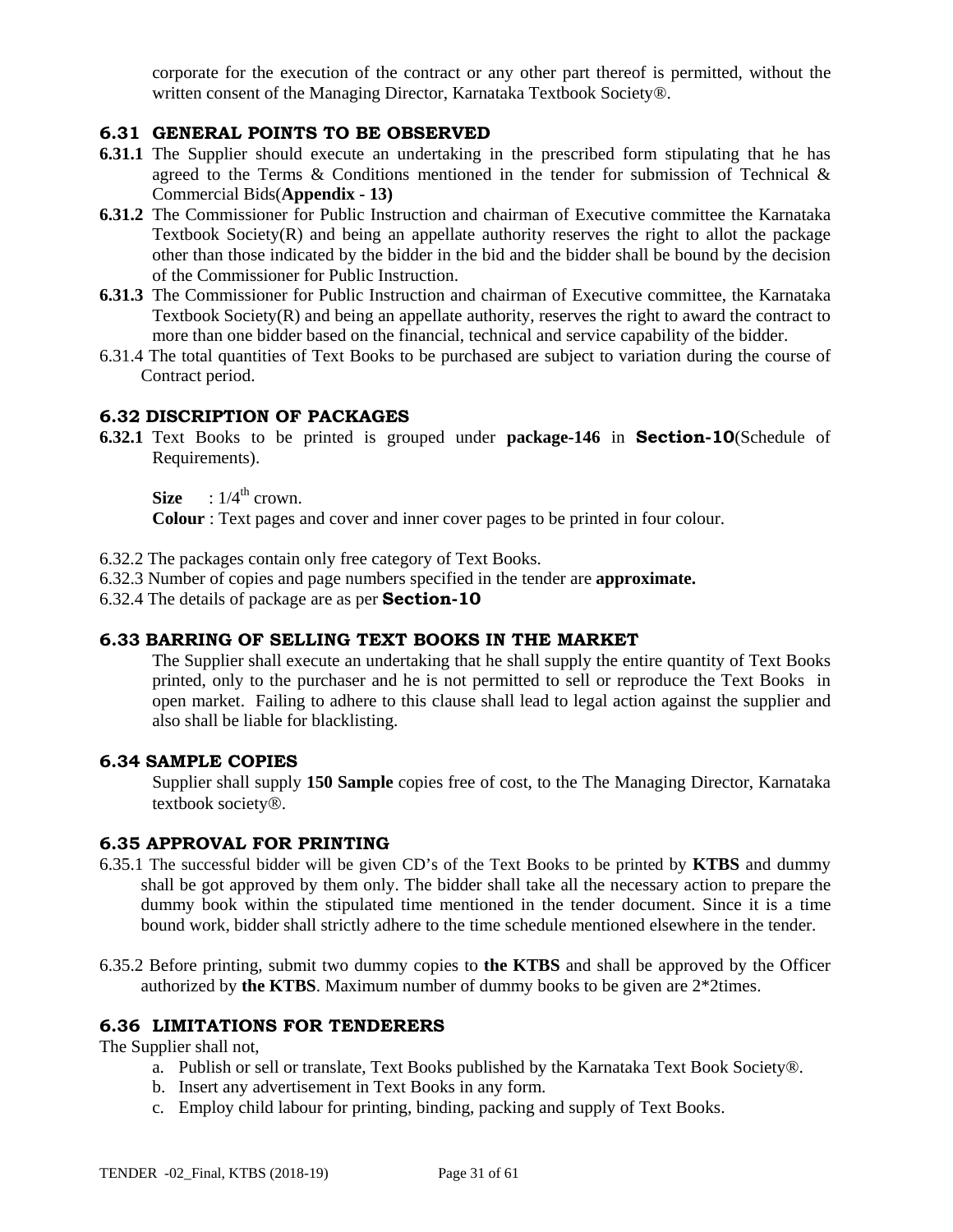## **6.37 CATEGORY OF BOOKS**

**"FREE SUPPLY" and these Books are only for Selected 1000 Government Schools only**. "FREE SUPPLY" these words should be printed in bold letters inside the box on both side of the Cover Pages prominently on Text Books.

## **SECTION 7**

## SPECIAL CONDITIONS OF CONTRACT

The following Special Conditions of Contract shall supplement the General Conditions of Contract. Whenever there is a conflict, the provisions herein shall prevail over those in the **General Conditions**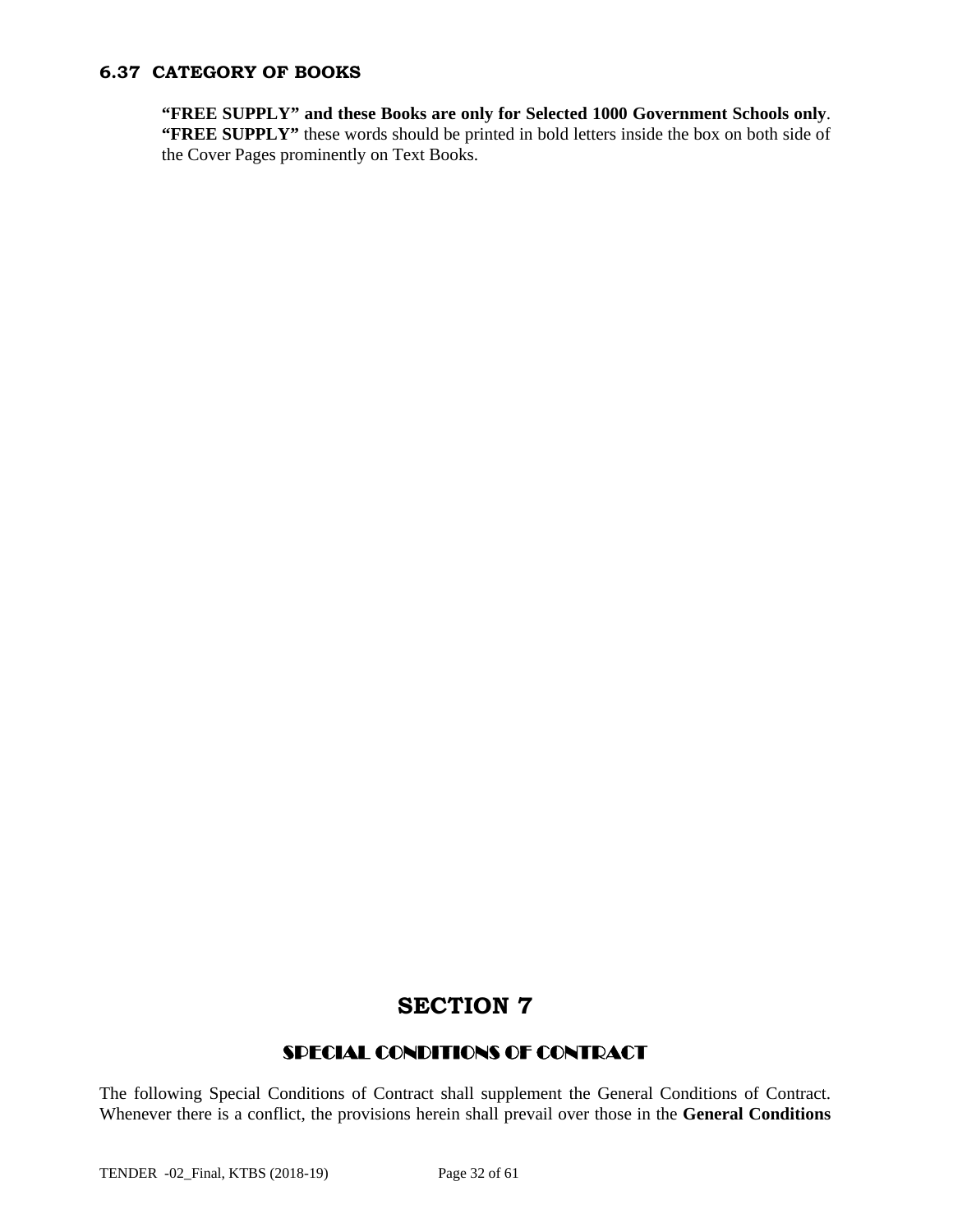**of Contract.** The corresponding clause number of the General Conditions is indicated in parentheses, wherever applicable.

## **7.1 DEFINITIONS (GCC CLAUSE 6.1)**

**"The Supplier"** is \_\_\_ (to be filled at the time of issue and acceptance of Purchase Order)

## **7.2 INSPECTION AND TESTS (GCC CLAUSE 6.7)**

#### 7.2.1 **Place of Inspection and manufacturer of Paper**

Inspection of base paper for printing and cover may be carried out by the authorized third party quality testing and certifying agency appointed by the Society viz. `the D P S` prior to dispatch to printers, in the mill premises of the manufacturer. The final inspection may be carried out at the Godans of the printers in association with the representative of the Managing Director, Karnataka Text Book Society®. The successful bidders are advised to purchase paper for Text Books and cover page from the paper mill capable of manufacturing the quality paper as per contract specifications and having adequate quality control and in-house testing facilities as per IS:1848/1991 with the latest amendments. The capacity/capability assessment on the paper manufacturing mill may be carried out by the Quality Assurance Wing before placing the order if the circumstances warrant.

The reel width of the paper purchased shall not be of less than **76cms** and the copy of the invoices shall be submitted to the Purchaser on a regular basis.

- 7.2.22 Inspection and tests shall be conducted at printer location, tests may also conducted after the text books reaching to destinations specified in the tender, like **office of the DDPI (Development)/Block education offices/at schools** at any time within the contracted period . The bidder shall comply with the technical specifications fixed for the Text Books.
- 7.2.3 The Managing Director, KTBS is empowered to test the quality through an independent third party agency as specified in various clauses and take such action as deems fit, if quality of Text Books falls below the prescribed standards.
- 7.2.4 The work relating to supply of Text Books should be executed without any delay as per the implementation schedule mentioned in this document.
- 7.2.5 The Purchaser reserves the right to depute authorized representatives from his office for the supervision and inspection at the time of implementation of the contract. The supplier should submit periodical progress report to the purchaser regarding the implementation of the contract.
- 7.2.6 The supplier should supply Text Books by using good quality material strictly in accordance with the samples submitted along with qualification Bid. If any defect in the material comes to the notice of the purchaser after the supply to the schools the same will have to be replaced by the supplier at his own expense throughout the contracted time.
- 7.2.7 If the contract is not executed within the stipulated period as per implementation schedule the Purchaser reserves the right to cancel the contract and the Purchaser will not be liable for any pecuniary loss or damage incurred by the supplier in this regard.
- 7.2.8 The purchaser or his representative shall have the right of entry into the work premises of the supplier to monitor quality and progress.
- 7.2.9 The supplier shall supply Text Books strictly as per the quality, size, colour specification and measurements prescribed by the purchaser to the Blocks. He should comply with all the tests specified by the purchaser or Officer authorized for this purpose, satisfactorily. The supplier shall ensure timely delivery of quality Text Books as per the **implementation schedule** given in the contract.
- 7.2.10 Prices quoted by the tenderer shall be fixed during the bidder's performance of the Contract and not subject to variation on any account. A tender submitted with an adjustable price quotation will be treated as non-responsive and rejected, pursuant to ITT Clause 22. However, any increase in the statutory levies will be compensated by the purchaser. Similarly any reduction shall be to the credit of the purchaser.

## **7.3DELIVERY AND DOCUMENTS (GCC CLAUSE 6.10)**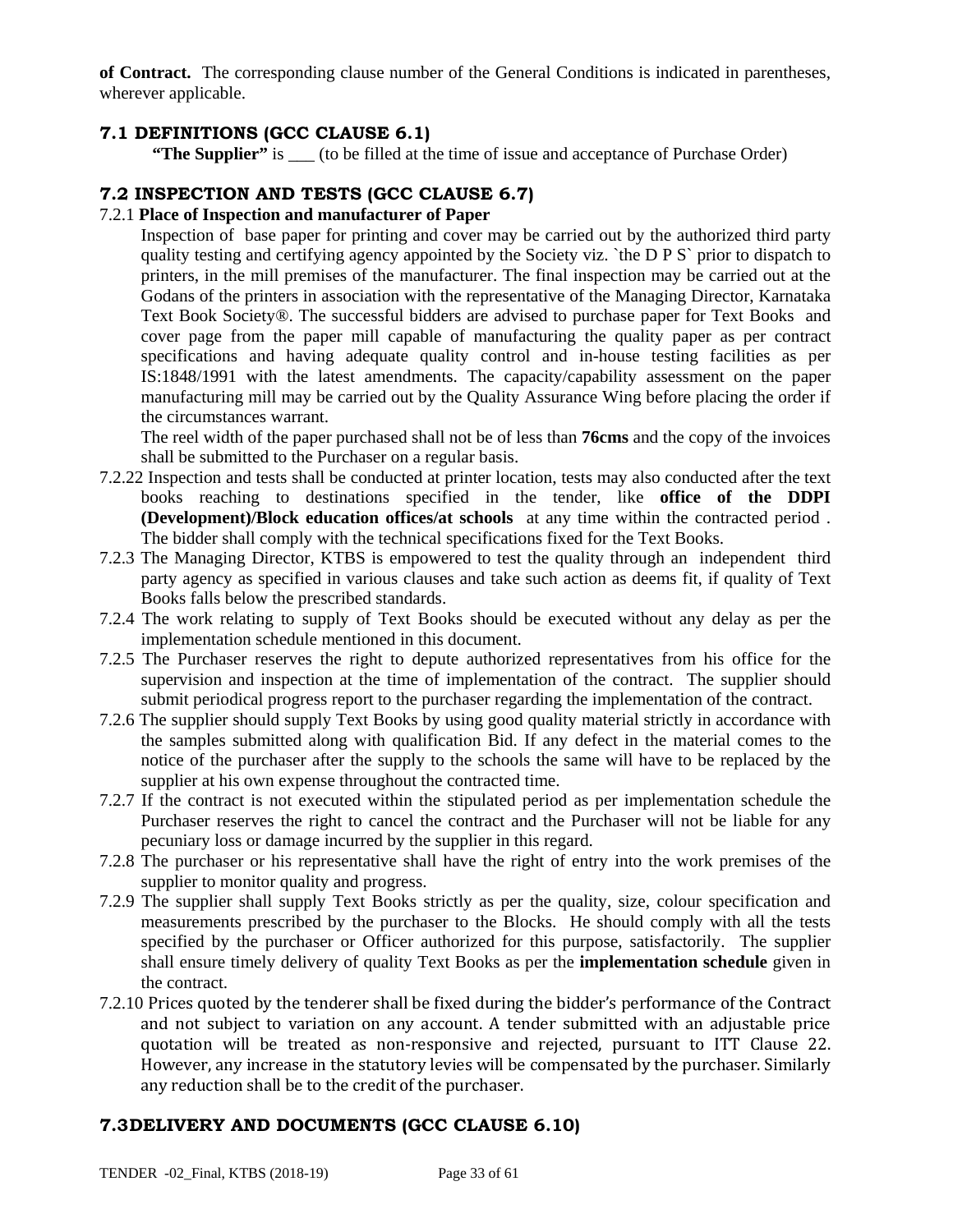Upon delivery of the Text Books, the supplier shall notify the purchaser and the insurance company by fax / e-mail / letter, the full details of the transport including contact number, vehicle receipt number and date, description of Text Books, quantity, name of the consignee etc. The above documents shall be received by the Purchaser before arrival of the Text Books and, if not received, the Supplier will be responsible for any consequent expenses.

The supplier shall submit the Acknowledgment of receipt of Text Books from the consignee(s); Inspection Certificate issued by the third party inspection agency viz.` the **D P S`** and other documents mentioned in C**lause 6.12.1**

## **7.4 PAYMENT (GCC Clause 6.12)**

7.4.1 The Supplier's request(s), rate applicable and GST amount claimed for payment shall be made to the Purchaser in writing, accompanied by an invoice describing title of the book, number of copies delivered, and by related documents, submitted pursuant to GCC Clause 6.9, 6.10& 6.12 and upon fulfillment of other obligations stipulated in the contract including the original delivery Challan copy.

Use **70GSM** and above quality paper for Delivery challans and shall be in **Sky blue** colour. Use Prescribed format for delivery challans and shall be printed legibly, hand written DC's are not accepted for the payment. Submit DC's with Signature, Seal of the receiving authority with Date i.e. **DDPI (Development)/** authorized representatives for having received number of Text Books in good condition. DC's without Original Seal and Signature of the concerned shall not be considered for payments under any circumstances.

7.4.2 Payments shall be made by the Purchaser after submission of the invoice claim by the Supplier duly enclosing the **Dated Acknowledgement with seal and signature of the receiver** in the prescribed Delivery Challan format within **30 working days**. The invoices/bills shall always be submitted along with the documents as mentioned in GCC clause 6.12.1(f) Where-ever applicable Taxes and other levies shall be deducted at source.

## **7.5 SETTLEMENT OF DISPUTES (GCC CLAUSE 6.23)**

- 7.5.1 In case of Dispute or difference arising between the Purchaser and Supplier relating to any matter arising out of or connected with this agreement, such dispute or difference shall be settled in accordance with the Arbitration and Conciliation Act, 1996, by a Sole Arbitrator. The Sole Arbitrator shall be appointed by agreement between the parties; failing such agreement, by the appointing authority namely the Indian Council of Arbitration/President of the Institution of Engineers (India)/The International Centre for Alternative Dispute Resolution (India). A certified copy of the appointment Order shall be supplied to each of the Parties.
- 7.5.2 Arbitration proceedings shall be held at Bengaluru, Karnataka, and the language of the arbitration proceedings and that of all documents and communications between the parties shall be English.
- 7.5.3 The decision of arbitrators shall be final and binding upon both parties. The cost and expenses of Arbitration proceedings will be as determined by the Arbitrator and paid equally by the parties to the arbitration. However, the expenses incurred by each party in connection with the preparation, presentation etc. of its proceedings shall be borne by each party themselves.

#### **7.6 NOTICES (GCC CLAUSE 6.27)**

For the purpose of all notices, the following shall be the address of the Purchaser and Supplier.

| <b>Purchaser</b> | The Managing Director,       |
|------------------|------------------------------|
|                  | Karnataka Textbook Society®, |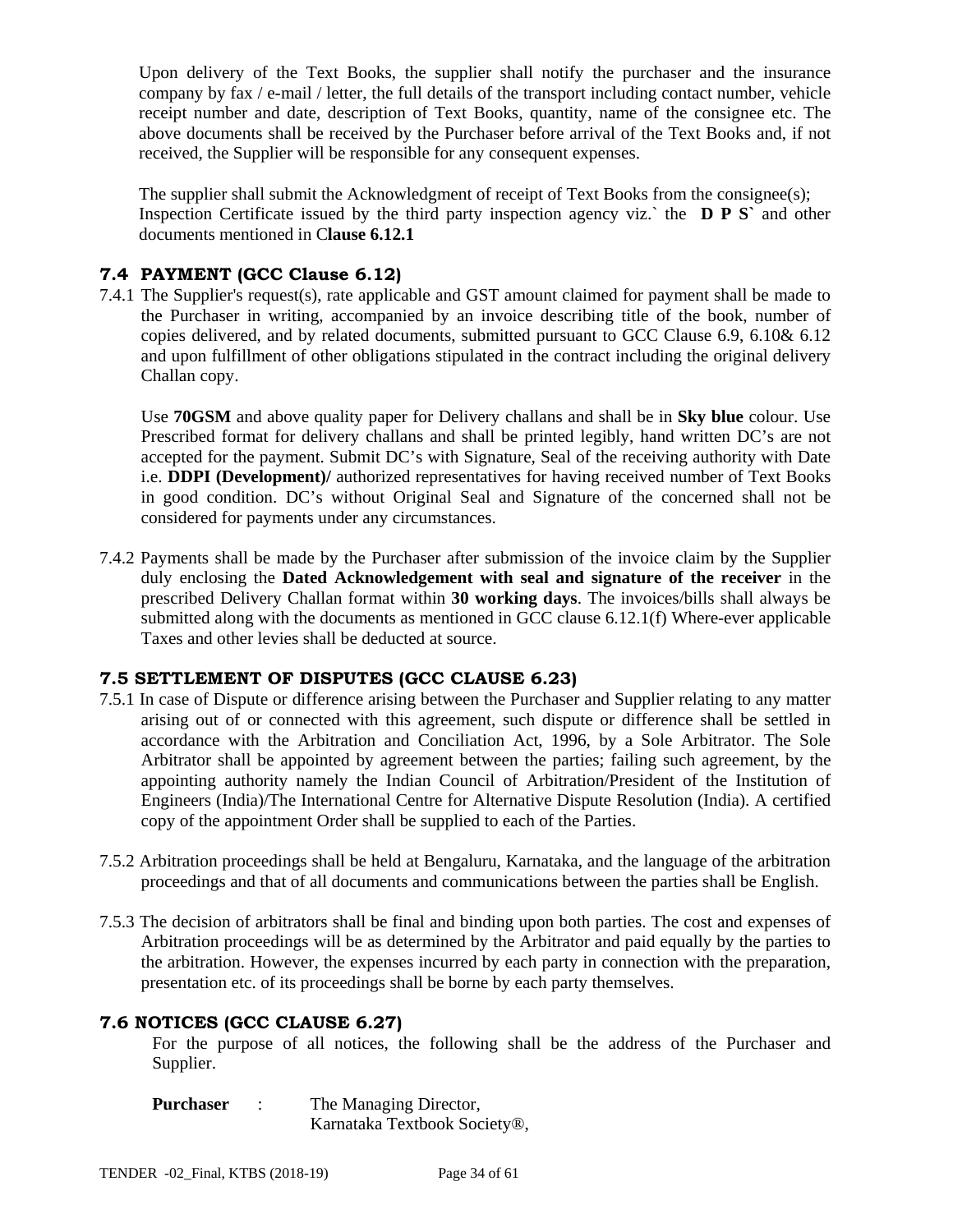No.4, DSERT Building, 100 Ft ring Road, BSK III Stage, Bengaluru - 560 085 Karnataka, India

**Supplier** : (To be filled in at the time of Contract signature)

### **7.7 PROGRESS OF SUPPLY**

Supplier shall regularly intimate progress of supply, in writing to the Purchaser on a weekly basis as under and also in the form and manner as may be stipulated by the Purchaser.

- $\triangleright$  Title wise/ Quantity offered for inspection and date
- $\triangleright$  Title wise / Quantity accepted/rejected by inspection agency and date
- $\triangleright$  Title wise / Quantity printed and Binding completed.
- $\triangleright$  Package wise/ Quantity dispatched/delivered to consignees.
- $\triangleright$  Probable Date of completion of entire contracted work, and
- $\triangleright$  Paper requirement and paper procurement details.

#### **7.8 SUPPLIER INTEGRITY**

The supplier is responsible for and obliged to conduct all contracted activities in accordance with the Contract using state-of-the-art methods and economic principles and exercising all means available to achieve the performance specified in the Contract.

#### **7.9 SUPPLIER'S OBLIGATIONS**

- 7.9.1 The Supplier is obliged to work closely with the Purchaser's staff, act within its own authority and abide by directives issued by the Purchaser and implementation activities.
- 7.9.2 The Supplier will abide by the job safety measures prevalent in India and will free the Purchaser from all demands or responsibilities arising from accidents or loss of life the cause of which is the Supplier's negligence. The Supplier will pay all indemnities arising from such incidents and will not hold the Purchaser responsible or obligated.
- 7.9.3 The Supplier is responsible for managing the activities of its personnel or sub-contracted personnel and will hold itself responsible for any misdemeanors.
- 7.9.4 The Supplier will treat as confidential, all data and information about the Purchaser, obtained in the execution of his responsibilities, in strict confidence and will not reveal such information to any other party without the prior written approval of the Purchaser.
- 7.9.5 The supplier should safely return all the Original pre-press materials CD in good condition to the purchaser as per tender clause 6.18.3 and give declaration that you have not used the file for any other purpose and will delete the same after the tender validity period before release of Performance security. Otherwise action will be taken as per the tender provisions.

## **SECTION 8**

## **Quality Parameters**

The following quality parameters with tolerance limits prescribed by BIS are required to be strictly adhered to by the Suppliers;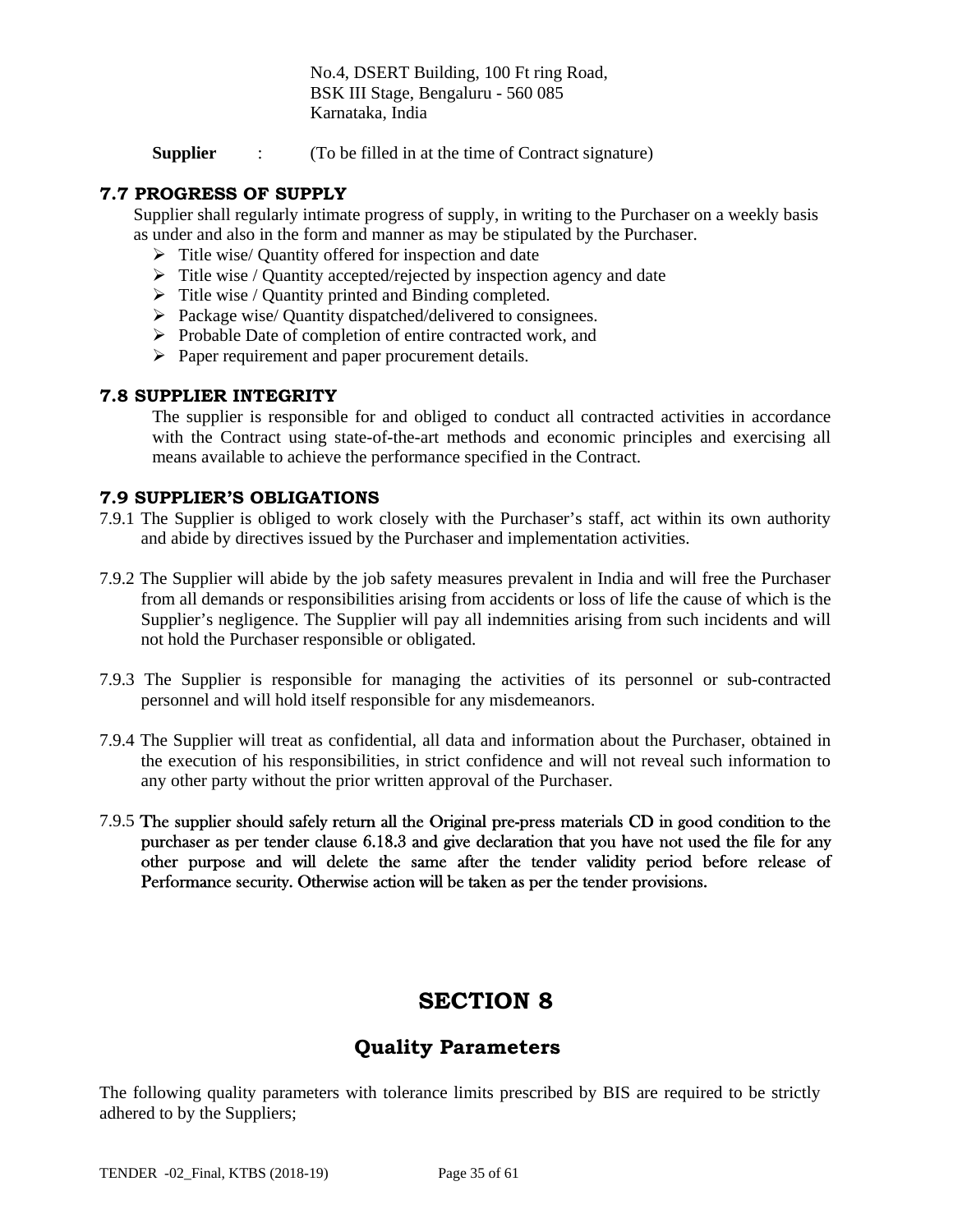## **Raw Materials**

| <b>SI</b><br>no. | <b>Properties</b>                                    | <b>Requirement</b>         | <b>Reference</b>       |
|------------------|------------------------------------------------------|----------------------------|------------------------|
|                  | <b>GSM</b>                                           | 60 GSM for Schedule-1      |                        |
| 2                | Tensile Index: CD/MD                                 | 20/40                      | <b>IS</b><br>1848:1991 |
| $\overline{2}$   | Brightness (Minimum) %                               | $80 (+/-2)$                | $-do-$                 |
| 3                | Opacity (Minimum)                                    | $85 (+/-2)$                | $-do-$                 |
| $\overline{4}$   | Cobb, max avg                                        | 28                         | $-do-$                 |
| 5                | Wax pick                                             | No. 10A Clear              | $-do-$                 |
| 6                | Smoothness ml/min,<br>Top<br>Wire<br>(Bends ten) max | $200$ (max)<br>$250$ (max) | $-do-$<br>$-do-$       |
| 8                | Colour                                               | White                      |                        |
| 9                | Type of Pulp                                         | Type-A                     | <b>IS</b><br>1848:1991 |

| <b>1. Paper:</b> The Paper for shall be Map litho with the following specifications |  |  |  |  |  |
|-------------------------------------------------------------------------------------|--|--|--|--|--|
|-------------------------------------------------------------------------------------|--|--|--|--|--|

**Note:** 

- Paper shall be of A Grade from reputed mills suggested hereunder, made out of Virgin Pulp and may contain mechanical pulp not exceeding 20%. And no recycled pulp shall be used.
- The reel width for  $1/4<sup>th</sup>$  crown size books shall invariably a minimum of **760 mm**. Similarly the cutoff of the machine shall be of **508 mm**. Usage of lesser width reels is strictly not acceptable. The cut off may be slightly more. No weight age will be given for any increase in the cut off though it is treated as a positive deviation.
- List of Reputed Paper Mills whose quality parameters are tested and proven and the printers are advised to procure the paper required for the printing of work Books for the academic year 2019-20 preferably of these mills or of the mills of equivalent capacity and who can produce the paper of equivalent quality. The decision about the equivalence has to be certified by the DPS.
	- 1. M/s West Coast Paper Mills, Dandeli, Karnataka.
	- 2. M/s TNPL, Tamilnadu.
	- 3. M/s Seshasai Paper and Boards Limited, Erode, Tamilnadu.
	- 4. JK Paper Limited, Orissa.
	- 5. Century Paper and Pulp.
	- 6. Ballarpur Industries Limited (BILT).

#### **2. Art Board/Ivory Board/BS coated Pulp Board**

The Printer shall use both sides coated Art Boards or Ivory Boards or virgin pulp Boards with the following specifications.

| <b>Sl. No.</b> | <b>Properties</b> | Requirement | <b>Tolerance</b> |
|----------------|-------------------|-------------|------------------|
|----------------|-------------------|-------------|------------------|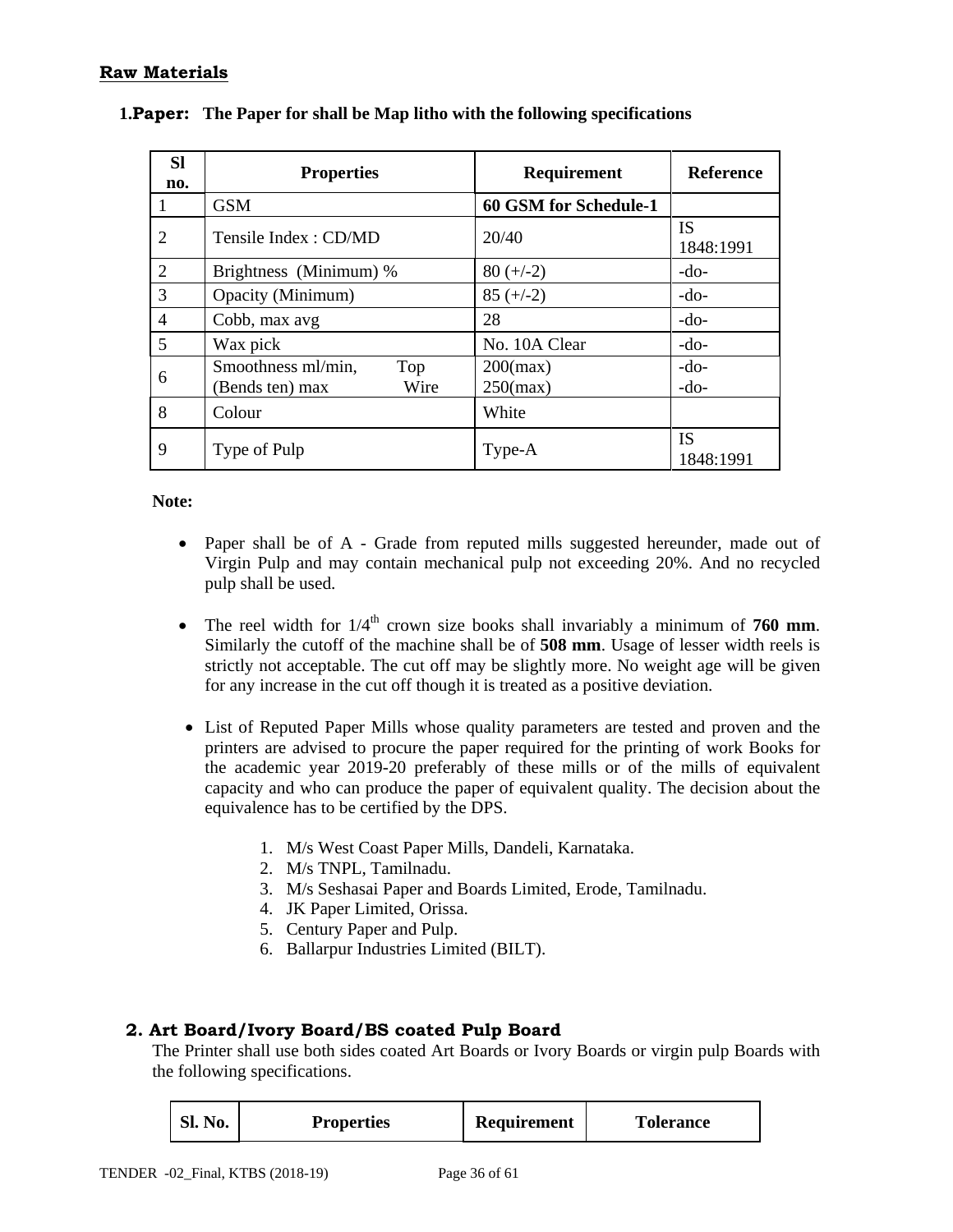| <b>GSM</b>                                | 220 GSM for<br>both schedules | $+/- 2.5\%$ |  |
|-------------------------------------------|-------------------------------|-------------|--|
| Bulk                                      | $0.86$ cc/gm                  | $+/-$ 0.03  |  |
| Bending stiffness                         | 11/20                         | minimum     |  |
| CD/MD                                     |                               |             |  |
| Brightness (Minimum) %                    | $88 + 2 %$                    | -do-        |  |
| Gloss (applicable only for<br>Art Boards) | $75 + 5\%$                    | $-do-$      |  |
| Colour                                    | White                         |             |  |

It is recommended to use the Boards of the following Mills or the Mills of equivalent capacity and who can produce the Boards with equivalent quality parameters. The equivalence shall be certified by the DPS and which shall be final.

- a) Art Board manufactured by JK Paper mill **or** Ballarpur
	- Industries Limited (BILT) **or** Imported or equivalent
- b) Ivory Boards of JK Paper mills **or** equivalent
- c) Both side coated pulp board similar to the one being manufactured by TNPL

#### **2. Inks**

The Supplier shall use only branded inks and other chemicals.

#### **3. Printing Plates**

The Supplier shall use only branded printing plates. Only soft copies are provided by the purchaser. The plate making shall be by CTP method and only good quality and branded chemicals shall be used for the making of plates.

#### **4. Varnishing**

The Book Covers shall be coated on one side with U.V Varnish. The coating may be made in line along with the printing of the covers or Offline. This shall ensure good gloss and shall also make the printed area scratch resistant and moisture resistant. The thickness of the coating shall be at least 3 GSM.

#### **5. Hot Melt Adhesive**

Branded hot melt adhesives compatible for the perfect binding machine shall only be used.

#### **Book size**

The print area shall be as per design (330sqcm). The trimmed Book size has to be **18.3x24.5**cms. If the variations are found beyond the specified size in more than 5% of the lot then it will be treated as deviation from specifications. However, the Supplier shall not construe this to be a stipulation and shall read it as an exception.

## **Printing Quality**

- 1. Printing shall be good, having uniform inking of sufficient depth.
- 2. There shall be no aberration of colours, wherever colour printing is done. In other words colour registration shall be flawless.
- 3. The texts shall be strong, legible and readable.
- 4. The printed illustrations shall be clearly well defined.
- 5. The prints shall be free from defects like offsetting, smudging, tilting, miss-register, scrumming, slur, ragged print, light and dark shades etc.,
- 6. The text must have balanced margin in each page as per the design provided.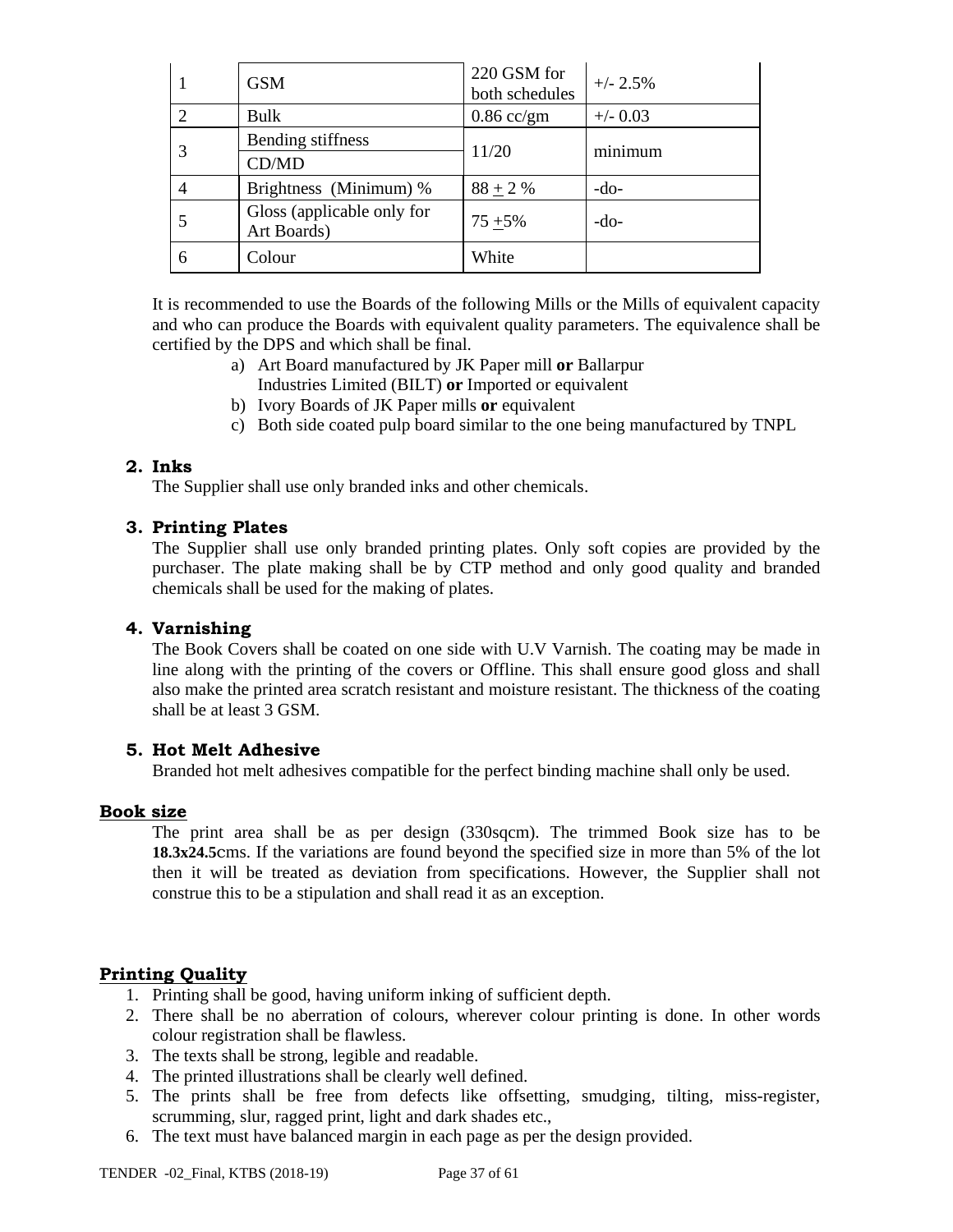7. The Text Books should be in conformity with the approved dummy.

## **Binding quality and Specifications;**

Binding shall ensure good appearance, Proper Cutting, proper Cover adhesion, good Page strength, no Cavity Spines, no Concave spine, no Adhesive running in, no Chip out at the head etc., The Binding Process shall be executed as mentioned here under;

**Method of Binding:** text pages shall have to be perfect bound after pinning them on side or section sewing wherever the numbers of text pages are more than 128, with at least two pins on the side by using mechanical wire stitching machine. The Text Books with less than 128 text pages may be bound with centre pinning and edge squaring. Wherever centre pinning is adopted *edge squaring has to be done*. The pins inside shall not project upwards and should not hurt the students.

| <b>Sl.No</b>   No. of Text Pages**                    | <b>Method of Binding</b>        |
|-------------------------------------------------------|---------------------------------|
| 128 and Less $\left(\leq 128\right)$   Center pinning |                                 |
| Above 128                                             | Side pinning & perfect Binding. |

#### *\*\*Pages excluding cover pages\*\**

## **Packing**

- a) The Supplier shall provide such packing of the Goods as is required to prevent their damage or deterioration during transit to their final destination. The packing shall be sufficient to withstand, without limitation, rough handling during transit and exposure to extreme temperatures, salt and precipitation during transit and open storage.
- b) *It is compulsory to make bundles with top and bottom supported with 5 ply fluted corrugated boards by mechanical strapping*.
- c) Each bundle shall contain only 40 books.

## **Method of quality Checking**

Method of quality checking adopted is random sampling technique. The quality inspection staff conduct tests at the point of production to ensure that prescribed quality materials only are used and machines that are in good condition are adopted and the manpower engaged has the required technical skills. It is the responsibility of the supplier to provide the proof to establish this.

Approximately 5% of the books will be put for quality testing before they are dispatched in the premises of the supplier. The supplier shall inform before they are packed and dispatched.

The Books will be tested for the above parameters and method adopted is random sampling and physical testing generally by visual and measuring methods. Only when warranted chemical testing will be conducted.

**The total sample size shall be approximately 5%. Number of Text Books to be subjected for the quality checking will be recorded by the quality Checking officers**.

If the defects are found in more than 5% of the lot then it will be construed that the lot is defective beyond the tolerance limits and it will be rejected. Then it will be the responsibility of the Supplier to conduct testing of the complete lot and then replace the defective Text Books and shall invite the purchaser for the quality inspection.

## **SECTION - 9**

## **SCHEDULE OF PLACE OF DELIVERY**

*Class 1 Text Books for selected 1000 Government schools* under **free category** shall have to be supplied to the office of the DDPI (Development) Godowns present within the state. The actual number of copies of Text Books to be supplied to the delivery points shall be provided in "**Distribution List**" along with the Purchase Order.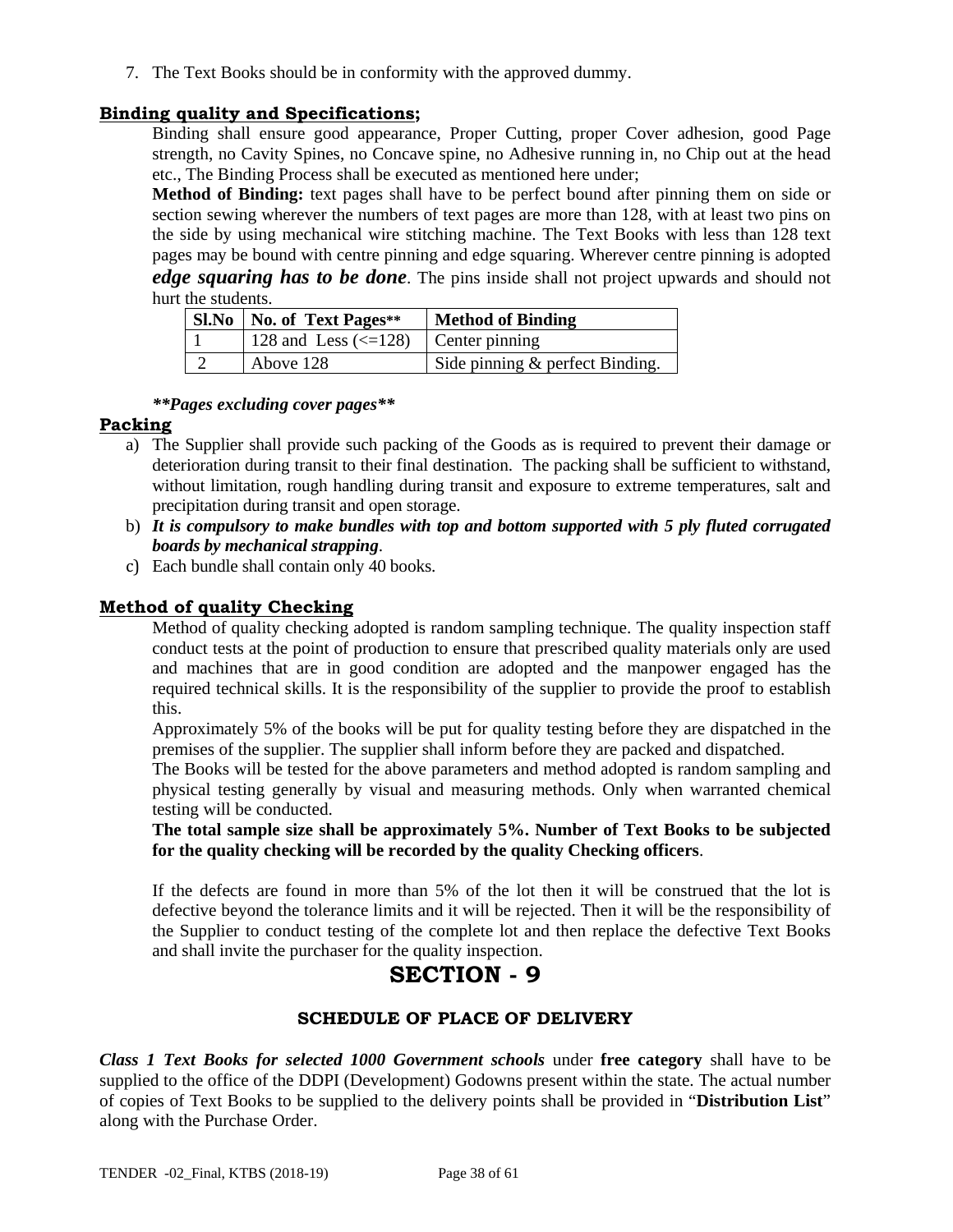## **Detailed address with contact details will be provided to the bidder with Purchase order.**

| Sl.No.          | <b>District</b>  | <b>DIET</b> name       |
|-----------------|------------------|------------------------|
| $\mathbf{1}$    | Bengaluru North  | DIET, Bengaluru North  |
| $\overline{2}$  | Bengaluru South  | DIET, Bengaluru Urban  |
| $\overline{3}$  | Bengaluru Rural  | DIET, Bengaluru Rural  |
| $\overline{4}$  | Ramanagara       | DIET, Ramanagara       |
| $\overline{5}$  | Kolar            | DIET, Kolar            |
| $\overline{6}$  | Chikkaballapur   | DIET, Chikkaballapur   |
| $\overline{7}$  | Tumkuru          | DIET, Tumkuru          |
| $\overline{8}$  | Madhugiri        | DIET, Madhugiri        |
| 9               | Mysuru           | DIET, Mysuru           |
| 10              | Chamarajanagara  | DIET, Chamarajanagara  |
| 11              | Mandya           | DIET, Mandya           |
| 12              | Udupi            | DIET, Udupi            |
| $\overline{13}$ | Sirsi            | DIET, Sirsi            |
| 14              | Kodagu           | DIET, Kodagu           |
| 15              | Chitradurga      | DIET, Chitradurga      |
| 16              | Davangere        | DIET, Davangere        |
| 17              | Chikkamagaluru   | DIET, Chikkamagaluru   |
| 18              | Shivamogga       | DIET, Shivamogga       |
| 19              | Hassan           | DIET, Hassan           |
| 20              | Dharwad          | DIET, Dharwad          |
| $\overline{21}$ | Havery           | DIET, Havery           |
| 22              | Gadag            | DIET, Gadag            |
| 23              | Belagavi         | DIET, Belagavi         |
| 24              | Chikkodi         | DIET, Chikkodi         |
| $\overline{25}$ | Vijayapura       | DIET, Vijayapura       |
| 26              | Bagalkote        | DIET, Ilakal           |
| $\overline{27}$ | Karwar           | DIET, Kumta            |
| 28              | Dakshina kannada | DIET, Dakshina kannada |
| $\overline{29}$ | Kalburgi         | DIET, Kamalapur        |
| $\overline{30}$ | Yadgiri          | DIET, Yadgiri          |
| $\overline{31}$ | Raichuru         | DIET, Yaramarus        |
| $\overline{32}$ | Koppal           | DIET, Koppal           |
| 33              | <b>Bidar</b>     | DIET, Bidar            |
| $\overline{34}$ | <b>Bellary</b>   | DIET, Bellary          |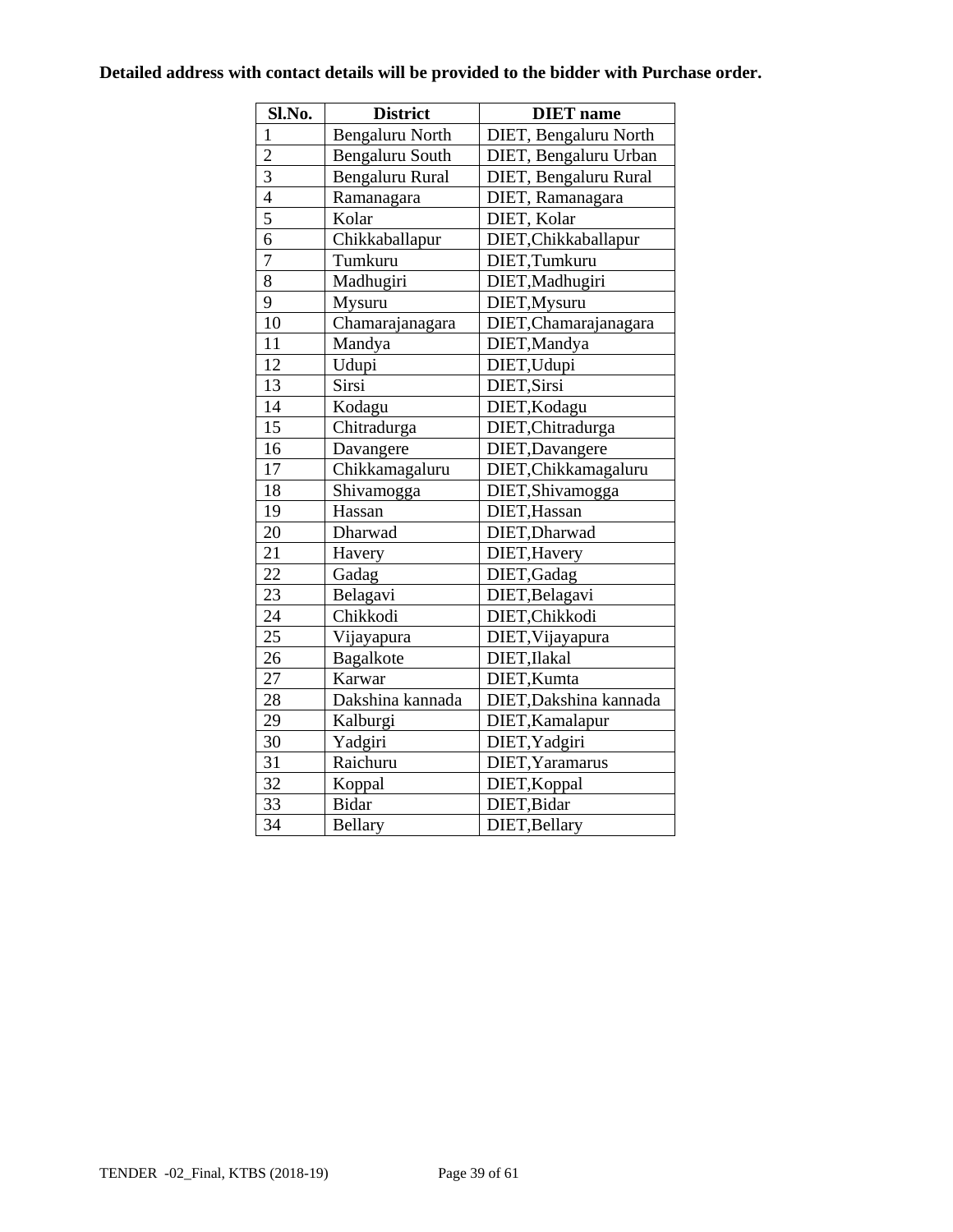## **SECTION - 10 SCHEDULE OF REQUIREMENTS**

| SI.<br>N <sub>0</sub> | Pkg<br>$\bf No$ | Cla<br><b>SS</b> | <b>Title Name</b>          | Appr<br>OX.<br>Pages | Approx<br><b>Copies</b> | <b>Book</b><br><b>Size</b> | Colo<br>ur     | <b>Total</b><br>pages | <b>Estimate</b><br>d rate<br>per page<br>in Rs. | Pkg<br>value<br>in lakh | <b>EMD</b><br>in<br>thous<br>and |
|-----------------------|-----------------|------------------|----------------------------|----------------------|-------------------------|----------------------------|----------------|-----------------------|-------------------------------------------------|-------------------------|----------------------------------|
|                       | 146             |                  | English                    | 136                  | 40000                   | $1/4$ th crown             | $\overline{4}$ | 5440000               | 0.1968                                          |                         |                                  |
|                       | 146             |                  | <b>Mathematics</b>         | 172                  | 40000                   | $1/4$ th crown             | $\overline{4}$ | 6880000               | 0.1895                                          |                         |                                  |
|                       | 146             |                  | <b>Environment Science</b> | 132                  | 40000                   | $1/4$ th crown             | $\overline{4}$ | 5280000               | 0.2002                                          | 34.3                    | 68                               |
| Package - 146- Total  |                 |                  | 120000                     |                      |                         | 17600000                   |                |                       |                                                 |                         |                                  |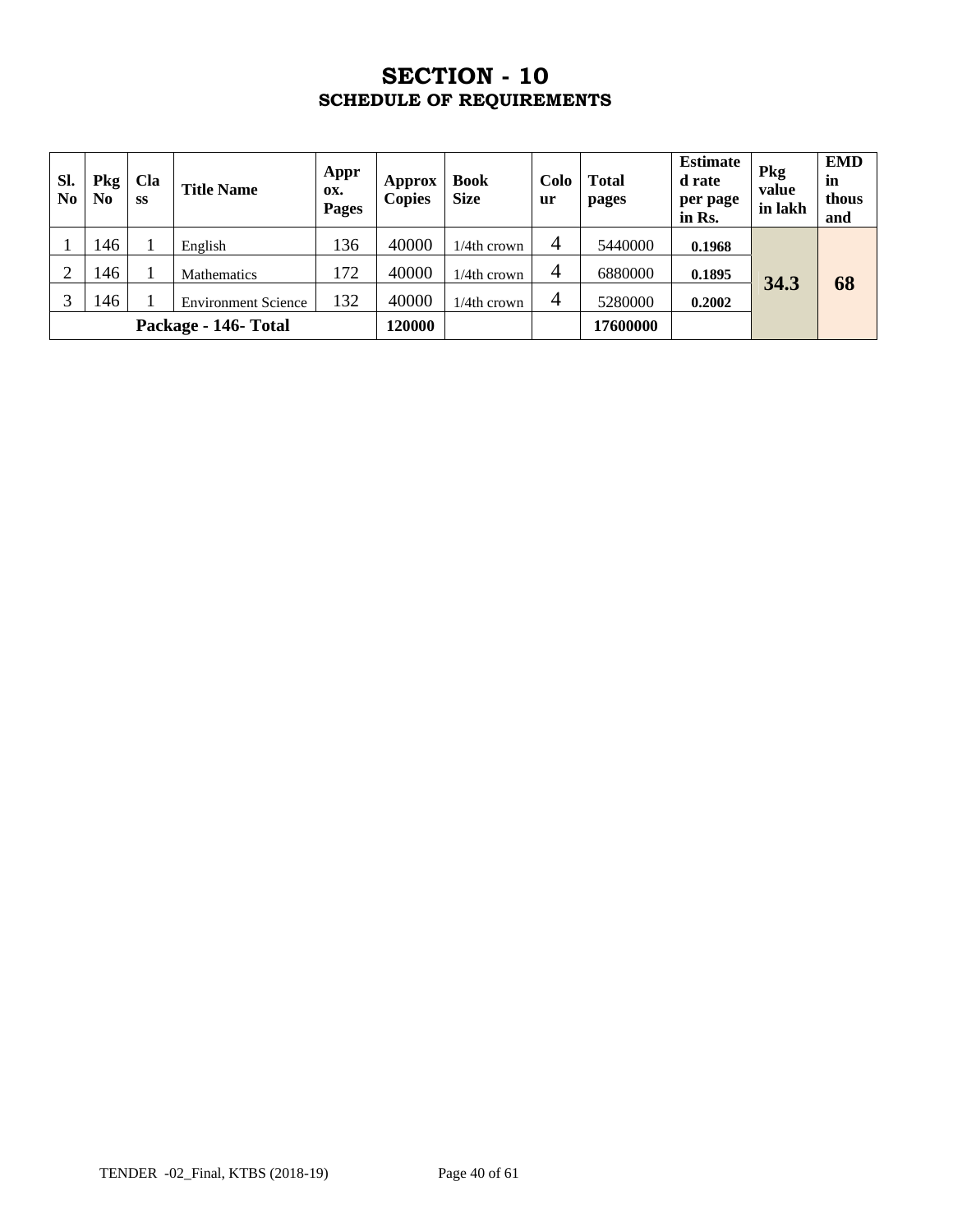## **APPENDIX – 1**

#### **Format for Attorney for Signing of Proposal (On stamp paper of appropriate value)**

#### **POWER OF ATTORNEY**

 Know all men by these presents, we.................................................... (Name and address of the registered office) do hereby constitute, appoint and authorize Mr. / Ms. ............................................................................. (name and residential address) who is presently employed with us and holding the position of .................................................... as our attorney, to do in our name and on our behalf, all such acts, deeds and things necessary in connection with or incidental to our bid for the project envisaging Implementation of printing and supply of **Text Books to selected 1000 Government Schools** under Karnataka Textbook society(R) in Karnataka for the **Academic year 2019-20**, including signing and submission of all documents and providing information / responses to KTBS, representing us in all matters before KTBS, and generally dealing with KTBS in all matters in connection with our bid for the said Project.

We hereby agree to ratify all acts, deeds and things lawfully done by our said attorney pursuant to this Power of Attorney and that all acts, deeds and things done by our aforesaid attorney shall and shall be deemed to have been done by us.

| For         |
|-------------|
|             |
| (Signature) |

............................................. (Name, Title and Address)

Accepted

.............................................

(Signature)

............................................. (Name, Title and Address of the Attorney)

#### **Note:**

- 1. The mode of execution of the Power of Attorney should be in accordance with the procedure, if any, laid down by the applicable law and the charter documents of the executants(s) and when it is so required the same be affixed under common seal in accordance with the required procedure. The Power of Attorney should be on a stamp paper of appropriate value.
- 2. Also, wherever required, the Bidder should submit for verification the extract of the charter documents such as a resolution/power of attorney in favor of the Person executing this Power of Attorney for the delegation of power hereunder on behalf of the Bidder.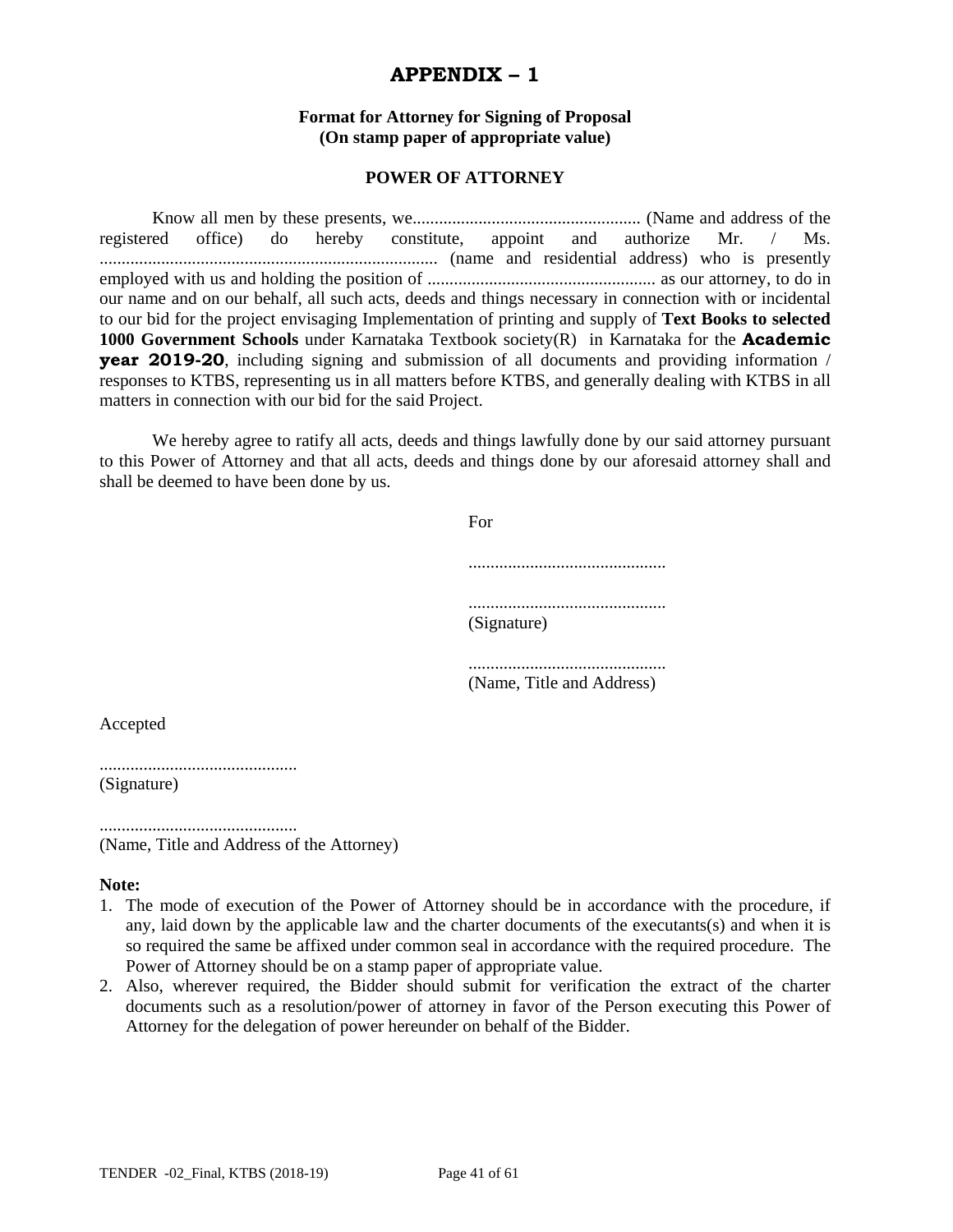#### **Format for Letter of Proposal**

#### **(On the Letter head of the Bidder)**

**Date** 

**To,** 

The Managing Director, Karnataka Textbook Society®, No.4, DSERT Building, 100 Ft ring Road, BSK III Stage, Bengaluru-560 085.

Sir,

### **Re : Execution of printing and supply of Text Books to Principal/DDPI(Development), Office of DIET's located within Karnataka.**

Being duly authorized to represent and act on behalf of......................................... (Hereinafter referred to as "the Bidder"), and having reviewed and fully understood all of the Proposal requirements and information provided, the undersigned hereby submits the Proposal for the project referred above.

We confirm that our Proposal is valid for a period of 90 days from........................... (Proposal Due Date)

Yours faithfully,

 (Signature of the Authorized Signatory of Bidder) (Name and designation of the Authorized Signatory of Bidder)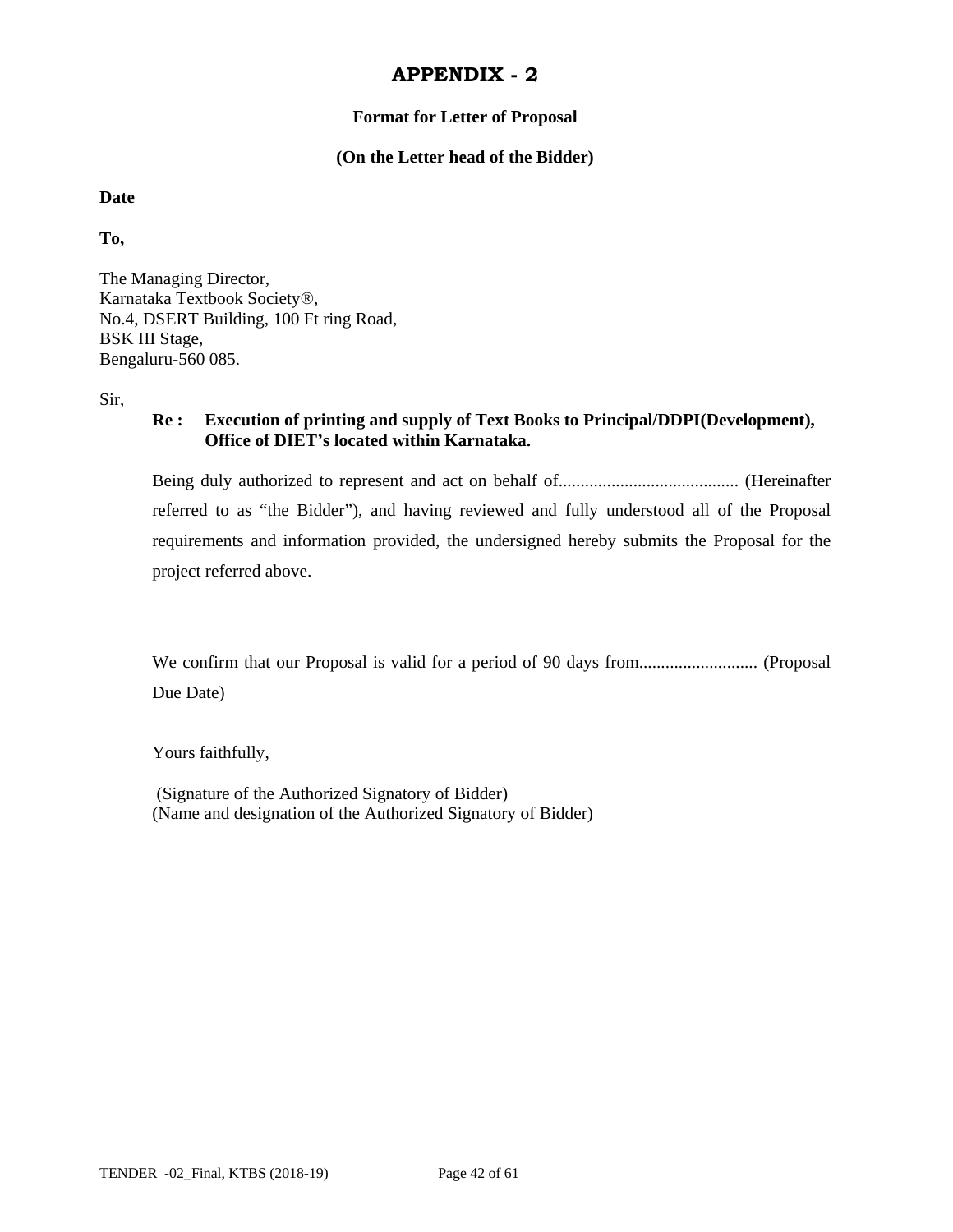### **Details of Bidder**

| 1. | Name                                                     |  |
|----|----------------------------------------------------------|--|
|    | 2. Address of the office $(s)$                           |  |
|    | 3. Printing press Address (Place of production)          |  |
|    | 4. Date of incorporation and/or commencement of business |  |
|    | 5. GST Registration No                                   |  |
|    | 6. Service Tax Registration No                           |  |
|    | 7. Factory License Number                                |  |
|    | 8. ESI Account Number (if any)                           |  |
|    | 9. EPF Account Number (if any)                           |  |
|    | 10. PAN Number                                           |  |

- 11. Brief description of the Legal Entity including details of its main lines of business.
- 12. Name, Designation, Address and Phone Numbers of Authorized Signatory of the Bidder:
	- a. Name : b. Designation : c. Legal Entity : d. Address : e. Telephone Number : f. Fax Number : g. Mobile Number : h. E-Mail Address :

13. Details of individual (s) who will serve as the point of contact / communication with The Karnataka Textbook Society® :

- a. Name : b. Designation : c. Legal Entity : d. Address : e. Telephone Number: f. Fax Number : g. Mobile Number :
- h. E-Mail Address :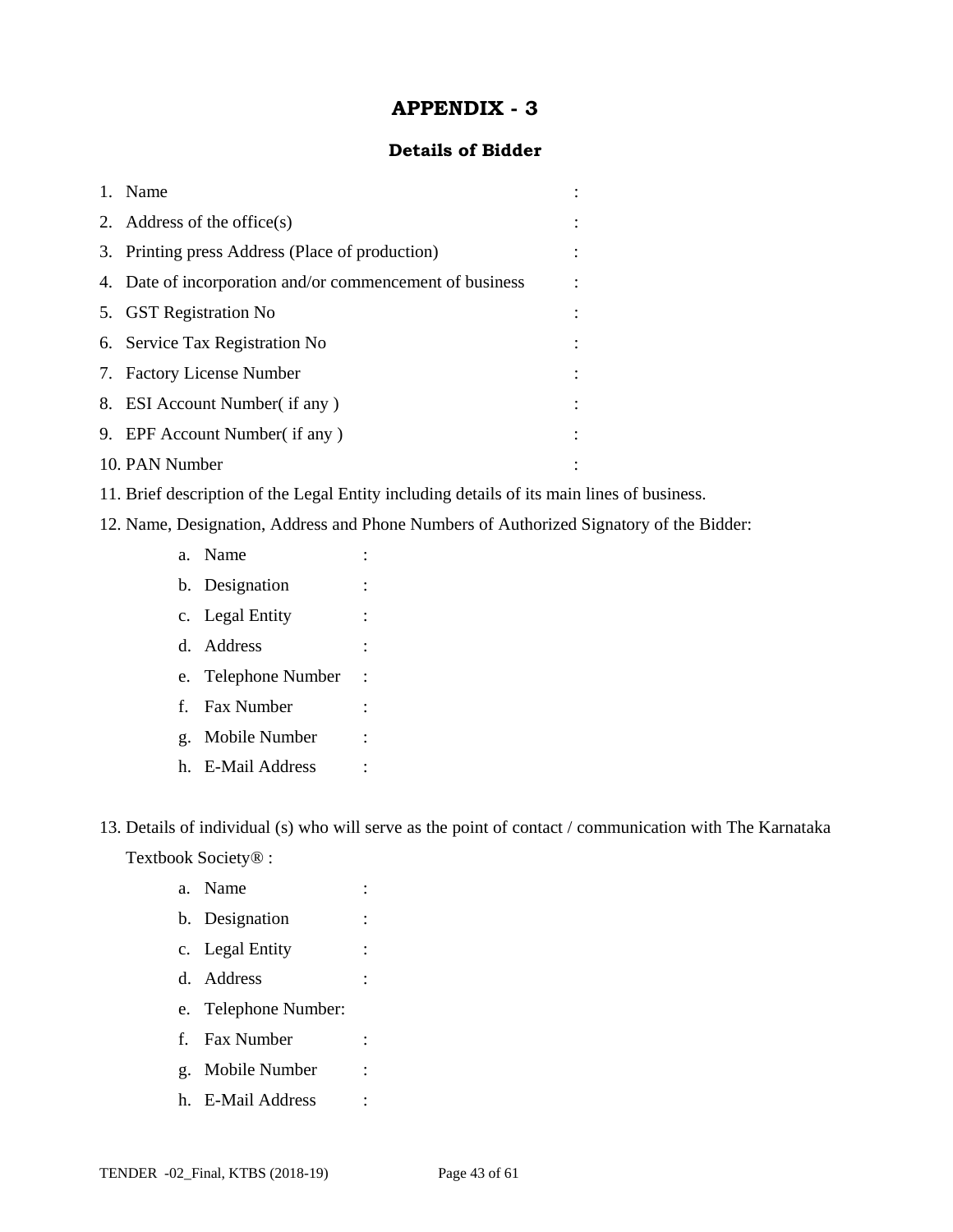## **Format for Anti-Collusion & Eligibility Certificate**

(On the Letterhead of the Bidder)

 We hereby certify and confirm that in the preparation and submission of our Proposal for the Implementation of printing and supply of **Text Books** to office of the **DDPI (Development),DIET** located within Karnataka, we have not acted in concert or in collusion with any other Bidder or other person(s) and also not done any act, deed or thing which is or could be regarded as anti-competitive.

 We further confirm that we have not offered nor will offer any illegal gratification in cash or kind to any person or agency in connection with the instant Proposal.

 We further confirm that we have not been barred by Education Department, Government of Karnataka/any other State Governments in India/any agencies of GOK, and thereby have not been proven ineligible to bid.

Dated this..................................... Day of .............................., 2019 ........................................ (Name of the Bidder)

(Signature of the Authorized Person)

(Name and designation of the Authorized Person)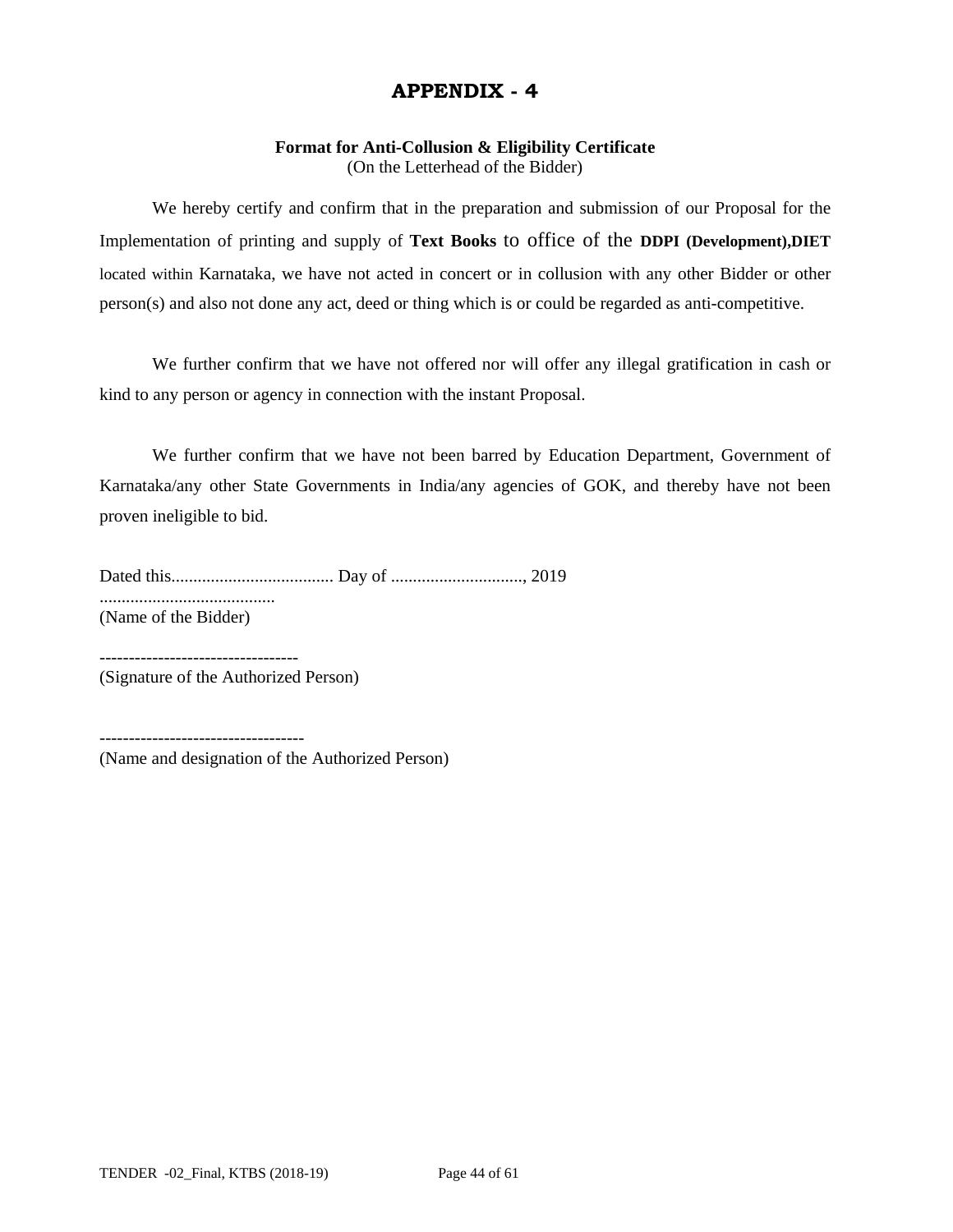#### **Format for Performance Bank Guarantee**

(To be issued by a Nationalized / Scheduled Bank in India)

Bank Guarantee Number..................................................... Dated ......................This Deed of Guarantee executed at ......................by........................ (Name of Bank) having its Head/Registered office at............................. .................. (Herein after referred to as "the Guarantor") which expression shall unless it be repugnant to the subject or context thereof include its, successors and assigns;

In favor of, The Managing Director, The Karnataka Textbook Society(R), (hereinafter referred to as "The Karnataka Textbook Society(R)") having its office at No.4, DSERT Building,100 Ft Ring Road, Hosakerehalli cross, BSK III Stage, Bengaluru - 560 085, Karnataka State, India, which expression shall unless it be repugnant to the subject or context thereof include its successors and assigns;

#### **WHEREAS**

- A. M/s............................................ A Legal Entity having its registered office at............... (hereinafter called "the Bidder") which expression shall unless it be repugnant to the subject or context thereof include its / their executors administrators, successors and assigns, intends to bid implementation of printing and supply of Text Books to office of the **DDPI (Development),DIET** located within Karnataka as mentioned in **section-9** of this tender.
- B. In terms of **Clause 2.28** of the Tender Document dated ....................issued in respect of the Project, the Bidder is required to furnish to The Karnataka Text book Society $(R)$  an unconditional and irrevocable Bank Guarantee for an amount of Rs. .................. (Rupees ............... only) as Performance Security for the Package Number……………………...

The Guarantor has at the request of the Bidder and for valid consideration agreed to provide such Bank Guarantee being these presents:

#### **NOW THEREFORE THIS DEED WITNESSETH AS FOLLOWS:**

- A. The Guarantor, as primary obligor shall, without demur, pay to The Karnataka Text book Society(R) Bengaluru an amount not exceeding Rs.................(Rupees.................only), within 5 days of receipt of a written demand from The Karnataka Text book Society(R) calling upon the Guarantor to pay the said amount.
- B. Any such demand made on the Guarantor by The Karnataka Text book Society(R) Bengaluru shall be conclusive and absolute as regards the forfeiture of Bid security and the amount due and payable by the Guarantor under this Guarantee.
- C. The above payment shall be made without any reference to the Bidder or any other person and irrespective of whether the claim of The Karnataka Text book Society(R) Bengaluru is disputed by the Bidder or not.
- D. This Guarantee shall be irrevocable and remain in full force up to **30th November 2019** for such extended period as may be mutually agreed between The Karnataka Text book Society $(R)$ , Bengaluru and the bidder and shall continue to be enforceable till all amounts under this Guarantee are paid.
- E. The Guarantee shall not be affected by any change in the constitution or winding up of the Bidder/the Guarantor or any absorption, merger or amalgamation of the Bidder/the Guarantor with any other person.
- F. In order to give full effect to this Guarantee, The Karnataka Text book Society(R), Bengaluru, shall be entitled to treat the Guarantor as Principal debtor. The obligations of the Guarantor shall not be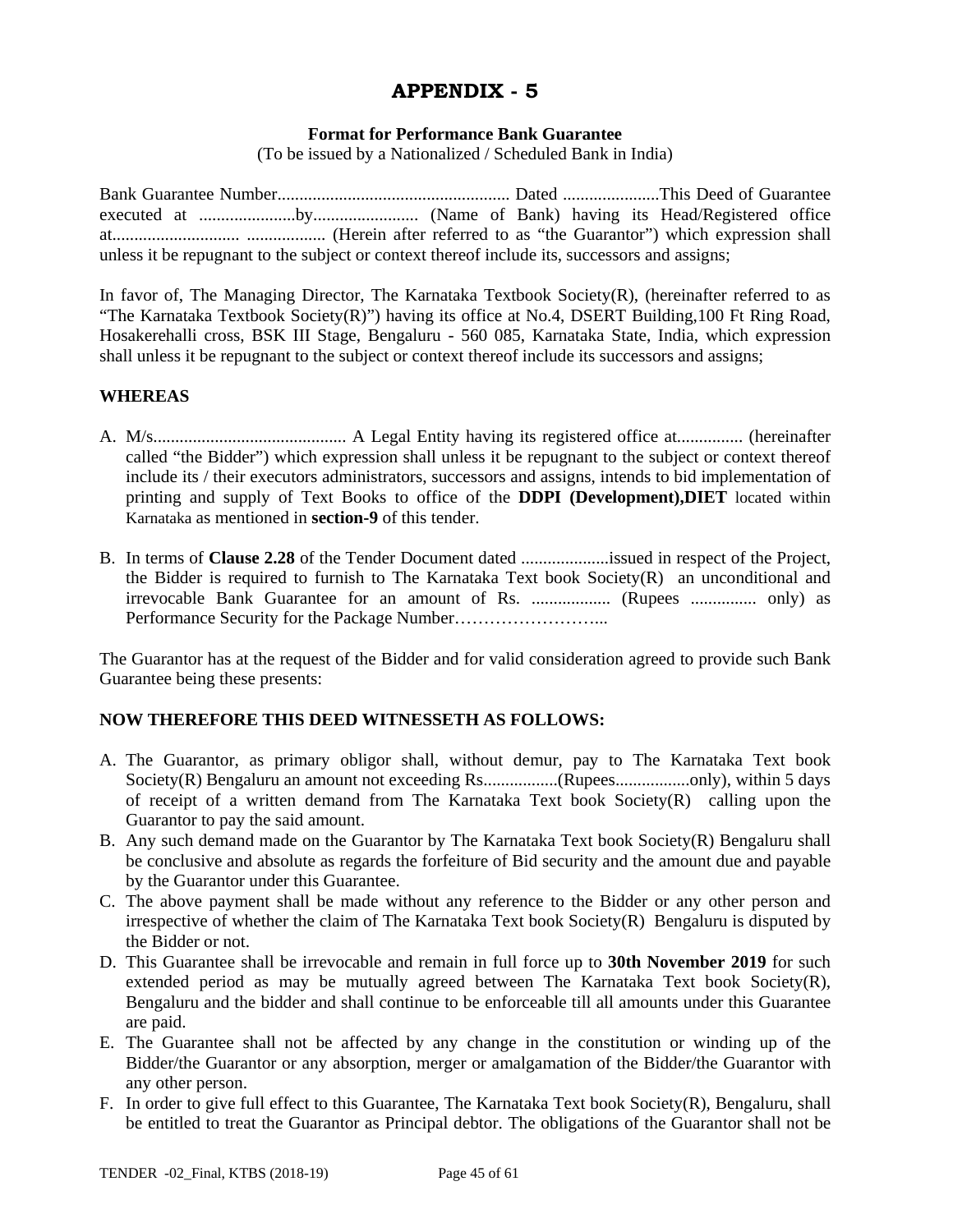affected by any variations in the terms and conditions of the Tender document or other documents or by extension of time of performance of any obligations granted to the Bidder or postponement /non exercise/delayed exercise of any of its rights by The Karnataka Text book Society(R), Bengaluru to the Bidder and the Guarantor shall not be relieved from the its obligation under this Bank Guarantee on account of any such variation, extension, postponement, non-exercise, delayed exercise or omission on the part of The Karnataka Text book Society $(R)$  to the bidder to give such matter or thing whatsoever which under the law relating to sureties would but for this provision have effect of so relieving the Guarantor.

- G. The Guarantor has power to issue this Guarantee and discharge the obligations contemplated herein, the undersigned is duly authorized to execute this Guarantee pursuant to the power granted under…………………………
- H. The Guarantor is obliged to liquidate the bank guarantee and remit the same to the guarantee's bank account immediately with a written communication from the guarantee even on the e-mail communication.

**Note: -**Bank contact such as contact person, contact number and banks official e-mail ID should be provided.

In witness thereof the Guarantor has set its hands hereunto on the day, month and year first herein above written.

Signed and delivered by…………………………………… bank By the hand of Mr./Mrs.………………….. It's ……………………….. and authorized official.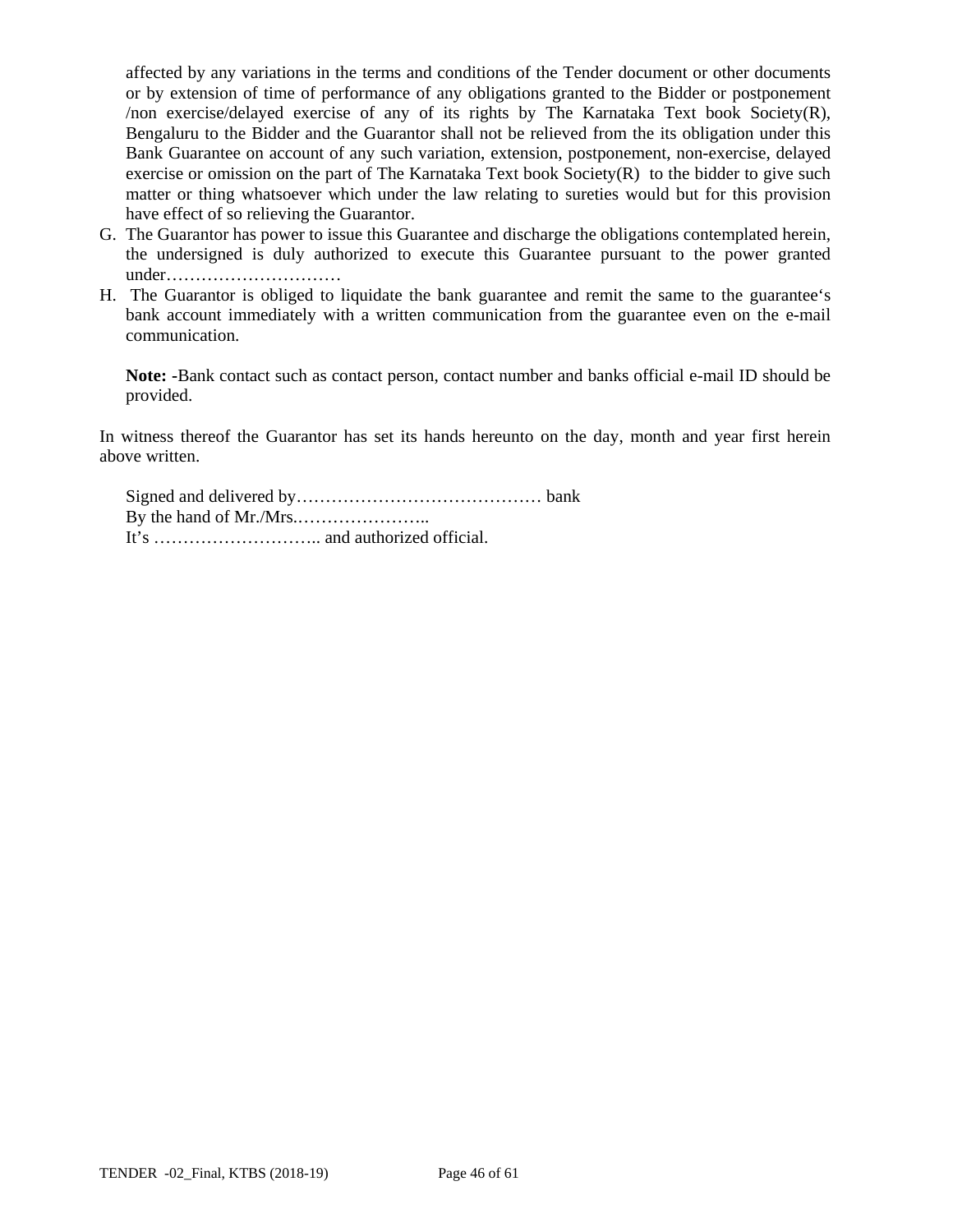(Format for undertaking of being a Printer)

Date

**To,**  The Managing Director, Karnataka Textbook Society®, No.4, DSERT Building,100 Ft ring Road, BSK III Stage, Bengaluru -560 085.

Sir,

We confirm that we have been in the business of printing and supply of books / since year ---------.

Yours faithfully,

(Authorized Signatory)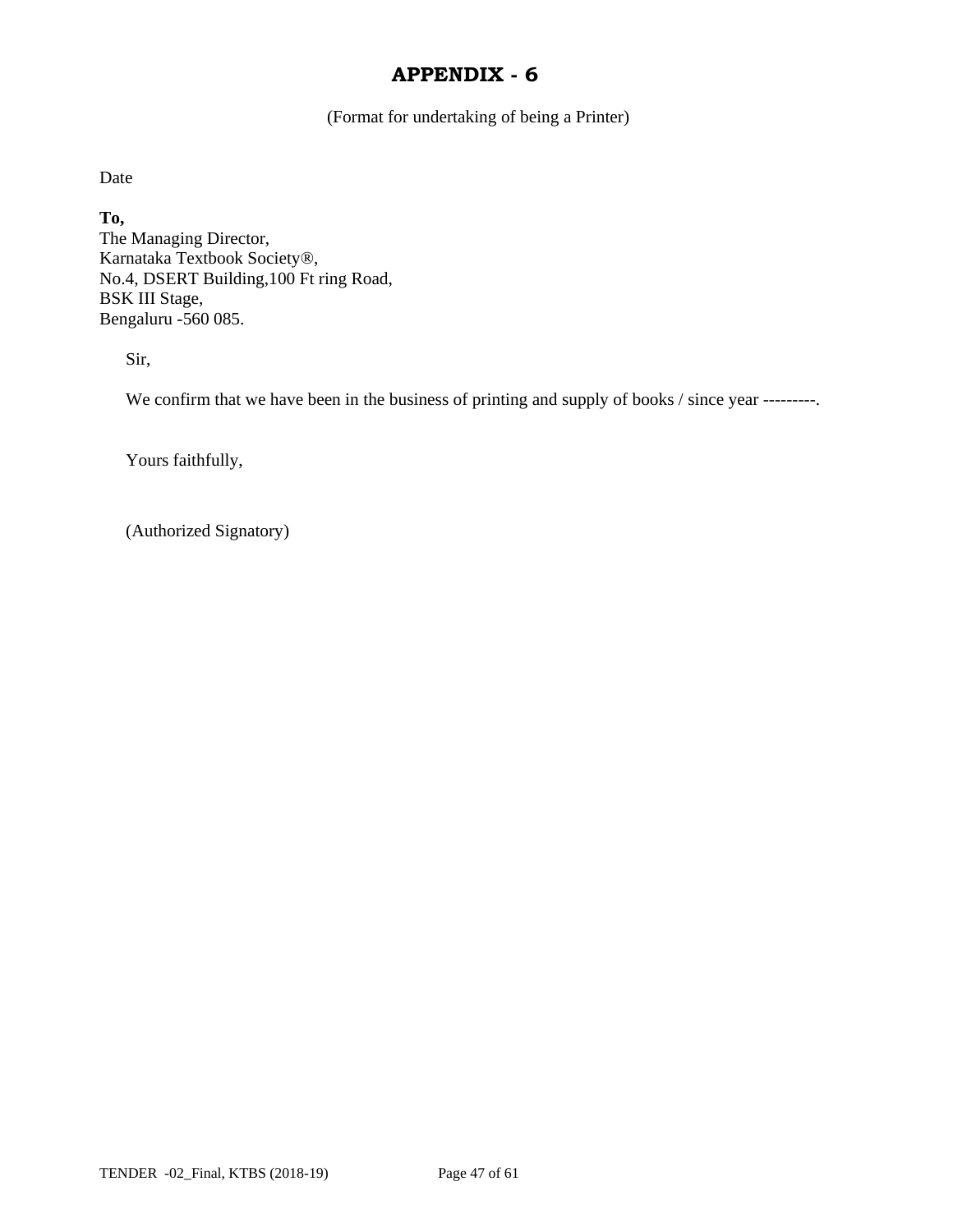| Financial Year from 2015-16, 2016-17& 2017-18 |          |                                                         |                          |                                                  |                      |                                   |        |                                                                    |                                                                                                  |
|-----------------------------------------------|----------|---------------------------------------------------------|--------------------------|--------------------------------------------------|----------------------|-----------------------------------|--------|--------------------------------------------------------------------|--------------------------------------------------------------------------------------------------|
|                                               |          |                                                         |                          |                                                  |                      | Date of Completion<br>of delivery |        |                                                                    | Has the                                                                                          |
| Sl.<br>N <sub>o</sub>                         | Ye<br>ar | Order<br>placed by<br>(Full<br>address of<br>Purchaser) | Order<br>No $\&$<br>Date | Description<br>& quantity<br>of ordered<br>books | Value<br>of<br>order | As per<br>Contract                | Actual | Remarks<br>Indicating<br>reasons for<br>late<br>delivery if<br>any | supply been<br>satisfactory?<br>(Attach a<br>certificate<br>from the<br>Purchaser/C<br>onsignee) |
|                                               |          |                                                         |                          |                                                  |                      |                                   |        |                                                                    |                                                                                                  |
|                                               |          |                                                         |                          |                                                  |                      |                                   |        |                                                                    |                                                                                                  |
|                                               |          |                                                         |                          |                                                  |                      |                                   |        |                                                                    |                                                                                                  |
|                                               |          |                                                         |                          |                                                  |                      |                                   |        |                                                                    |                                                                                                  |
|                                               |          |                                                         |                          |                                                  |                      |                                   |        |                                                                    |                                                                                                  |
|                                               |          |                                                         |                          |                                                  |                      |                                   |        |                                                                    |                                                                                                  |
|                                               |          |                                                         |                          |                                                  |                      |                                   |        |                                                                    |                                                                                                  |
|                                               |          |                                                         |                          |                                                  |                      |                                   |        |                                                                    |                                                                                                  |

## **FORMAT FOR STATEMENT OF EXPERIENCE**

Signature & Seal of the bidder

The above statement shall be supported by

1. A certificate issued by the Client clearly stating the scope of the project, cost of the project and date of successful completion.

## **Note: Purchase order copies are not entertained.**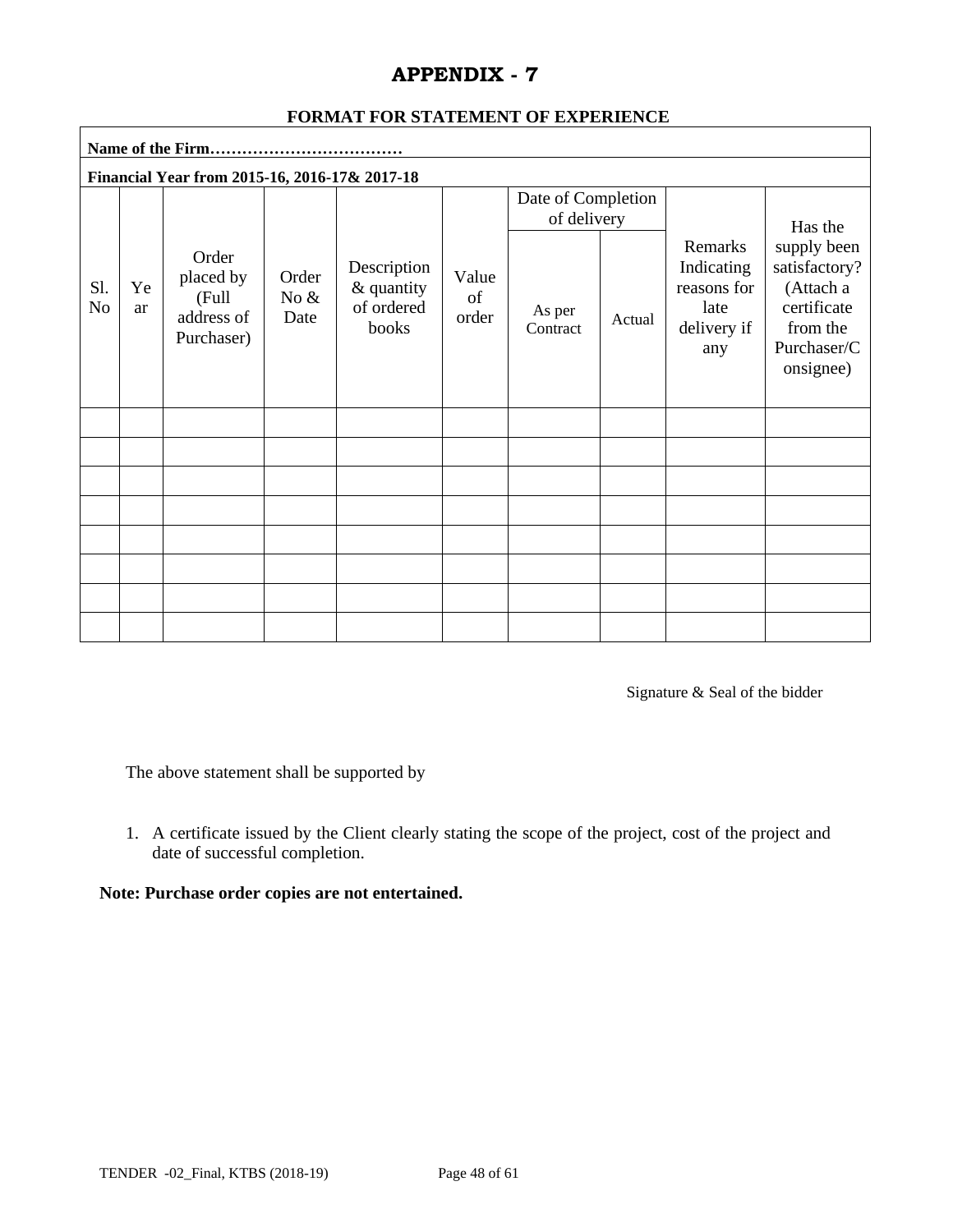#### **Format for Statutory Auditor's Certificate for Financial Capability of the bidder**

Date

We have verified the Annual Accounts and other relevant records of M/s ……………………………… (Name of the bidder) and certify the following

Rs. In lakhs

| SI.<br>No., | <b>Particulars</b>     | 2015-16 | $ 2016-17$ | 2017-18   Avg. of $3 \text{ yrs}$ |
|-------------|------------------------|---------|------------|-----------------------------------|
|             | <b>Annual Turnover</b> |         |            |                                   |
|             |                        |         |            |                                   |

Signature and seal of Statutory Auditor

Name Membership No **Address** 

#### **Instructions:**

For the purpose of this Certification:

- 1. The financial year would be the same as one normally followed by the bidder for its Annual Report.
- 2. The bidder shall provide the audited annual financial statements as required for this Tender document. Failure to do so would result in the Proposal being considered as non-responsive.
- 3. A certificate from the Statutory Auditor should be provided as supporting document certifying the Qualification Statement submitted by the Bidder.
- 4. Experience (Financial Capability and Experience) of only the Bidder shall be considered. Experience of associate company/parent company/subsidiary company shall not be considered for qualification purposes.
- 5. Turnover of the bidder shall be certified by his statutory auditor who should mention his name, address and membership number. Turnover certificate shall be based on the audited accounts of the bidders, or based on the returns filed with the tax authority.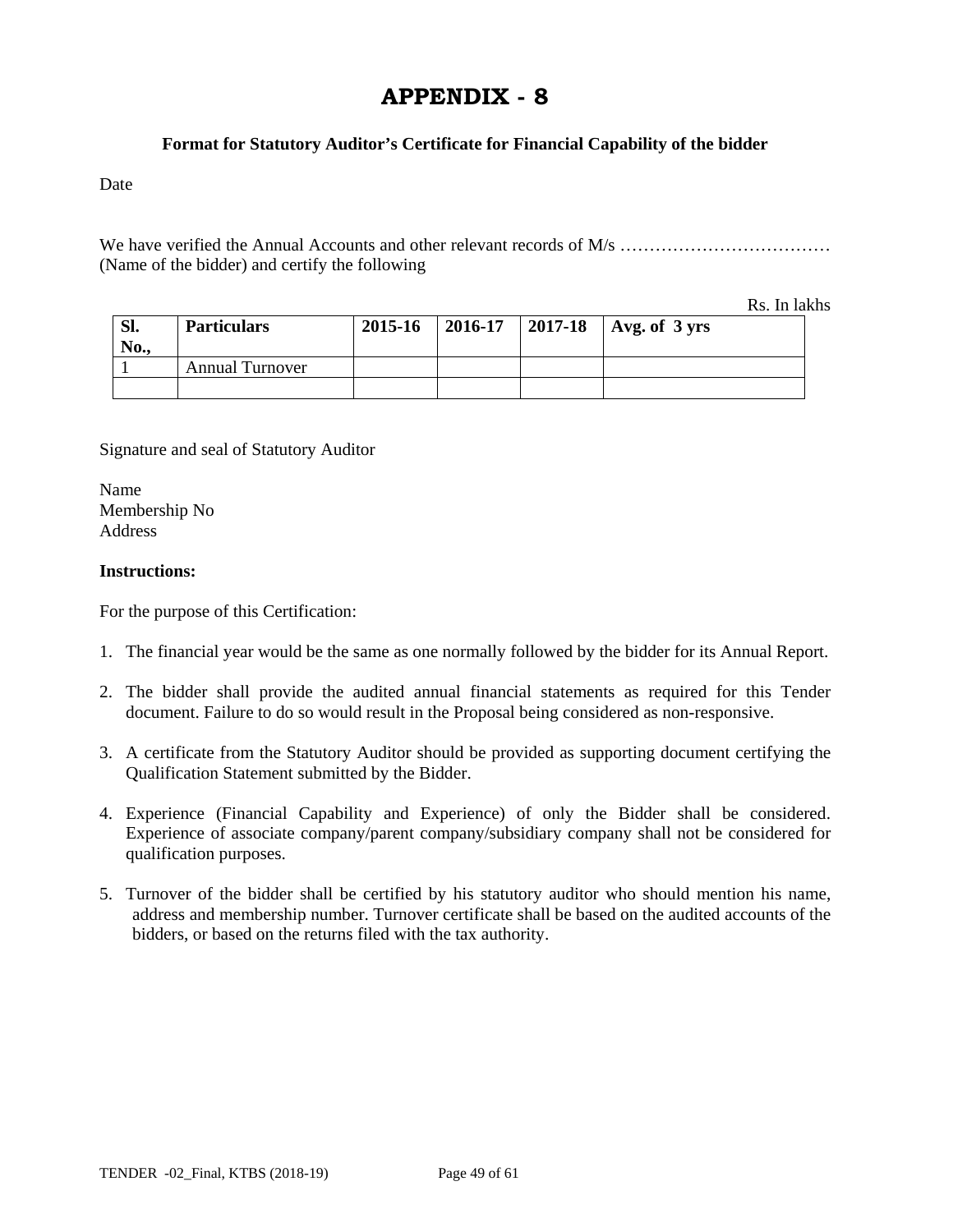## **Format for Statutory Auditor Certificate for Project Experience of Printing and Supply of books / Textbooks**

Date

We have also scrutinized the documents made available to us for the said project and certify the following years (2015-16, 2016-17& 2017-18)

| Date of commencement of | Date of completion of the | Billings for the bidder |
|-------------------------|---------------------------|-------------------------|
| the project             | project                   | from the project (Rs)   |
|                         |                           |                         |

Signature and seal of Statutory Auditor

Name Membership No Address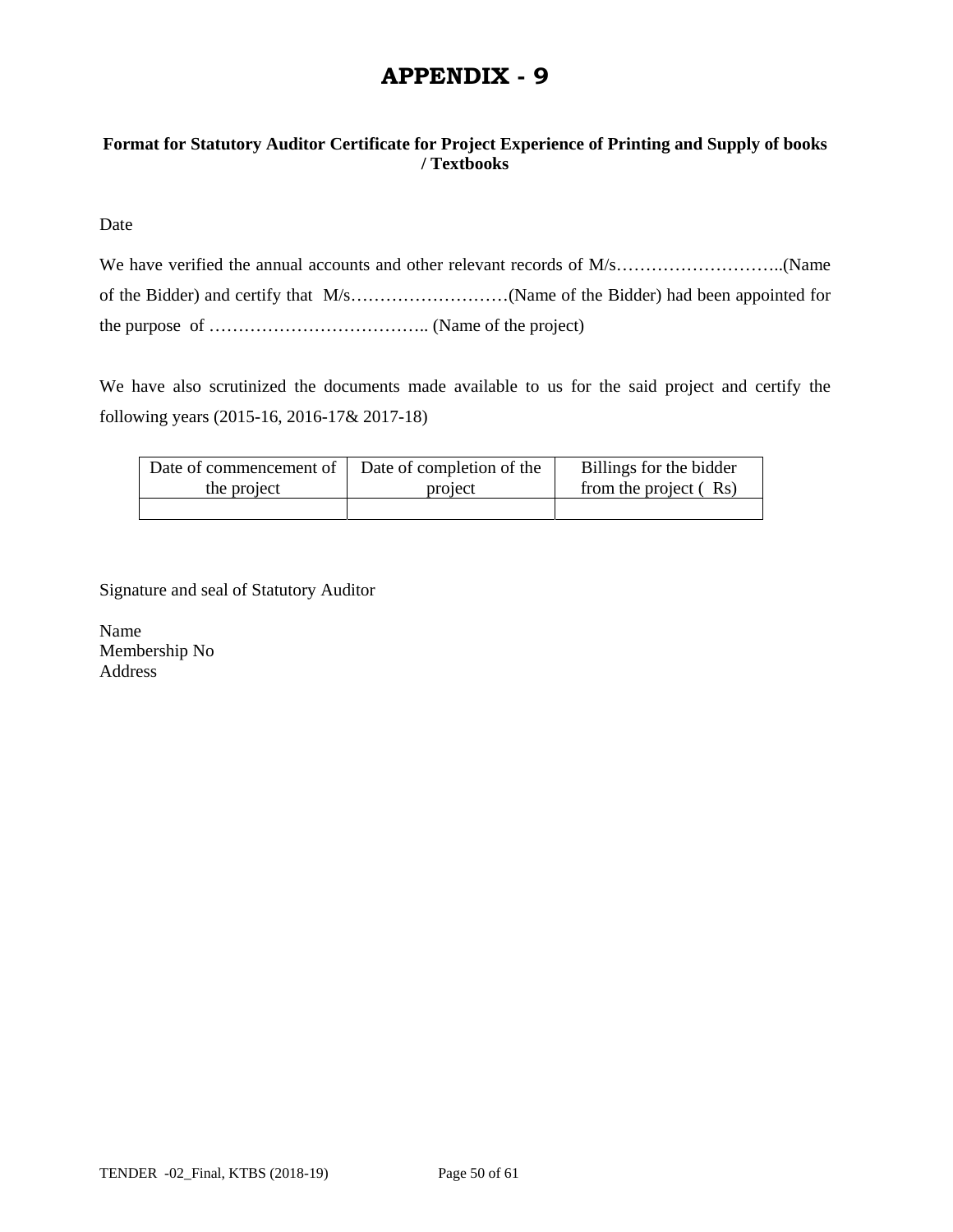#### **Format for Infrastructural Capabilities**

|                |                                                                |               | Machinery/Other | Qty/   | Productio   |
|----------------|----------------------------------------------------------------|---------------|-----------------|--------|-------------|
| SI.            | Machinery / Other requirements prescribed by the purchaser     | Qty / Unit    | requirements    | Unit   | $\mathbf n$ |
| N <sub>0</sub> |                                                                | prescribed    | offered by the  | offere | capacity    |
|                |                                                                |               | printer.        | d      | per hour.   |
|                | <b>Pre-Printing machinery</b>                                  |               |                 |        |             |
|                | Shall own or have an MOU with any other organization           |               |                 |        |             |
|                | possessing Computer to Plate making plant with processor,      | One Unit      |                 |        |             |
|                | capable of making plates Double Crown, A-1 and such            |               |                 |        |             |
|                | similar sizes                                                  |               |                 |        |             |
|                | <b>Printing machinery</b>                                      |               |                 |        |             |
| 1              | Four colour web offset machine with a minimum cut              |               |                 |        |             |
|                | off 508 mm, reel width 760 mm or more, with one                |               |                 |        |             |
|                | quarter folder. The rated speed of the machine with            | One Unit      |                 |        |             |
|                | quarter folding shall not be less than 10,000 cycles per       |               |                 |        |             |
|                | hour.                                                          |               |                 |        |             |
| $\mathbf{2}$   | Four colour sheet fed CPC offset printing machine              |               |                 |        |             |
|                | with a Sheet size of $485$ mmX660mm (19"x26") or               | One Unit      |                 |        |             |
|                | above capable of printing on Boards of at least 220            |               |                 |        |             |
|                | GSM.                                                           |               |                 |        |             |
|                | <b>Binding and Finishing Machinery</b>                         |               |                 |        |             |
| $\mathbf{1}$   | Fully automatic stand alone perfect binding machine            |               |                 |        |             |
|                | of minimum 6 clamps with 2000 cycles per hour OR               |               |                 |        |             |
|                | equivalent productivity or more.                               | One unit      |                 |        |             |
|                | (Note: required to achieve at least a production of at         |               |                 |        |             |
|                | least 15,000 books per shift.)                                 |               |                 |        |             |
| $\overline{2}$ | Fully automatic 3 side cutting machine capable                 |               |                 |        |             |
|                | trimming books of crown $1/4^{\text{th}}$ size on 3 sides at a |               |                 |        |             |
|                | time.                                                          |               |                 |        |             |
|                | (Note: It is essential to trim the books in a three side       | one unit      |                 |        |             |
|                | trimmer to achieve the speed and correct right angles          |               |                 |        |             |
|                | at the corners.)                                               |               |                 |        |             |
| 3              | Fully automatic programmatic cutting machine 92 cm             |               |                 |        |             |
|                | $(32$ inches) size $(min)$                                     | one unit      |                 |        |             |
|                | (Note: Required to cut the Cover Boards etc.)                  |               |                 |        |             |
| $\overline{4}$ | Offline or inline UV varnishing machine or                     |               |                 |        |             |
|                | Wet / thermal lamination machine of Minimum feed               | one unit      |                 |        |             |
|                | width of 18"                                                   |               |                 |        |             |
| 5              | Wire stitching machine capable of pinning at least 12.5 mm     | Three units   |                 |        |             |
|                | at the speed of about 40 cycles per minute. or section         | or machines   |                 |        |             |
|                | sewing machine/machines capable of stitching at least          | with capacity |                 |        |             |
|                | about 25,000 books per day                                     | of stitching  |                 |        |             |
|                |                                                                | 25,000 books  |                 |        |             |
|                |                                                                | per day       |                 |        |             |
|                | <b>Manpower, Factory and Storage Space</b>                     |               |                 |        |             |

**Man power**: The plant shall be operated by qualified and trained manpower with qualified supervisors for quality checking in the production line.

**Factory and Storage Space**: The plant shall be well planned and is required to be in easily accessible location. It is expected to be laid out in an area of about 5,000 sq feet to have easy and safe movement of the materials. The storage space shall be at least another 5,000 sq feet covered area for the safe storage of finished goods as well as to stock the paper.

> Signature (Name and designation of signatory)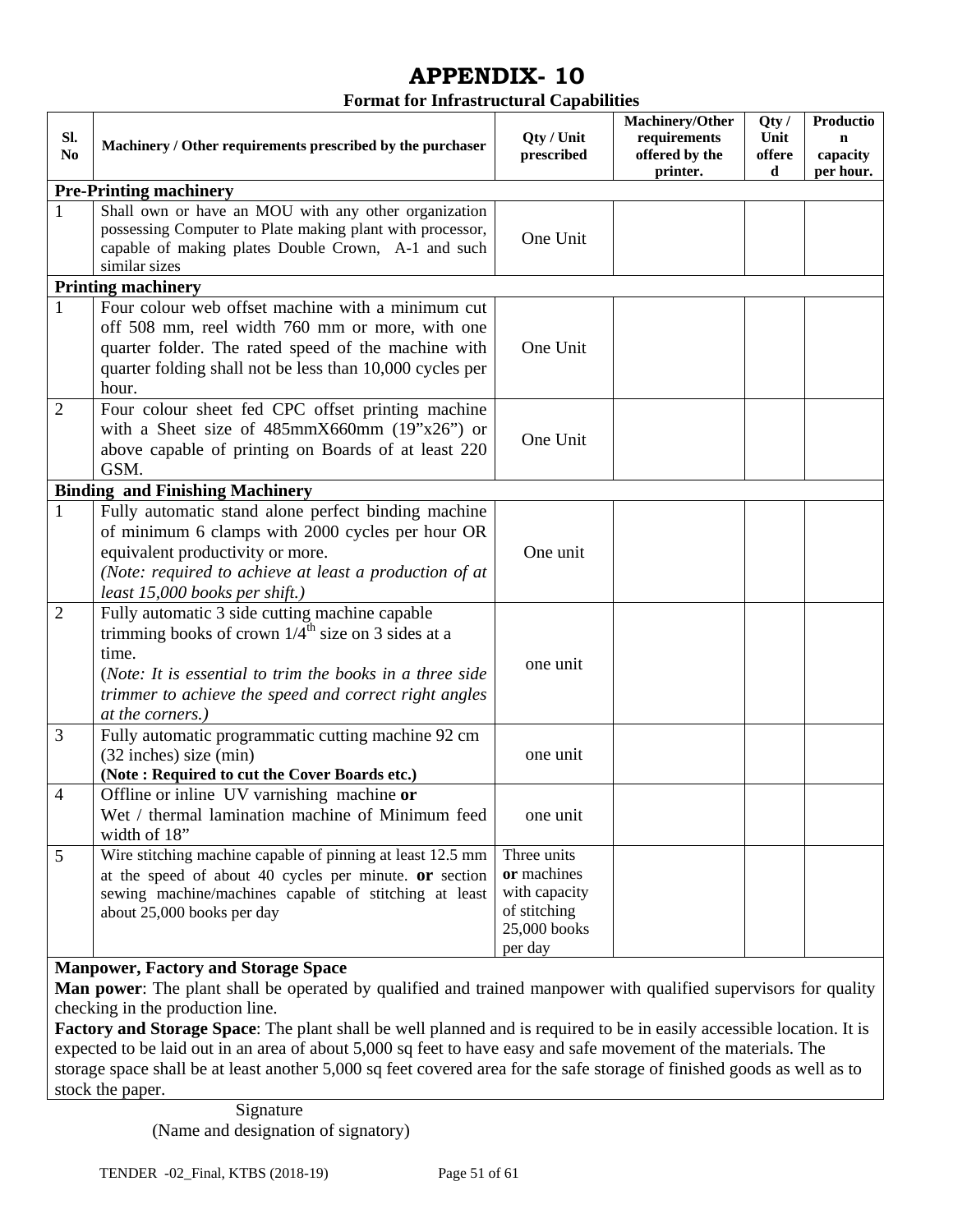#### **(Cover 1 )**

## **Bidder Declaration regarding his capacity (On the Letterhead )**

## **I represents…………………. (Firm name)Hereby declare that**

1. I can print ……………….cover pages/ Shift in Sheet fed offset

I can print ……………….Text pages/ Shift in Web Offset

- 2. I can bind………………..Text Books/ Shift.
- 3. Our Shift hours are ……..per Shift.
- 4. We operate………Shifts per day.
- 5. I can supply a total of \_\_\_\_\_\_\_\_\_\_\_lakhs Text Books, belonging to **146** package and supply to Concerned Destinations with respect to package quoted within **20 days** from the next date of CD issued.
- 6. I shall submit dummy as per the time schedule mentioned in the tender document.
- 7. I adhere to the Specifications & Time Schedule as mentioned in the tender document.

Bidder Authorized Signatory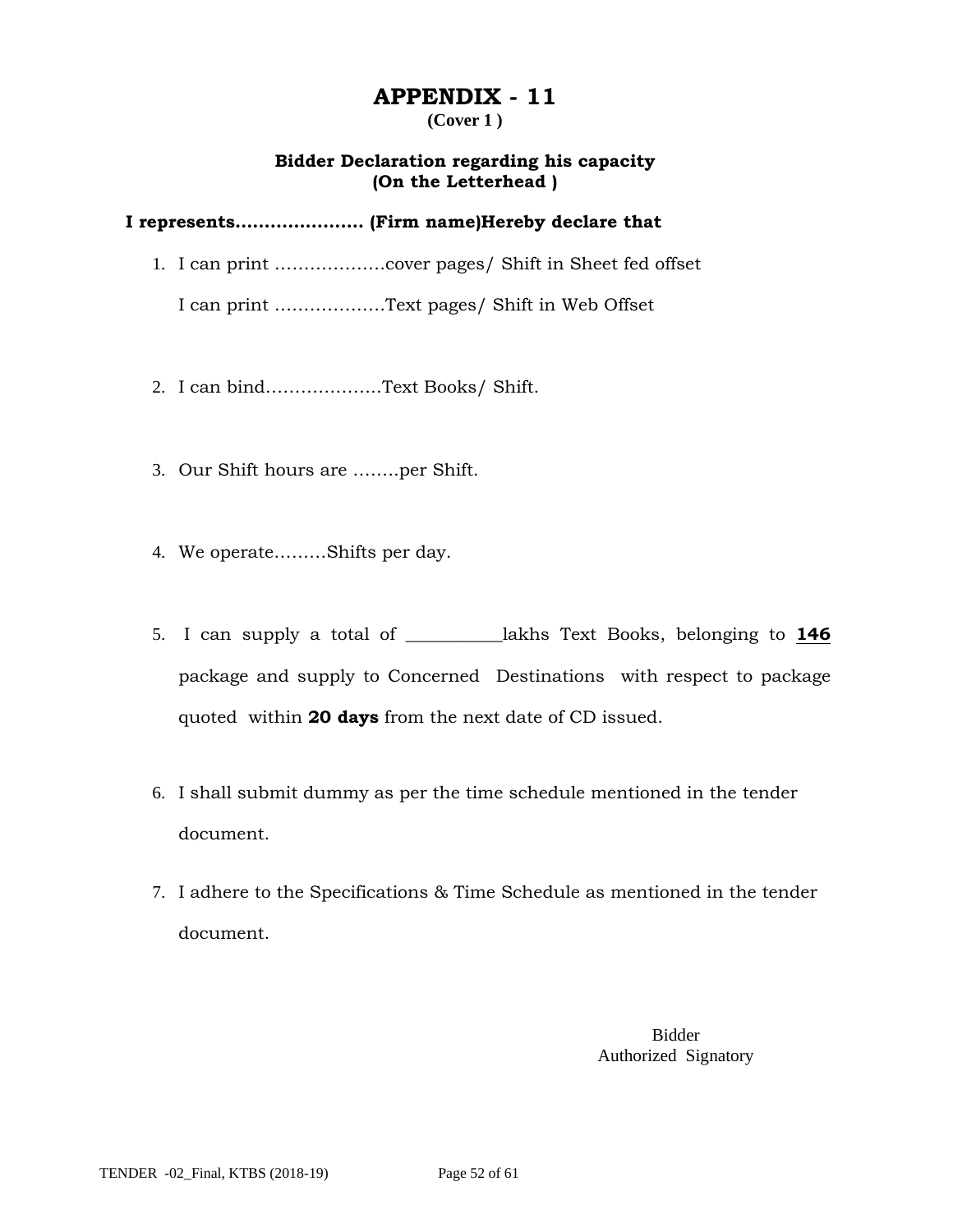#### **(Format for undertaking of work completion)**

Date:

**To,** 

The Managing Director, Karnataka Textbook Society®, No.4, DSERT Building,100 Ft ring Road, BSK III Stage, Bengaluru-560 085.

Sir,

As per the tender document, published by Karnataka Text Book Society for the print and supply of Text Books for class-1 students studying in selected 1000 government schools in the year 2019-20.We hereby confirms that we will print and supply same Text Books within the time schedule mentioned.

 In case if I/We fail to print and supply the given Text Books within the scheduled time period and adhere to the quality parameter set out in this tender document. I/We shall pay the penalty according to the terms and conditions of the tender and we are bound by the same in all respects.

Yours faithfully,

(Authorized Signatory)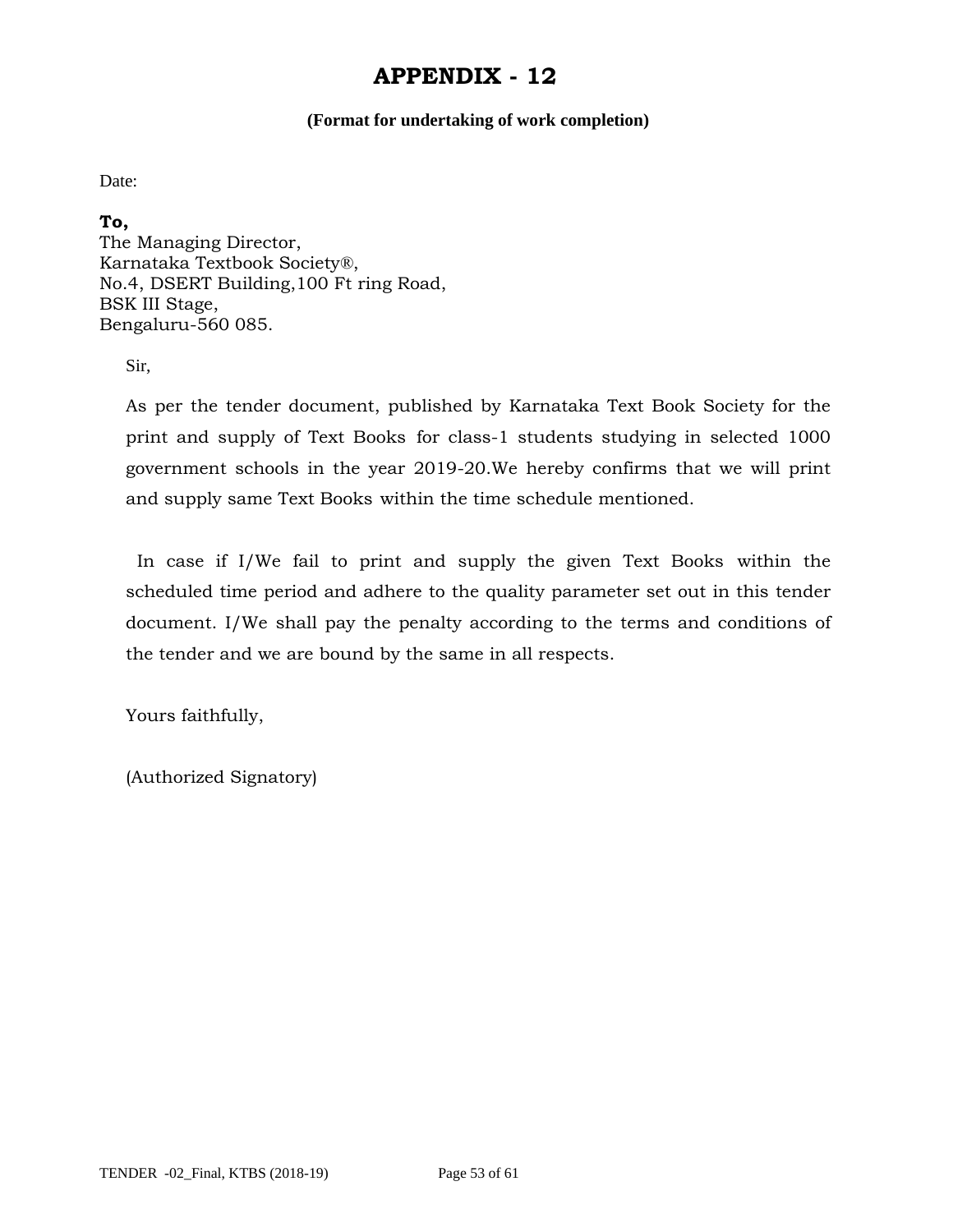## **APPENDIX – 13**

(THIS DECLARATION SHOULD BE PRINTED IN BIDDER's LETTER HEAD ONLY)

No: DATE:

## **DECLARATION BY THE BIDDER**

#### **TO WHOM SO EVER IT MAY CONCERN**

I/We……………………….hereby declare that I/We have fully read the tender document dated…………………and have understood the contents and the meaning of all the terms and conditions.

I/We …………………………………… hereby declare that we have applied for this Tender

as per our capability and as per the **clause 2.3.2** of the tender document. Accordingly I here by signing

the declaration and abide by the same.

#### **CONDITIONS:**

- 1. If our bid is accepted, we will abide by the stipulated Terms & Conditions to print and Supply of Text Books to the specified destinations as mentioned in **Section-09**.
- 2. If our bid is accepted we will furnish Performance Bank Guarantee for the package as per terms and conditions in force.
- 3. We were agreed to abide to the bid validity of **90** days after the tender due date.
- 4. We understand that in competing for and if the award is made to us, in executing the above contract we will strictly observe the laws against fraud and corruption in force in India namely "Prevention of corruption act 1988".
- 5. We understand that you are not bound to accept a lowest offer that you may receive.
- 6. The bidder cannot add additional preference in contra to the tender condition 2.3.2

Dated this day of 2019

#### Signature

(Name and address of the Tenderer with seal) (In the capacity of duly authorized to sign the Tender for and on behalf of)

#### **Tender / Bid Validity:**

The Tender is valid for a period of 90 days after tender due date.

Dated this day of 2019

 Signature: (Name and Address of the Tenderer with Seal)

(In the Capacity of:……………………….) Duly authorized to sign the Tender for and on behalf of

Yours faithfully,

(Authorized Signatory) Company / Firm seal should be affixed.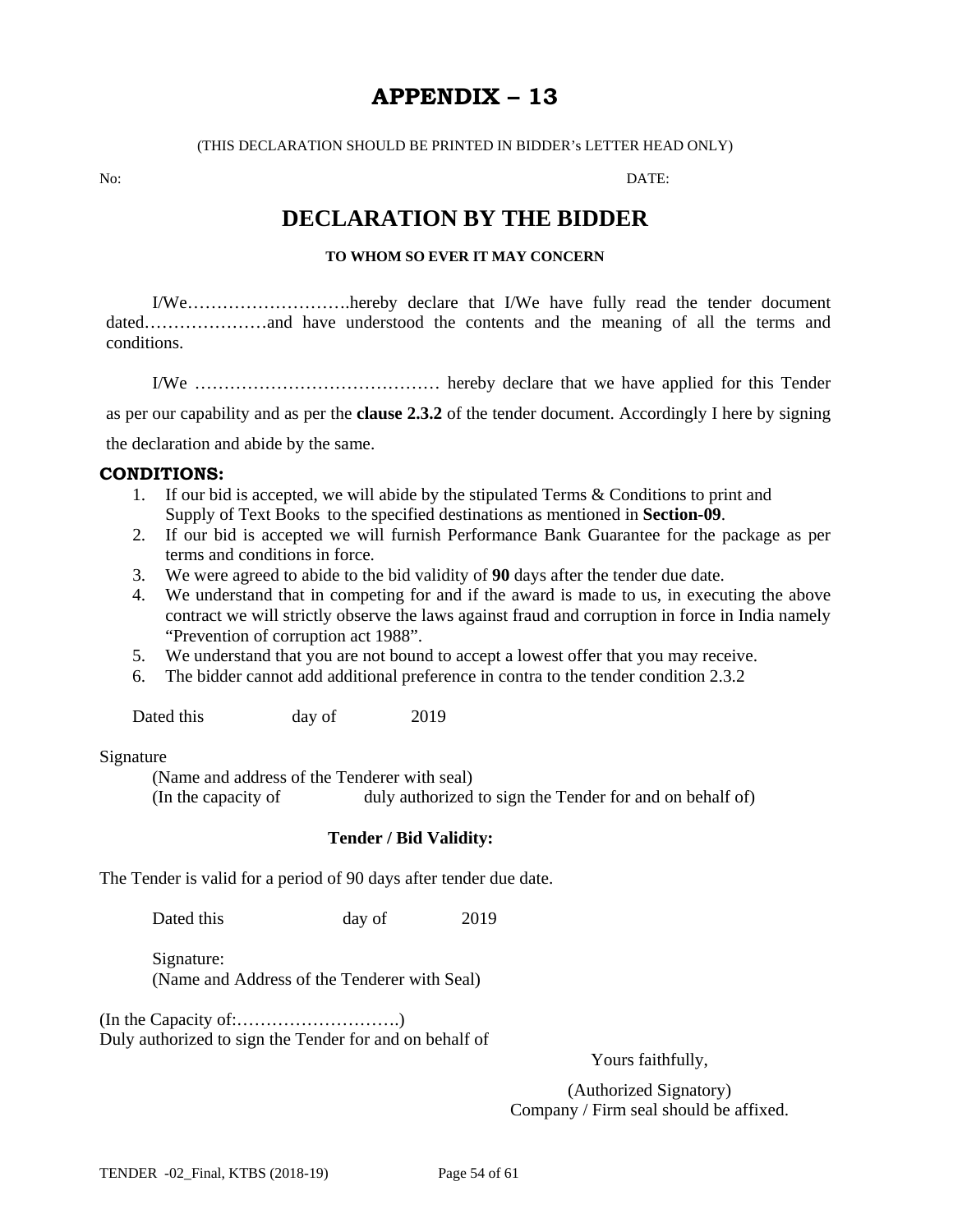## **Penalty for deviations**

## **Penalty for deviation in the quality of Paper**

| Sl. No | <b>Property</b>   | <b>Specification</b> | Penalty percentage on total order value                        |
|--------|-------------------|----------------------|----------------------------------------------------------------|
|        | Substance         | 60 GSM               | For every 1% deviation a penalty of 2% of the value of the lot |
|        | <b>Brightness</b> | 80 Minimum           | Each unit deviation 0.5 % of the value of the lot.             |
|        | Opacity           | 85 Minimum           | Each unit deviation 0.5 % of the value of the lot.             |
|        | Smoothness        | Max 200 on Top       | For each 10 units deviation 0.5 % of the value of the lot.     |
|        |                   | Side and Max.250     |                                                                |
|        |                   | on wire side         |                                                                |

#### **Penalty for deviation in 220 GSM Art Board of Industry Standards**.

| Sl.No | <b>Property</b> | <b>Specification</b>                           | Penalty percentage on total order value   |
|-------|-----------------|------------------------------------------------|-------------------------------------------|
|       | Gloss           | 75% Minimum                                    | Each 5 unit deviation 0.5 %               |
| 2     | Bulk            | $1.0 \text{ cc/gm}$ , Minimum                  | For Each 0.05 units                       |
|       |                 |                                                | Deviation 0.5 % of the value of the Lot.  |
|       |                 | Textile index   CD: 20 minimum / MD: 30 minute | Each unit deviation 0.05                  |
|       | Substance       | $220$ GSM $+/- 4\%$                            | For every 1% deviation a penalty of 2% of |
|       |                 |                                                | the value of the lot.                     |

## **Penalty for deviation in Printing Quality**

| Sl.No | <b>Defect</b>                                          | <b>Penalty</b>             |
|-------|--------------------------------------------------------|----------------------------|
|       | Misregistration with readability and understandable    | 5% of the value of the lot |
|       | pictures                                               |                            |
|       | Inking, Legibility, Offsetting, smudging, tilting,     | 3% of the value of the lot |
|       | scumming, slur, ragged printing, non uniformity in ink |                            |

## **Penalty for deviation in Size of the book:**

| Sl.No                       | <b>Defect</b>                                               | <b>Penalty</b>             |
|-----------------------------|-------------------------------------------------------------|----------------------------|
|                             | The required book size is 18.3X24.5cms. Any change          | Two times the value of     |
|                             | in the size will be quantified in to the reduction in total | the cost of the reduction  |
|                             | weight of the paper and the penalty will be charged         | in weight of the paper     |
|                             | accordingly.                                                |                            |
| $\mathcal{D}_{\mathcal{L}}$ | Cross cutting                                               | 3% of the value of the lot |
| 3                           | Rough cutting                                               | 1% of the value of the lot |

## **Penalty for deviation in Binding Quality:**

| $Sl$ . No | <b>Defect</b>                                                 | <b>Penalty</b>              |
|-----------|---------------------------------------------------------------|-----------------------------|
|           | Cross folding, Cross cutting,                                 | 2% of the value of the lot  |
|           | Rough cutting                                                 | 1% of the value of the lot  |
| 3         | Improper cover adhesion, Cavity spines, Chip out at the edges | 2% of the value of the lot  |
|           | Non pinning (perfect binding without doing side pinning)      | 3% of the value of the lot  |
|           | Pages peeling off, No adhesive running                        | Outright rejection and 150% |
|           |                                                               | of the value of the lot     |

## **Penalty for deviation in Quality of the Varnish**

| Sl.No | <b>Defect</b>              | <b>Penalty</b>                         |
|-------|----------------------------|----------------------------------------|
|       | Less gloss, non uniformity | $\vert$ 0.25 % of the value of the lot |
|       | Less than 3gsm             | 0.5% of the value of the lot           |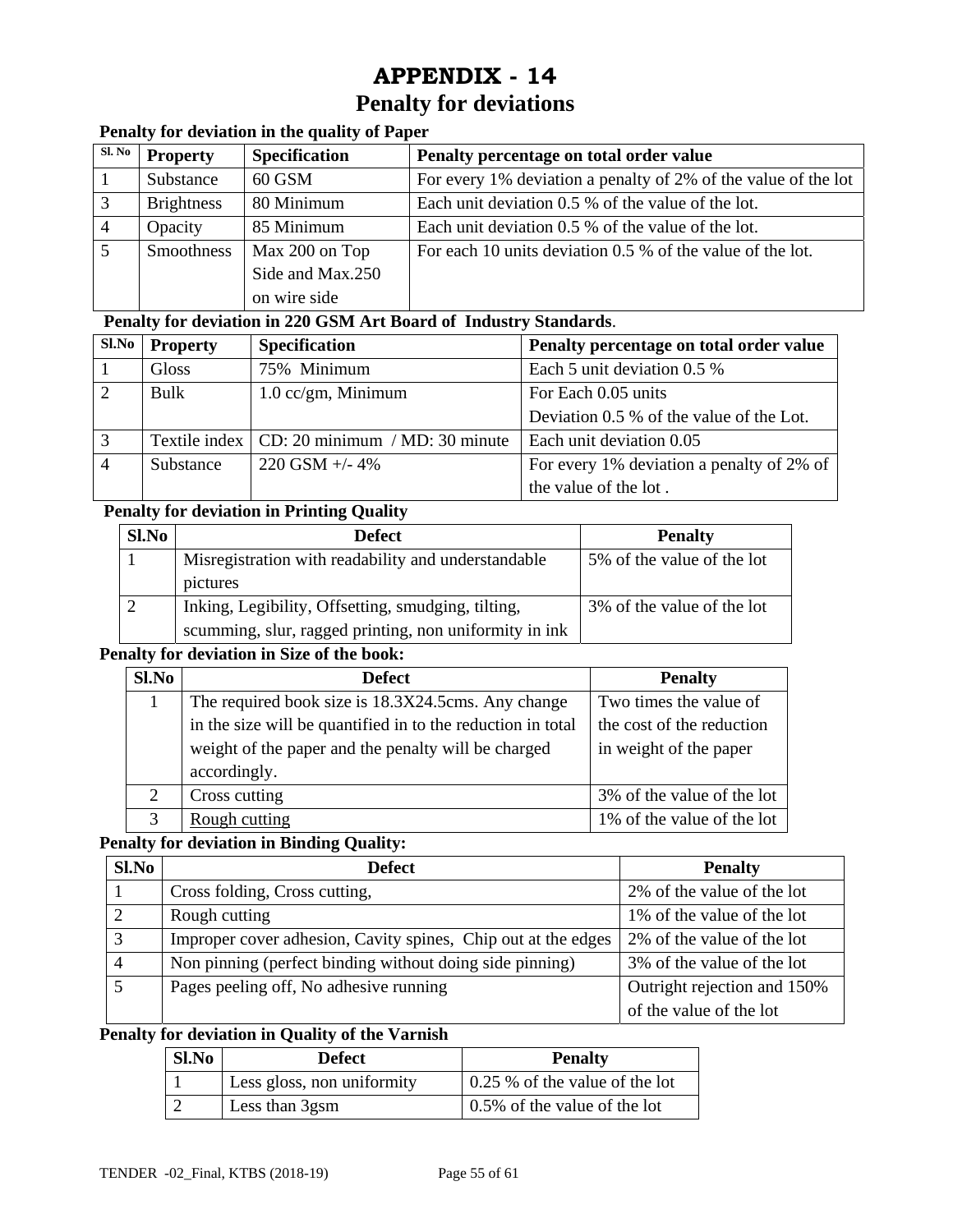(THIS CERTIFICATE SHOULD BE PRINTED IN MILL's LETTER HEAD ONLY)

No: DATE:

## **CERTIFICATE OF PROCUREMENT**

### TO WHOM SO EVER IT MAY CONCERN

This is to certify that M/s …………………………………………………………………….. has procured ……………. MT of **A Grade Map litho** \_\_\_\_\_GSM white Paper having a following specification, vide our Invoice No: …………….. Dated ……………….. For the purpose of Printing of Text Books of class-1for selected 1000 government schools for the academic year 2019-20 as per the Tender awarded by KTBS vide its Purchase Order No: ………………………………… Dated ………………….

| <b>Sl. No.</b> | <b>Particulars</b>                 | <b>Specification</b> |
|----------------|------------------------------------|----------------------|
|                | <b>Manufactured Date</b>           |                      |
| $\mathcal{D}$  | <b>Invoice Amount</b>              |                      |
| $\mathcal{R}$  | Paper width                        |                      |
|                | <b>Brightness</b>                  |                      |
| 5              | Opacity                            |                      |
| 6              | Cobb, Max average                  |                      |
|                | Smoothness ml/min, (Bends ten) Max |                      |
|                | Top                                |                      |
|                | Wire                               |                      |
| 8              | Colour                             |                      |
| 9              | Type of Pulp                       |                      |

 Signature with seal of Authorized person of the Paper Mill/Dealer

#### **Note:-**

- 1) This certificate should only be signed and the same should be uploaded in the e procurement portal.
- 2) There is no need to fill this document while submitting the tender.
- 3) This is only an acceptance of the format from the bidder.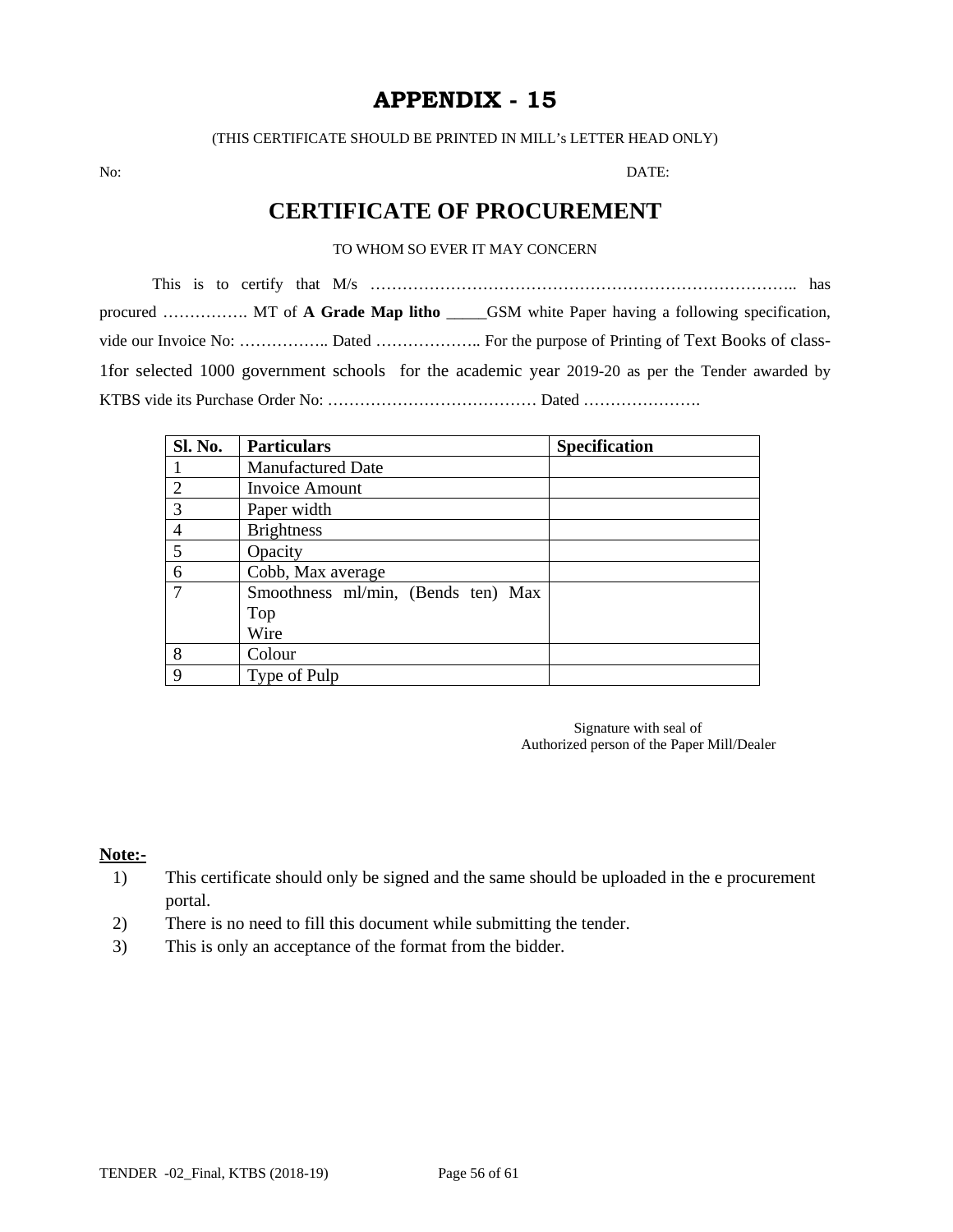## PROFORMA OF DELIVARY CHALLAN **(NAME & ADDRESS OF THE BIDDER)**

DC No: Date:

To, THE MANAGING DIRECTOR, KARNATAKA TEXT BOOK SOCIETY, #4, OUTER RING ROAD, BANASHANKARI 3RD STAGE, BENGALURU-560 085

**GSTIN:- 29AABAT3059Q1ZS** 

**Reff :** Work Order No: Date:

**Point of Delivery Office of the DDPI (Development), DIET----------------------------------- \_\_\_\_\_\_\_\_\_\_\_\_\_\_ District** 

| Sl.No              | <b>Class</b> | <b>Title Name</b> | No of<br><b>Books</b><br><b>Ordered</b> | No of<br><b>Bundles</b><br>supplied | No of<br><b>Books</b><br>in each<br><b>Bundle</b> | No of<br>loose<br>books | <b>Total No of</b><br><b>Books</b><br><b>Received</b> | <b>Balance</b><br>books yet<br>to be<br>received |
|--------------------|--------------|-------------------|-----------------------------------------|-------------------------------------|---------------------------------------------------|-------------------------|-------------------------------------------------------|--------------------------------------------------|
|                    |              | English Reader    |                                         |                                     |                                                   |                         |                                                       |                                                  |
| 2                  |              | <b>EVS</b>        |                                         |                                     |                                                   |                         |                                                       |                                                  |
| 3                  |              | Mathematics       |                                         |                                     |                                                   |                         |                                                       |                                                  |
| <b>Total Books</b> |              |                   |                                         |                                     |                                                   |                         |                                                       |                                                  |

**Certified that the above Textbooks have been received in good condition and taken to stock**  Signature of: Signature  $\&$  Stamp of: Signature  $\&$  Stamp of:

BEO/Person In-Charge

Full Name:………….. Full Name:………….. Date: ………………… Date: ………………… Mobile No:……………………… Mobile No:………………………

| Full Name: |  |
|------------|--|
|            |  |
| Mobile No: |  |

Note:

- 1. Challans will be printed in A4 Size only for maintaining the uniformity.
- 2. Receiving column will be filled up by the **DDPI (Development)** Person in charge only.
- 3. Number of text books received by the **DDPI (Development)** Person in Charge has to written in words & Figures in their own handwriting.
- 4. The Delivery Challan shall be in the approved coloured formats only i.e. **sky Blue.**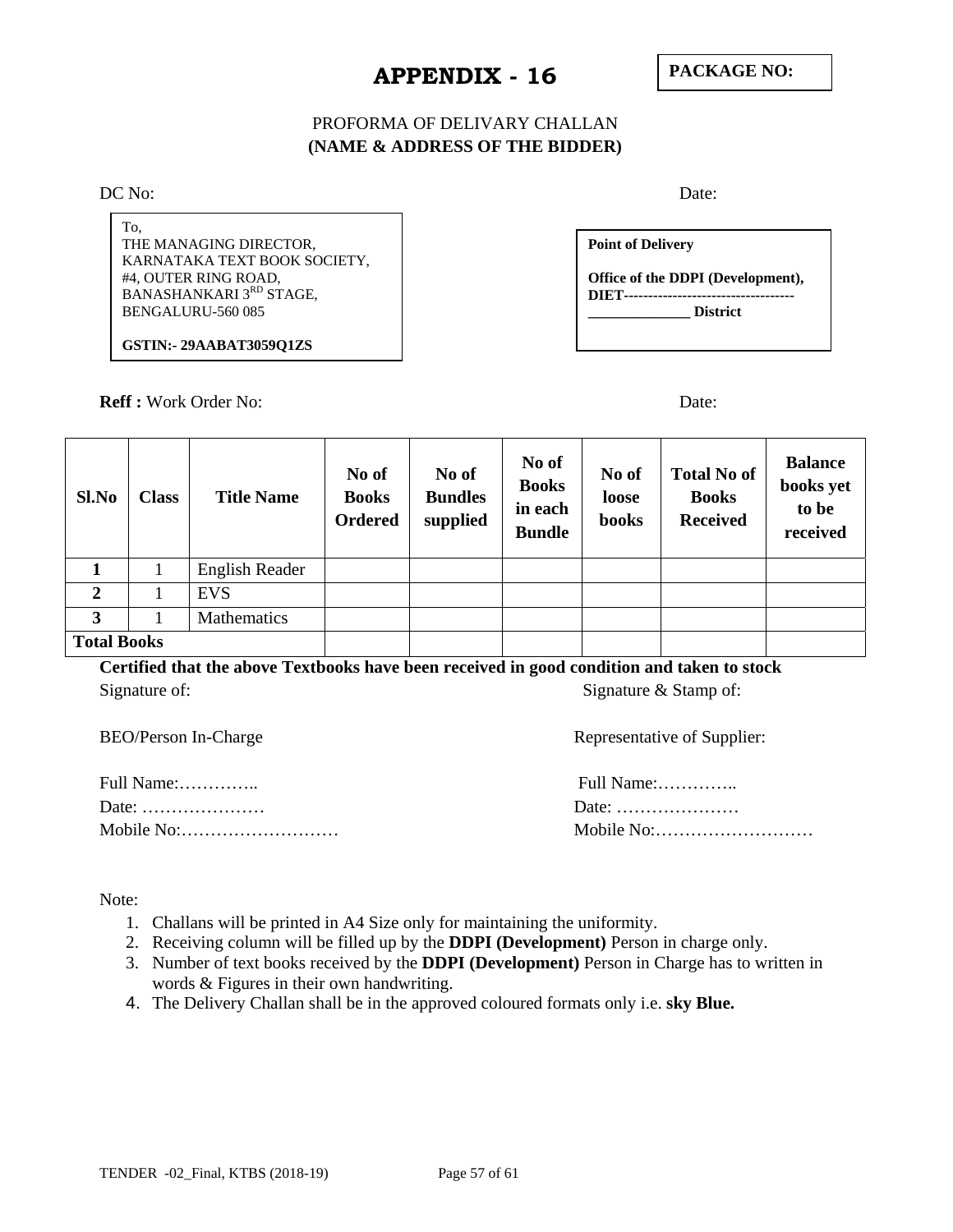#### **GOVERNMENT OF KARNATAKA**

OFFICE OF THE DIRECTOR OF PRINTING, STATIONERY AND PUBLICATIONS. Government Central Press, 8th Mile, R.V. College Post, Mysore Road, Bengaluru – 560 059

No: Date:

## **CERTIFICATE**

 This is to certify that the M/s ……………………………………………………….. has been awarded ………..Package during the year 2019-20 for printing and supply of Text books in Free category for 1st standard students of selected 1000 government schools for the academic year 2019-20. This bidder required …………………………………….Quantity of paper for fulfillment of tender obligation. The bidder has procured the required paper as mentioned below as per the supplier's certificate/Inspection.

| Sl No. | <b>Mill Certificate</b><br>No. | Date | Name of the<br>mill | Quantity to<br>be procured | Quantity<br>procured | <b>Balance to</b><br>be<br>procured |
|--------|--------------------------------|------|---------------------|----------------------------|----------------------|-------------------------------------|
|        |                                |      |                     |                            |                      |                                     |
| 2      |                                |      |                     |                            |                      |                                     |
| 3      |                                |      |                     |                            |                      |                                     |
| 4      |                                |      |                     |                            |                      |                                     |
| 5      |                                |      |                     |                            |                      |                                     |
|        | <b>Total</b>                   |      |                     |                            |                      |                                     |

DIRECTOR Printing, Stationery and Publication. Government of Karnataka.

#### **Note:-**

- 1) This certificate should only be signed and the same should be uploaded in the e-portal.
- 2) There is no need to fill this document while submitting the tender.
- 3) This is only an acceptance of the format from the bidder.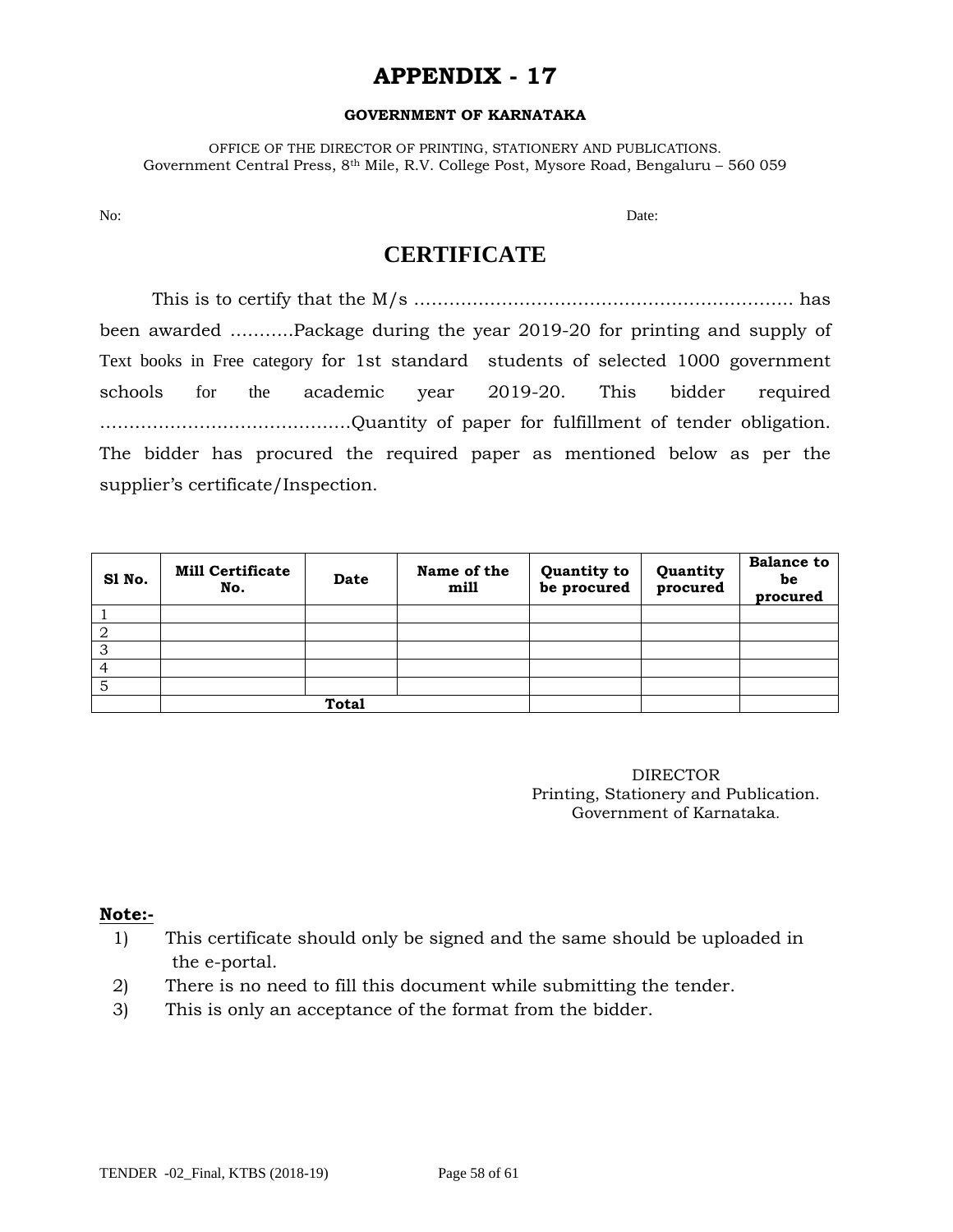## CONTRACT FORM

#### **(to be executed on Rs 500/- Stamp Paper)**

**THIS AGREEMENT** entered into on this the \_\_\_\_\_ day of \_\_\_\_\_\_\_\_\_\_\_ (Month), Two Thousand and \_\_\_\_\_ in Bengaluru,

#### **BETWEEN**

The Managing Director, The Karnataka Textbook Society®, Government of Karnataka, ("KTBS"), having its office at No.4, DSERT Building,100 Ft ring Road, BSK III Stage, Bengaluru - 560 085, Karnataka State, India (hereinafter referred to as "**PURCHASER**") which expression shall unless repugnant to the context include the successors and assigns), on the one part,

**AND** 

\_\_\_\_\_\_\_\_\_\_\_\_\_\_\_\_\_\_(name and address), a Legal Entity having its registered office at \_\_\_\_\_\_\_\_\_\_\_\_\_\_\_\_\_\_\_(hereinafter referred to as "**SUPPLIER**") which expression shall unless repugnant to the context include its successors and permitted assigns, on the other part,

#### **WHEREAS,**

KTBS, floated a Tender to print and supply of Text books in Free category for **1st standard students of selected 1000 government schools** as per the Government order………………………... And has accepted the Tender, submitted by the bidder for the print and supply of said text books for a sum of Rs.------------(Rupees only) hereinafter called **"The Contract Price"**

After evaluating the proposals, KTBS, has accepted the proposal submitted by M/s. \_\_\_\_\_\_\_\_\_\_ and issued to such **Successful Bidder** a Purchase Order vide No. **Example 20** dated and the such such a purchase Order vide No.

The Parties hereto are required to enter into an Agreement, being these presents, to record the terms & conditions and covenants set forth hereunder.

#### **NOW THIS AGREEMENT WITNESSETH AS FOLLOWS:**

- 1. In this Agreement words and expressions shall have the same meanings as are respectively assigned to them in Conditions of Contract referred to.
- 2. The following documents shall be deemed to form and be read and construed as part of this Agreement, viz.,
	- a) The Tender Form and the Price Schedule submitted by the Tenderer
	- b) The Schedule of requirements
	- c) The Technical Specifications
	- d) The General Conditions of Contract
	- e) The Special Conditions of Contract, and
	- f) The Purchase Order
- 3. In consideration of the payments to be made by the Purchaser to the Supplier as hereinafter mentioned, the Supplier hereby **covenants** with the Purchaser to print and supply of Text books in Free category for 1<sup>st</sup> standard students of selected 1000 government schools and to remedy defects therein in conformity in all respects with the provisions of contract.
- 4. The Purchaser hereby **covenants** to pay the Supplier in consideration of the printing & supply of **Text Books** and the remedying of defects therein, the Contract Price or such other sum as may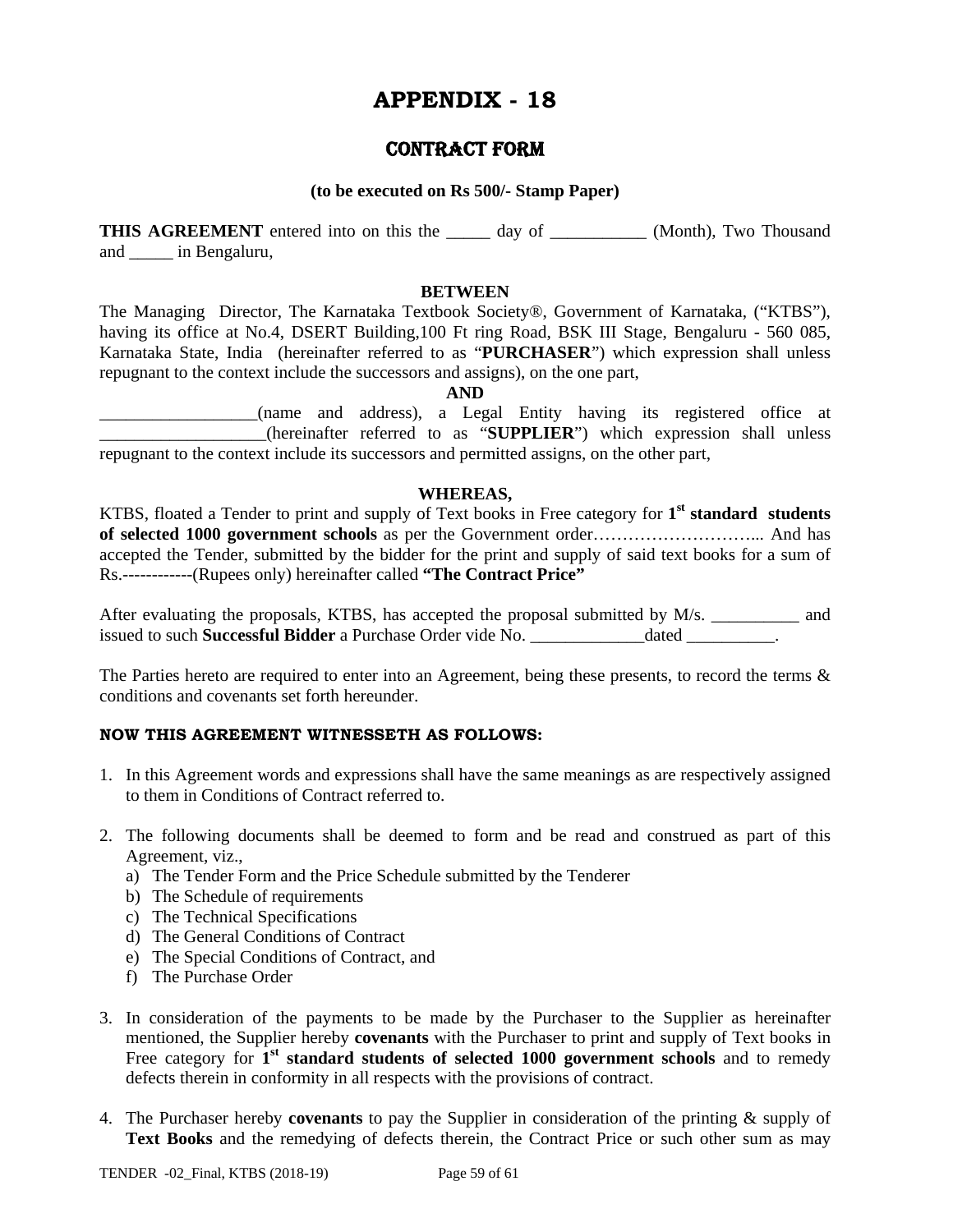become payable under the provisions of the Contract at the times and in the manner prescribed by the Contract.

Brief particulars of the Text Books which shall be supplied by the Supplier are as follows:

| Package No Title | Color/Size | Page Nos.,   No of Copies   Agreed Price |  |
|------------------|------------|------------------------------------------|--|
|                  |            |                                          |  |

Total Value: Rs. \_\_\_\_\_\_\_(Rupees\_\_\_\_\_\_\_only)

| <b>Delivery Schedule</b>    | 20 days from the next date of CD issued. |
|-----------------------------|------------------------------------------|
| <b>Performance Security</b> | Bank Guarantee (5%)                      |

#### 5. **Assigning of Contract Agreement in whole or part**

The Supplier shall not assign or make over the contract, the benefit or burden thereof to any other person or persons or body corporate. No under letting or subletting to any persons or body corporate for the execution of the contract or any other part thereof is permitted, without the written consent of the Purchaser.

6. Supplier agrees to supply the entire quantity of Text Books printed within the time specified in the tender document to the Karnataka Society ® and no Text Books shall be sold, translate or any portion reproduced in the open market. He further agrees that failing to adhere to this clause shall attract penal provisions and invite blacklisting of Supplier.

**IN WITNESS** whereof, the parties hereto have caused this Agreement to be executed in accordance with their respective laws the day and year first above written. Signed, Sealed and Delivered by the

Said\_\_\_\_\_\_\_\_\_\_\_\_\_\_\_\_\_\_\_\_\_(For the Purchaser) In the presence of :\_\_\_\_\_\_\_\_\_\_\_\_\_\_\_\_\_\_

Signed, Sealed and Delivered by the Said\_\_\_\_\_\_\_\_\_\_\_\_\_\_\_\_\_\_\_\_(For the Supplier)

In the presence of :\_\_\_\_\_\_\_\_\_\_\_\_\_\_\_\_\_\_